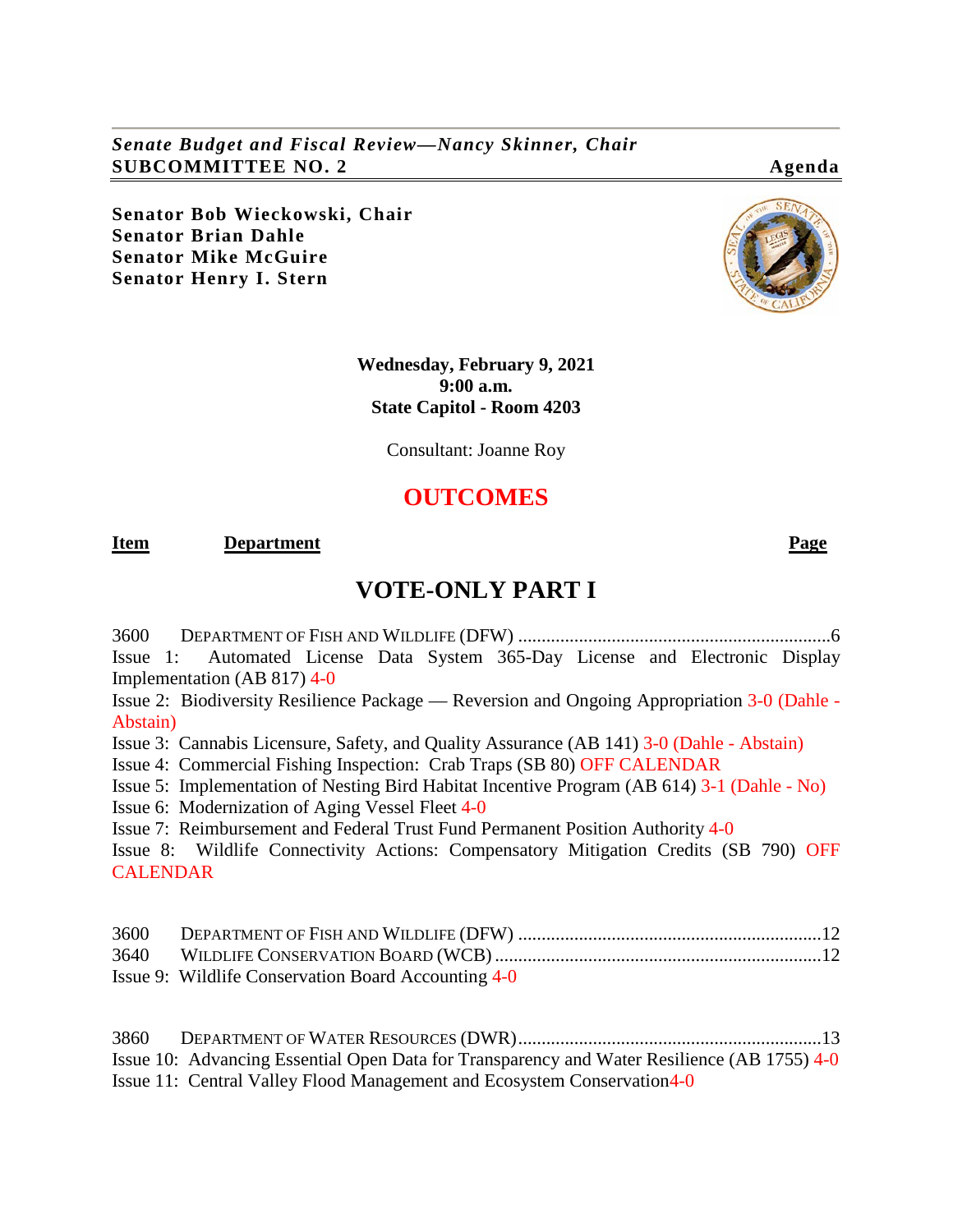[Issue 12: Bryte Chemical Laboratory Environmental Laboratory Accreditation Program \(ELAP\)](#page-13-0)  [Accreditation Support](#page-13-0) 4-0

[Issue 13: Central Valley Flood Protection Board \(CVFPB\) —](#page-14-0) Permitting and Enforcement Branch [Support Reimbursable Authority](#page-14-0) 4-0

[Issue 14: CVFPB Electronic Encroachment Application and Permit Process Improvement](#page-15-0)  [Program](#page-15-0) 4-0

[Issue 15: CVFPB: Sacramento and San Joaquin Drainage District Property Maintenance and](#page-15-1)  [Cooperative Management of Lands](#page-15-1) 4-0

[Issue 16: Climate Change Adaptation and Equal Access Investment for Statewide Flood](#page-15-2)  [Management](#page-15-2) 4-0

- [Issue 17: Delta Levee Integrity, Flood Emergency Preparedness, and Climate Resiliency](#page-16-0) 4-0
- [Issue 18: Office of Workforce Equality Staffing](#page-17-0) 3-0 (Dahle Abstain)
- [Issue 19: Riverine Stewardship Restoration Activities \(Proposition 13\)](#page-17-1) 3-0 (Dahle Abstain)
- [Issue 20: State Water Project \(SWP\) Transactions](#page-18-0) 3-0 (Dahle Abstain)
- 3940 [STATE WATER RESOURCES CONTROL BOARD \(SWRCB\)................................................20](#page-19-0) [Issue 21: Caltrans Reimbursement Authority](#page-19-1) 3-1 (Dahle - No)
- [Issue 22: Lead and Copper Rule Revision and Regulatory Development](#page-19-2) 3-0 (Dahle Abstain)

[Issue 23: Oil and Gas Monitoring Program Supplement for Existing Underground Injection](#page-20-0)  [Control \(UIC\) Project Review](#page-20-0) 3-0 (Dahle - Abstain)

[Issue 24: San Diego County Primacy Delegation Agreement Termination](#page-20-1) 3-0 (Dahle - Abstain)

- 8570 [CALIFORNIA DEPARTMENT OF FOOD AND AGRICULTURE](#page-22-0) ................................................23
- [Issue 25: Industrial Hemp Products \(AB 45\)](#page-22-1) 3-0 (Dahle Abstain)
- [Issue 26: Shipping Point Inspection Food Safety](#page-22-2) 4-0
- [Issue 27: Specialty Crop Block Grant Program](#page-23-0) 4-0
- [Issue 28: State Organic Program Outreach and Education](#page-23-1) 4-0
- [Issue 29: Sustainable Animal Mortality Management](#page-23-2) 4-0
- [Issue 30: Veterinary Medicine: Blood Banks for Animals \(AB 1282\)](#page-24-0) 4-0

# **VOTE-ONLY PART II**

| 0540         |                                                                                               |  |
|--------------|-----------------------------------------------------------------------------------------------|--|
| 3900         |                                                                                               |  |
|              |                                                                                               |  |
|              | Issue 31: California Carbon Sequestration and Climate Resiliency Project Registry (SB 27) 3-1 |  |
| (Dahle - No) |                                                                                               |  |

| 0555 |                                                                       |  |
|------|-----------------------------------------------------------------------|--|
| 3900 |                                                                       |  |
| 3960 |                                                                       |  |
| 3970 | DEPARTMENT OF RESOURCES RECYCLING AND RECOVERY (CALRECYCLE)28         |  |
|      | Issue 32: CalEPA Bond and Technical Adjustments 3-0 (Dahle - Abstain) |  |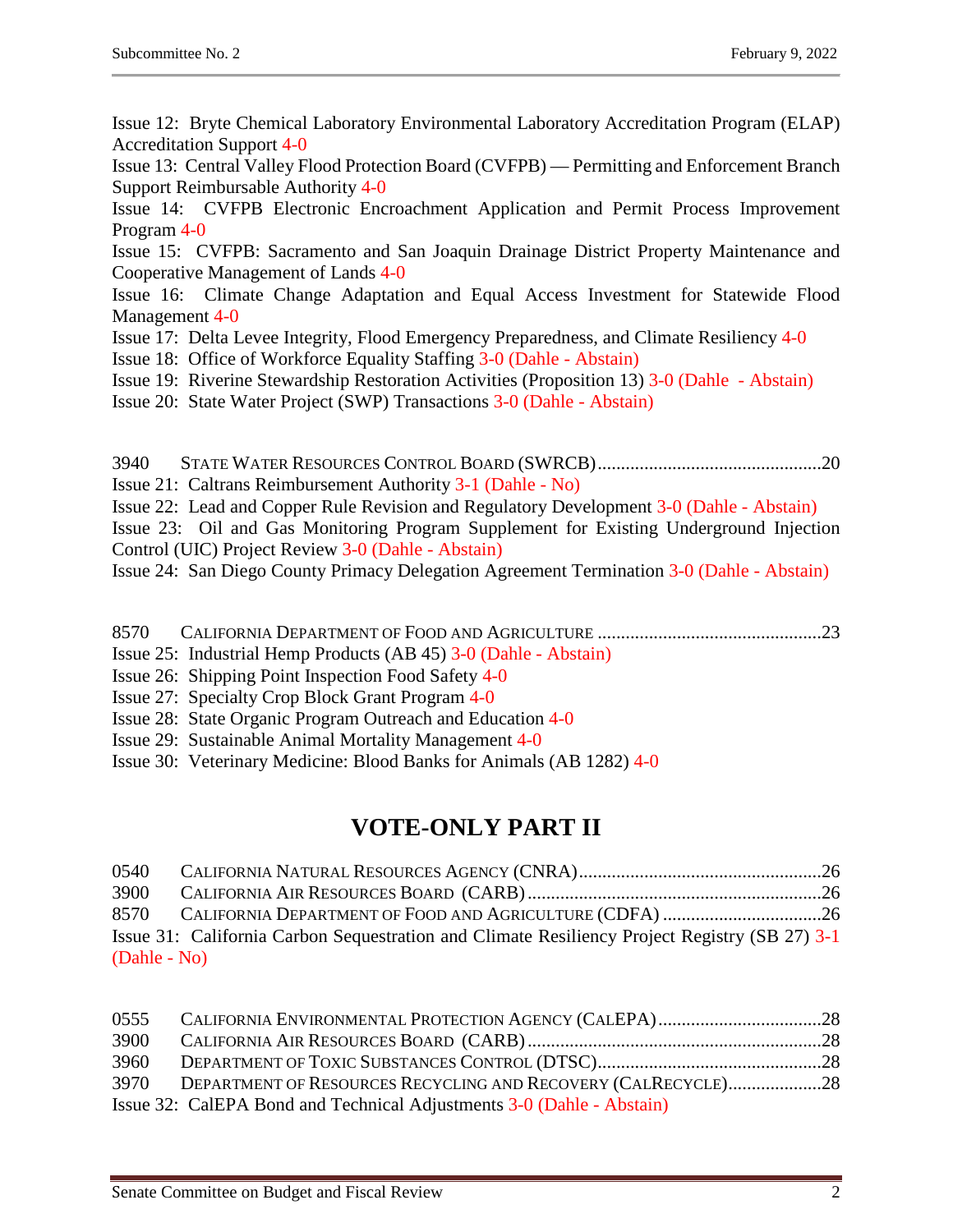0555 [CALIFORNIA ENVIRONMENTAL PROTECTION AGENCY \(CALEPA\)...................................29](#page-28-0) [Issue 33: California Environmental Reporting System Project](#page-28-1) 3-0 (Dahle - Abstain) [Issue 34: California Hazardous Material and Oil Emergency Support](#page-28-2) 3-0 (Dahle - Abstain) 3900 [CALIFORNIA AIR RESOURCES BOARD \(CARB\)...............................................................31](#page-30-0) 8570 [CALIFORNIA DEPARTMENT OF FOOD AND AGRICULTURE \(CDFA\)](#page-30-1) ...................................31 [Issue 35: Alternative Fuels Quality and Regulatory Oversight](#page-30-2) 3-1 (Dahle - No) 3900 [CALIFORNIA AIR RESOURCES BOARD \(CARB\)................................................................32](#page-31-0) [Issue 36: Cement Sector Greenhouse Gas Reductions: Net-Zero Emissions Strategy \(SB 596\)](#page-31-1) 3- [1 \(Dahle -](#page-31-1) No) [Issue 37: Heavy-Duty Vehicle Inspection and Maintenance Program \(SB 210\)](#page-31-2) 3-1 (Dahle - No) [Issue 38: Labor Standards for Short-Haul and Drayage Trucking Fleets \(AB 794\)](#page-31-3) 3-1 (Dahle - No) Issue 39: Medium- [and Heavy-Duty Zero-Emission Vehicle Fleet Purchasing Assistance Program](#page-32-0)  (SB 372) [3-1 \(Dahle -](#page-32-0) No) [Issue 40: Utilizing Methane Satellite Data](#page-32-1) 3-1 (Dahle - No) [Issue 41: New Clean Air Reporting Log Application Development](#page-32-2) 4-0 [Issue 42: Statewide Assessment for Fuel Cell Electric Vehicle Fueling Infrastructure and Fuel](#page-33-0)  [Production \(SB 643\)](#page-33-0) 4-0 [Issue 43: Implementation of GGRF: California Jobs Plan Act \(AB 680\)](#page-33-1) 3-0 (Dahle - Abstain) [Issue 44: Southern California Headquarters \(HQ\) Building Management and Laboratory Support](#page-34-0) [3-1 \(Dahle -](#page-34-0) No) 3930 [DEPARTMENT OF PESTICIDE REGULATION \(DPR\)............................................................36](#page-35-0) [Issue 45: California Pesticide Electronic Submission Tracking \(CalPEST\) Project](#page-35-1) 3-1 (Dahle - [No\)](#page-35-1) [Issue 46: Licensing and Certification Program Enhancements](#page-35-2) 3-1 (Dahle - No) 3960 [DEPARTMENT OF TOXIC SUBSTANCES CONTROL \(DTSC\)................................................37](#page-36-0) [Issue 47: Exide Proposals](#page-36-1) 4-0 [Issue 48: National Priorities List and State Orphan Sites](#page-36-2) 4-0 [Issue 49: Resources Conservation and Recovery Act \(RCRA\) Grant Support](#page-37-0) 4-0 [Issue 50: Strengthen Emergency Response Capacity](#page-37-1) 4-0 3970 [DEPARTMENT OF RESOURCES RECYCLING AND RECOVERY \(CALRECYCLE\)....................40](#page-39-0)

[Issue 51: BKK Class III Landfill Administrative Costs and Gas Monitoring System Evaluation](#page-39-1) 3- [0 \(Dahle -](#page-39-1) Abstain)

[Issue 52: Environmental Advertising Implementation](#page-39-2) 3-0 (Dahle – Abstain)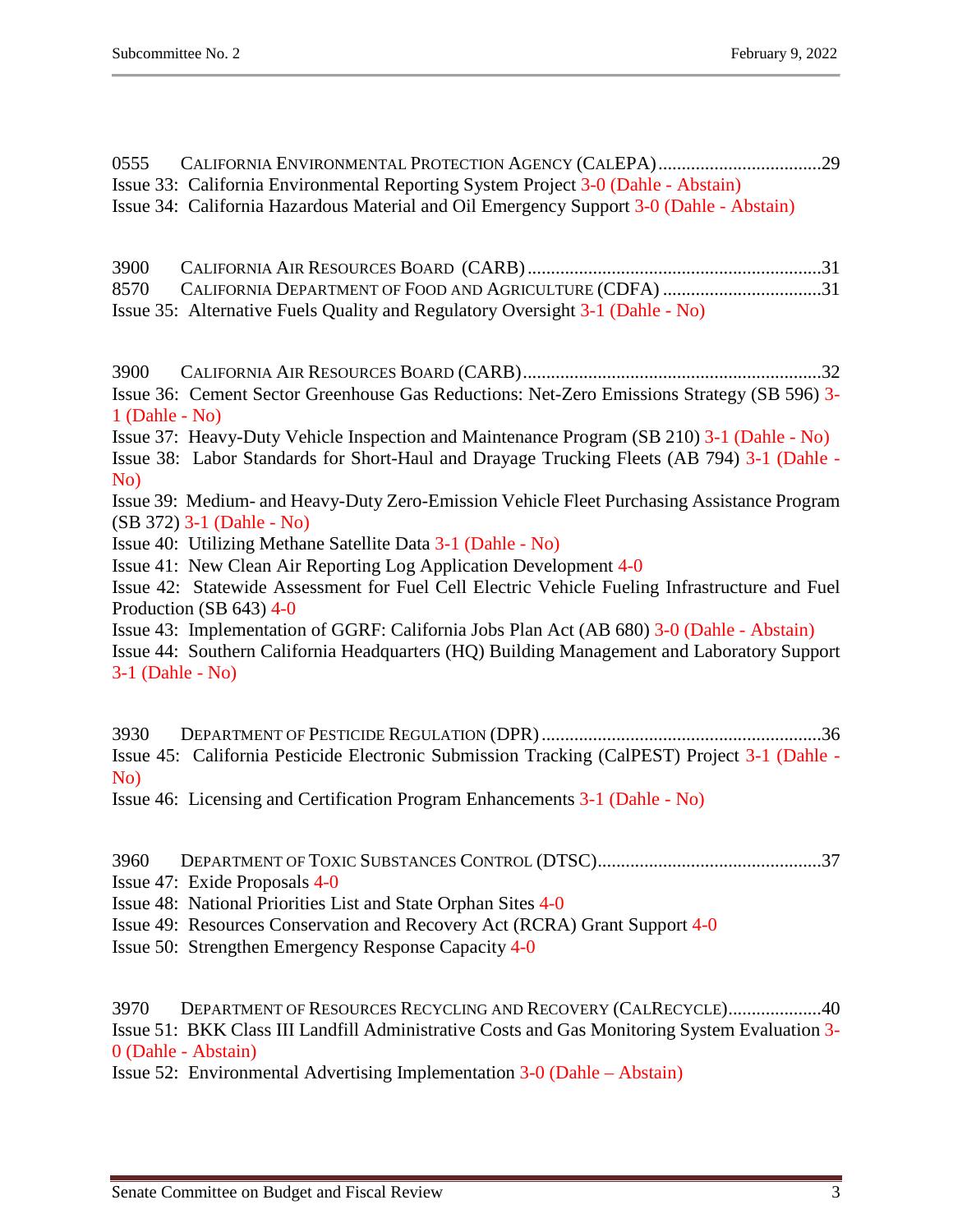[Issue 53: Materials Management and Local Assistance Division Permanent Staffing](#page-40-0) 3-0 (Dahle - [Abstain\)](#page-40-0)

[Issue 54: CalRecycle Integrated Information System \(CRIIS\)](#page-41-0) 3-0 (Dahle - Abstain)

- 3980 [OFFICE OF ENVIRONMENTAL HEALTH HAZARD ASSESSMENT](#page-42-0) .........................................43
- [Issue 55: Proposition 65 Fund Shift](#page-42-1) 4-0

[Issue 56: Strengthening CalEnviroScreen](#page-42-2) 3-0 (Dahle - Abstain)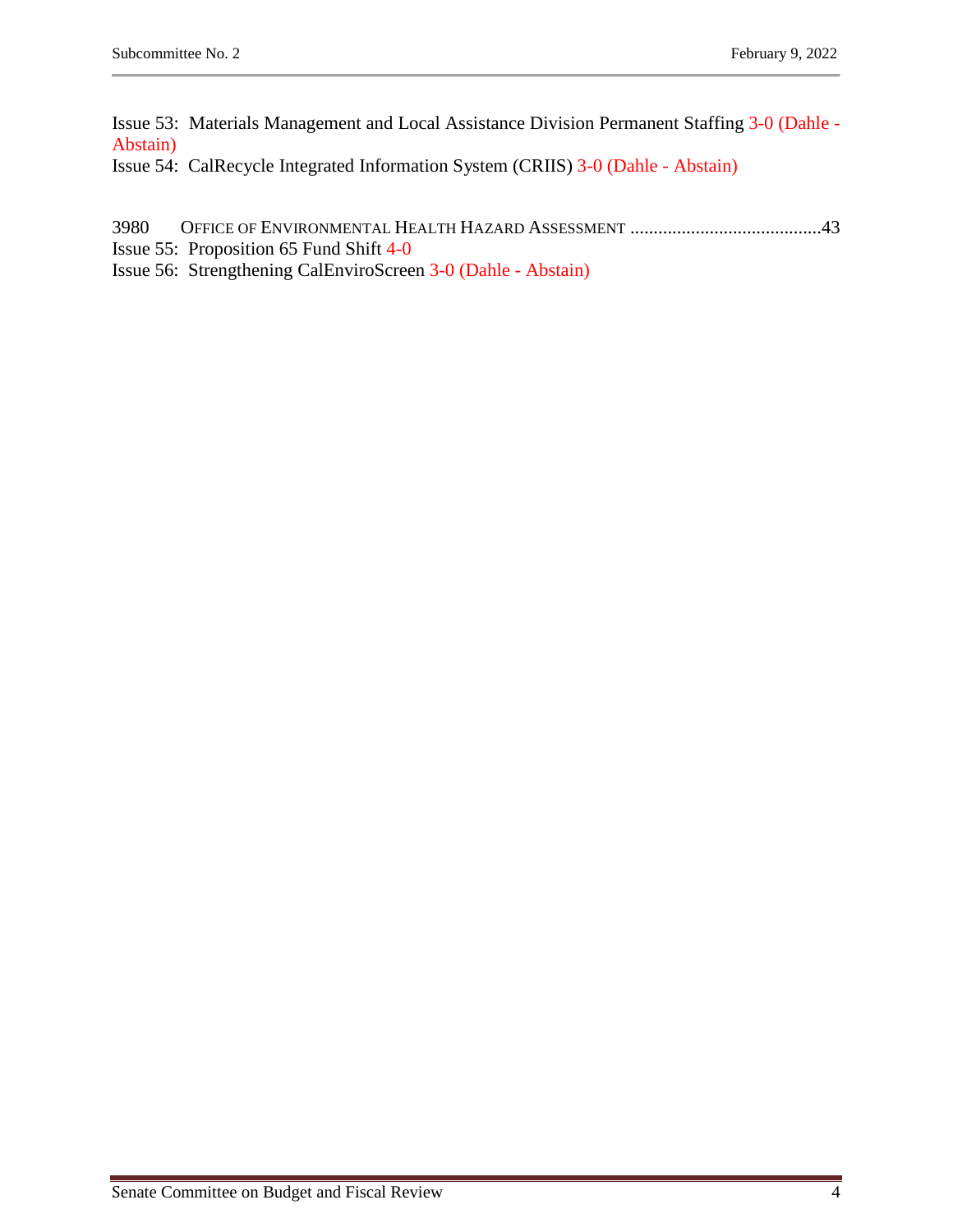# **DISCUSSION**

| 3480 |                                                              |  |
|------|--------------------------------------------------------------|--|
| 3600 |                                                              |  |
| 3860 |                                                              |  |
| 3940 |                                                              |  |
| 8570 | CALIFORNIA DEPARTMENT OF FOOD AND AGRICULTURE (CDFA) 45      |  |
|      | Issue 57: Drought Resilience and Response Package Hold open  |  |
|      | Issue 58: Farm to School Program Hold open                   |  |
| 3600 | Issue 59: Whale and Sea Turtle Safe Fisheries Initiative 4-0 |  |
| 3940 |                                                              |  |

[Issue 60: Bay Delta Program Funding Conversion and Position Authority](#page-65-1) Hold open

*Pursuant to the Americans with Disabilities Act, individuals who, because of a disability, need special assistance to attend or participate in a Senate Committee hearing, or in connection with other Senate services, may request assistance at the Senate Rules Committee, 1020 N Street, Suite 255 or by calling (916) 651-1505. Requests should be made one week in advance whenever* 

*possible.*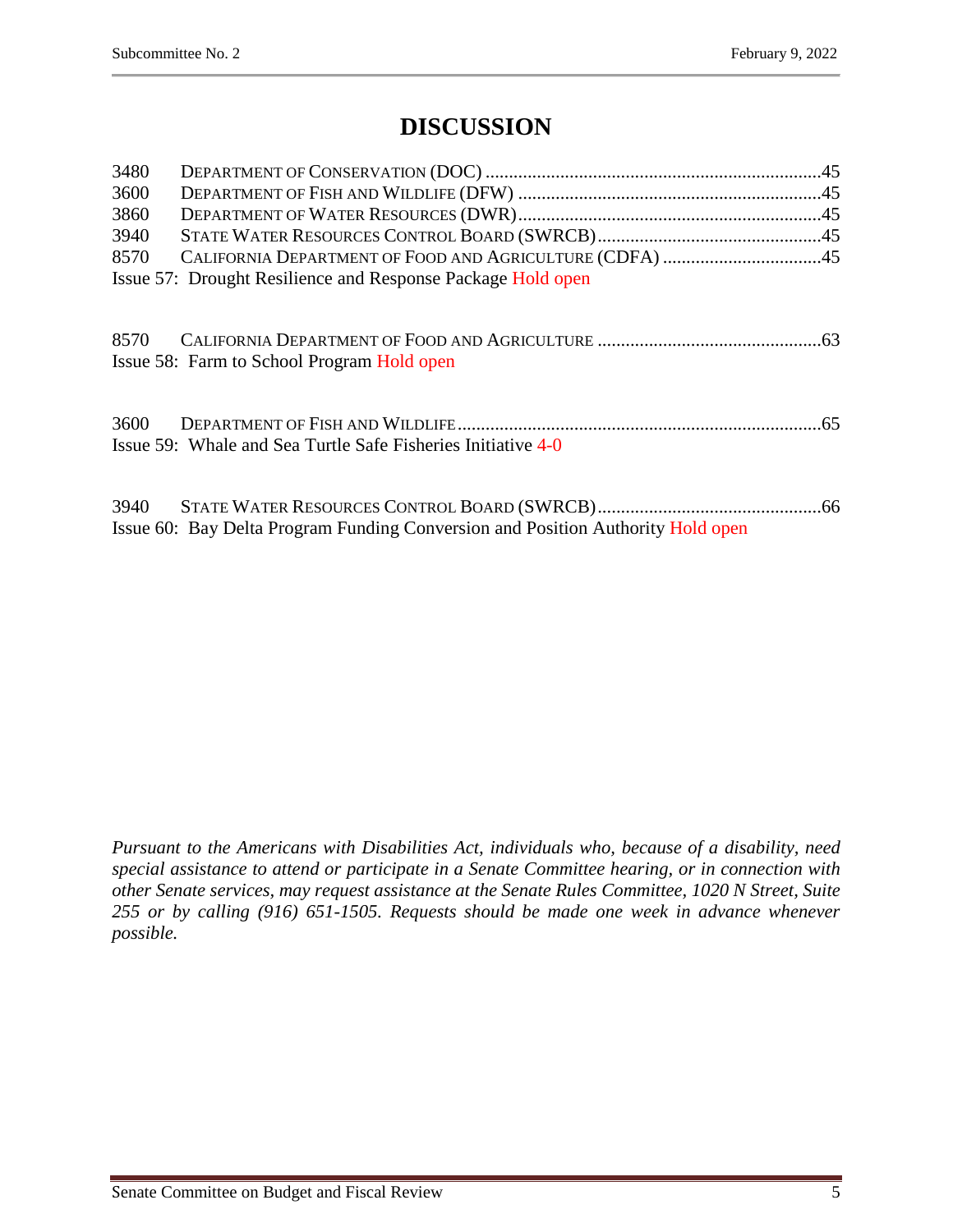# **VOTE-ONLY Part I**

# <span id="page-5-0"></span>**3600 DEPARTMENT OF FISH AND WILDLIFE (DFW)**

#### <span id="page-5-1"></span>**Issue 1: Automated License Data System 365-Day License and Electronic Display Implementation (AB 817)**

**Governor's Proposal.** The Governor's budget requests one-time funding of \$810,000 General Fund in 2022-23, with an extended encumbrance period through June 30, 2024, to support the implementation of AB 817 (Wood), Chapter 607, Statutes of 2021.

AB 817 authorizes the Director of DFW to establish new annual resident and nonresident sport fishing licenses for 12 consecutive months. The bill authorizes DFW to enable the electronic display of licenses, validations, report cards, and other fishing entitlements. AB 817 also allows any resident of California who is 65 or older and receives Supplemental Security Income or Cash Assistance Payments for Immigrants to qualify for a reduced fee sport fishing license.

# **Staff Recommendation. Approve as budgeted.**

# <span id="page-5-2"></span>**Issue 2: Biodiversity Resilience Package — Reversion and Ongoing Appropriation**

**Governor's Proposal.** The Governor's budget requests an amendment to the 2021-22 Biodiversity Resilience Package to revert \$48 million General Fund of the \$64.6 million that was originally approved (\$59.6 million General Fund and \$5 million Environmental License Plate Fund (ELPF)). The amendment would also provide DFW with \$12 million in ongoing General Fund beginning FY 2022-23 to support the 39.0 permanent positions that were originally authorized in the FY 2021-22 Biodiversity Resilience Package.

This proposal is intended to provide DFW with ongoing resources to help address its most under resourced service areas identified on the SBB Final Report. The proposed amendment will provide ongoing funding for the permanent positions that were originally approved in the 2021-22 Biodiversity Resilience Package. In 2021-22, DFW will revert \$48 million General Fund of the \$64.6 million that was originally approved to be spent over five years, leaving \$12 million General Fund and \$5 million ELPF to support the approved positions and one-time actions in FY 2021-22. The amendment would then provide DFW with \$12 million ongoing General Fund that would support the authorized permanent positions.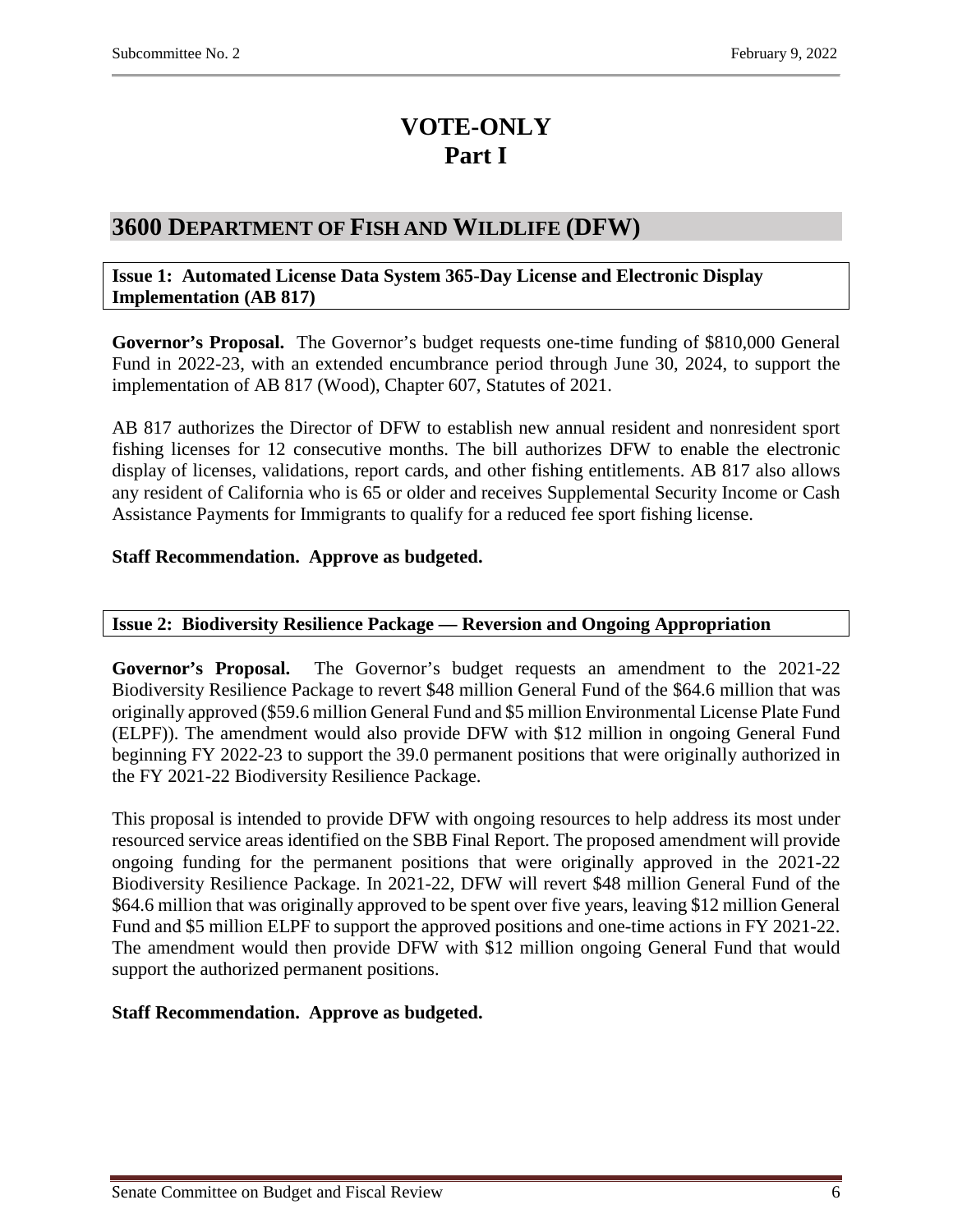# <span id="page-6-0"></span>**Issue 3: Cannabis Licensure, Safety, and Quality Assurance (AB 141)**

**Governor's Proposal.** The Governor's budget requests \$1.3 million in 2022-23, \$1.2 million in 2023-24, and \$1.2 million in FY 2024-25 from the Cannabis Tax Fund, Allocation 1, to implement AB 141 (Committee on Budget), Chapter 70, Statutes of 2021.

The funds requested are consistent with the Cannabis Tax Fund, Allocation 1, to continue the coordination and support required with the Department of Cannabis Control (DCC) for provisional cultivation licenses, as specified in the AB 141 updates to Business and Professions Code (BPC) Section 26050.2, and the appropriation provided to DFW pursuant to the Revenue and Taxation Code Section 34019(a)(3).

**Background.** AB 141 provides authorization to DCC to issue new provisional licenses for commercial cannabis activity until June 30, 2022, prohibits DCC from renewing a provisional license after January 1, 2025, and provides that no provisional license shall be effective after January 1, 2026. Additionally, applicants for new and renewed provisional licenses must meet certain requirements related to Fish and Game Code Section 1602 to obtain a new or renewed provisional license,. A Lake and Streambed Alteration Notification (Notification) or selfcertification application must be submitted to DFW to receive the required documentation.

DFW anticipates significant new workload under AB 141 to process cultivation related Notifications and self-certifications, track, query and report on provisional licensee's Notification status, follow up with applicants and provide education and outreach, prepare correspondence for non-responsive applicants, conduct site visits to verify Notifications/self- certification project descriptions and proposed feasible measures to reduce impacts on the environment, and conduct compliance inspections to determine all measures in draft/final Lake and Streambed Alteration Agreements are implemented correctly. This proposal is intended to address this increased workload with limited term staff.

# **Staff Recommendation. Approve as budgeted**

# <span id="page-6-1"></span>**Issue 4: Commercial Fishing Inspection: Crab Traps (SB 80)**

**Governor's Proposal.** The Governor's budget requests three permanent positions and \$573,000 General Fund ongoing to address the workload associated with the implementation of SB 80 (McGuire), Chapter 757, Statutes of 2021. SB 80 authorizes DFW to develop and implement an evisceration program for the commercial Dungeness and rock crab fisheries, to expand biotoxin sampling in California fisheries, and to establish a consistent statewide presoak period for Dungeness crab gear.

**Background.** SB 80 institutes numerous changes to the commercial Dungeness and rock crab fisheries, including the establishment of eviscerated crab fisheries among other provisions. SB 80 alleviates some of the uncertainty in the opening dates of the commercial Dungeness and rock crab fisheries by providing an alternative to closures or delays when domoic acid levels are above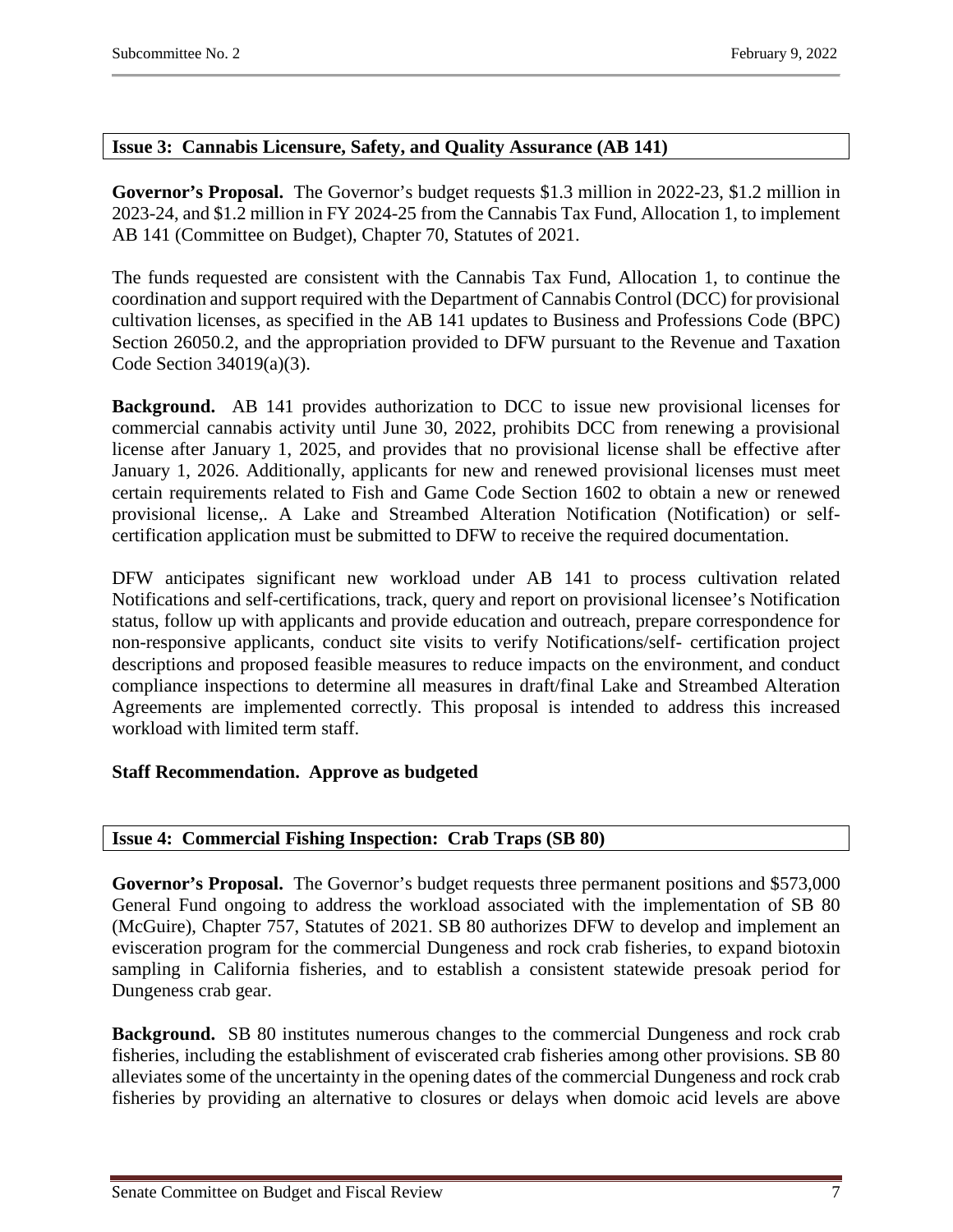allowable limits.

Under existing law, Fish and Game Code Section 5523 authorizes the Director of Fish and Wildlife to close or otherwise restrict the take of species in state waters to reduce the human health risk upon a recommendation from the Office of Environmental Health Hazard Assessment in consultation with the California Department of Public Health (CDPH). This process relies on the unique roles of each State department and requires close coordination to close and re-open areas due to public health concerns.

Each year, prior to the opening of the commercial Dungeness crab season, DFW staff coordinate with CDPH to collect samples in the commercial Dungeness crab fishery prior to the fishery opening to determine if they contain unhealthy levels of domoic acid, ensuring that it is safe for consumption. DFW staff are tasked with soliciting volunteer fishermen to collect samples and coordinating transport of samples to the CDPH testing facility. For other key invertebrate fisheries such as lobster and rock crab, samples have been collected opportunistically and sporadically from volunteer fishermen. This results in an incomplete understanding of the extent of domoic acid in these fisheries across locations and through time.

Domoic acid has become more prevalent in the commercial Dungeness crab and rock crab fisheries in recent years, prompting fishery closures and delays. During the 2015-2016 fishing season, a persistent domoic acid bloom caused by an unprecedented large marine heat wave, severely curtailed the length of the Dungeness crab fishing season in the central and northern management areas by approximately 58 and 72 percent, respectively. The 2015-2016 Dungeness and rock crab fisheries were subsequently declared a federal fishery disaster due to the significant economic losses resulting from the protracted closures due to domoic acid. The delay in the 2015-2016 fishing season also likely contributed to the large increase in number of entangled endangered humpback whales that season.

SB 80 establishes the legislative authority for DFW to adopt regulations governing take of Dungeness and rock crab in areas subject to evisceration requirements by CDPH. An evisceration program allows commercial Dungeness crab and rock crab fisheries to catch, land and sell crab that have been eviscerated (intestinal tract removed prior to cooking) under certain circumstances. A key component of any evisceration program is knowing when and where a vessel fishes to definitively safeguard that crab landed are either from an area under an evisceration order or not. This information can be easily obtained by requiring vessels to carry an electronic device that transmits the vessel's location at a regular frequency. Starting in late 2023, the commercial Dungeness crab fleet will be required to have an electronic tracking device onboard during fishing activities. No equivalent monitoring requirement currently exists for other commercial invertebrate fisheries.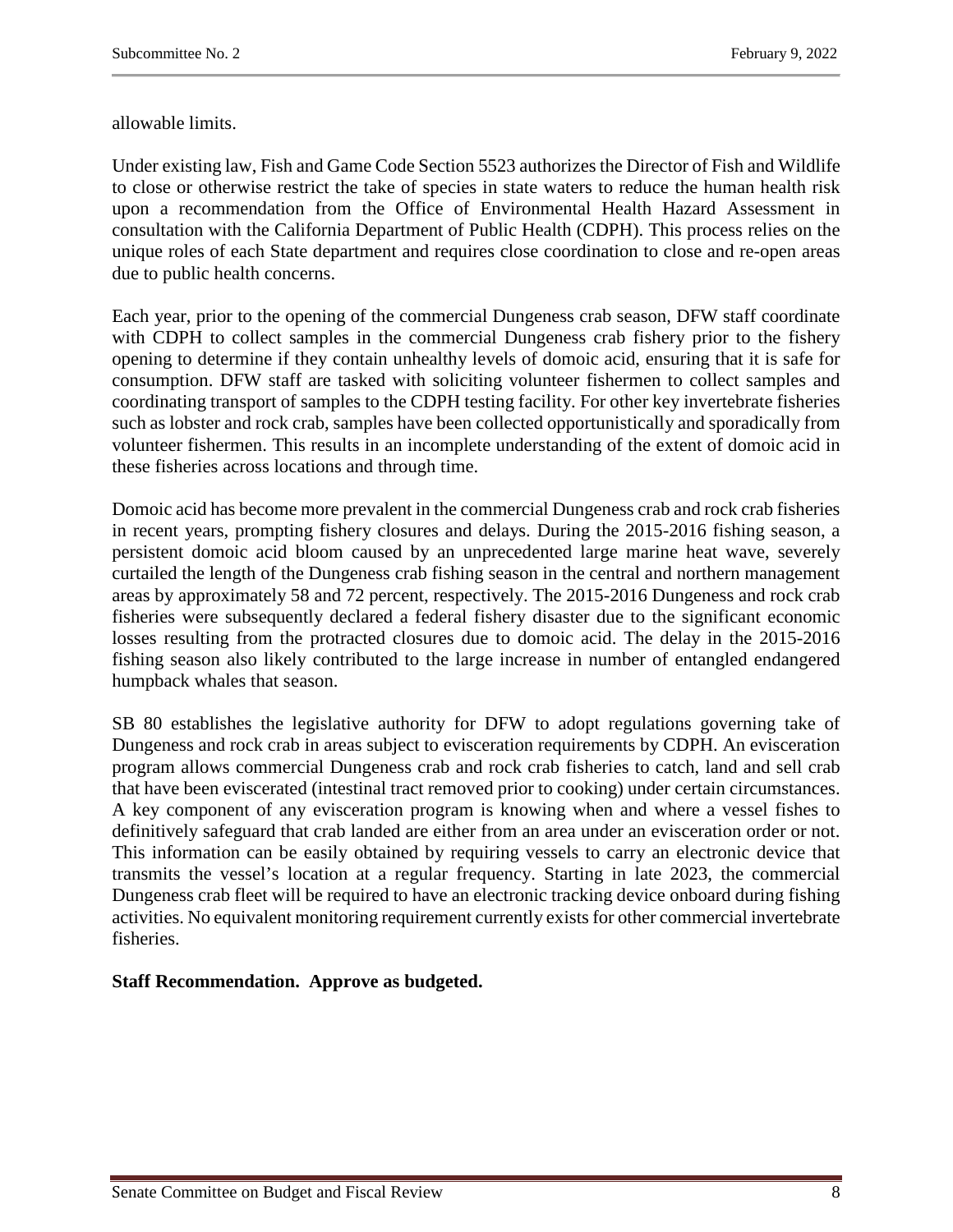# <span id="page-8-0"></span>**Issue 5: Implementation of Nesting Bird Habitat Incentive Program (AB 614)**

**Governor's Proposal.** The Governor's budget requests one permanent position and \$699,000 in 2022-23, and \$1.2 million ongoing from the newly established Nesting Bird Habitat Incentive Program Account, Fish and Game Preservation Fund to address the workload associated with the implementation of AB 614 (Aguiar-Curry), Chapter 521, Statutes of 2021.

AB 614 provides support to the Nesting Bird Habitat Incentive Program (NBHIP) as outlined in Fish and Game Code Section 3480. Implementation of this program supports the reversal of the long-term decline of many bird and pollinator species that rely on upland habitat in the Central Valley of California.

**Background.** AB 614 provides funding for the NBHIP by adding an additional cost of \$10 to both upland game bird and California duck validations. Funds generated from the increased fees will be deposited into a newly established Nesting Bird Habitat Incentive Program Account, Fish and Game Preservation Fund and will subsequently be used to implement the NBHIP. The NBHIP is primarily intended to reverse long-term trends for many upland nesting bird species that are now at all-time low population levels and increase habitat abundance and quality for pollinators (many of which are also at all-time low population levels). The NBHIP aims to increase the amount of nesting habitat in California by incentivizing the establishment of upland nesting cover and pollinator habitat on private and public lands and incentivizing the delay of harvest on wildlifefriendly agricultural crops such as winter wheat.

# **Staff Recommendation. Approve as budgeted.**

# <span id="page-8-1"></span>**Issue 6: Modernization of Aging Vessel Fleet**

**Governor's Proposal.** The Governor's budget requests one-time funding of \$1.9 million General Fund in 2022-23, with an extended encumbrance period through June 30, 2024, and an extended liquidation period through June 30, 2027, to replace an aging vessel fleet and to modernize equipment needed to assess the effects of climate change on California's unique biodiversity. These investments are intended to allow increased access to additional types of aquatic habitat and decrease long-term reliance on state funding to repair aged vessels. With 12 of DFW's monitoring vessels likely to be retired by 2024, DFW is targeting specific vessel functionality that will enable the department to replace those aged vessels with the following five vessels:

- \$1.03 million for a Class III 42' research vessel for trawling in rougher Bay waters.
- \$496k for a Class II 32' research vessel for trawling-based surveys.
- \$256k for two Class I 24' landing crafts for beach seining in restored habitats or shallower waters, and gill netting of sport fish.
- \$146k for a Class I 23' chase boat with a movable gantry that could also be used as an alternate trawling vessel.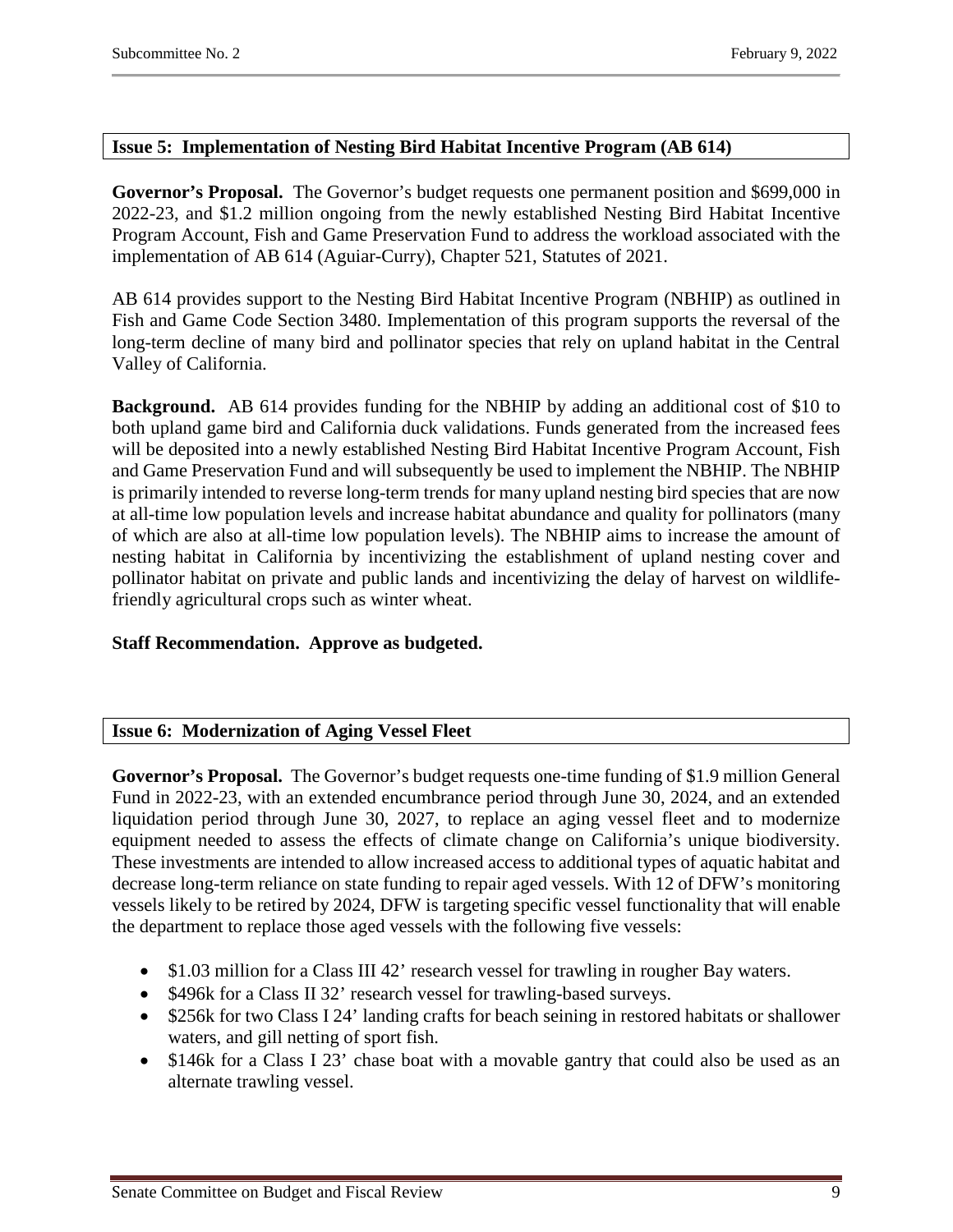These vessels would allow staff more days on the water, creating a force multiplier by providing more available days for surveys and diversifying the habitats accessible to monitoring. Use of these vessels will rectify gaps in needed species monitoring efforts, create efficiencies, bridge programs within the department, and foster cooperation and collaboration.

**Background.** Continual monitoring of aquatic life and habitat has long been foundational to DFW's mission. The timely acquisition of this ecological information is necessary to make decisions and actions to support ecosystem health and fisheries management. Monitoring species populations helps identify declines and impacts to species, and monitoring habitat helps identify where and how much suitable habitat is available.

DFW's monitoring vessels are aging and the need for repairs has caused interruptions to monitoring due to a lack of resiliency within the fleet. The age of these vessels ranges from 8 to 38 years, with most of them purchased in the 1990's. Much of DFW's diverse aquatic monitoring is performed in a dynamic environment, and with age, vessel performance has become less predictable. More frequently, malfunctioning equipment reduces the number of days staff can be on the water, resulting in decreased productivity. Additionally, these unpredictable malfunctions can be safety issues, stranding or putting staff at greater risk of injury. Distant locations and differing vessel specification needs make frequent sharing within the department impractical.

The expected service of work for research vessels is typically 25 years, and DFW has provided upkeep that has allowed vessels to be in service well beyond the typical lifespan. DFW recently retired four vessels, seven more are scheduled to exceed their service life by 2024, and at least one other vessel is in frequent need of repairs. A one-time investment to rejuvenate DFW's older vessels will ensure a reliable fleet to monitor aquatic life and habitat. New vessels will create fiscal efficiencies by reducing substantial and ongoing maintenance costs of older vessels.

# **Staff Recommendation. Approve as budgeted.**

# <span id="page-9-0"></span>**Issue 7: Reimbursement and Federal Trust Fund Permanent Position Authority**

**Governor's Proposal.** The Governor's budget requests 10 positions (permanent position authority only) ongoing to replace the temporary positions used to complete work historically funded by long-term reimbursement agreements or federal grants. These positions are fully funded by reimbursement agreements and federal grants and are expected to remain fully funded by those funds.

**Background.** DFW has long-term agreements with several state and federal entities which include the funding of staff. Unfortunately, without permanent position authority, the DFW is losing valuable, knowledgeable staff every two years. These agreements are with entities such as the US Fish and Wildlife Service, US Bureau of Reclamation, DWR, Santa Clara Valley Water, High Speed Rail Authority, Tejon Ranch Corporation, California Department of Transportation, and the Sites Reservoir Project. Eliminating the staff turnover of temporary help positions would allow DFW to complete activities and objectives of reimbursement agreements and federal grants more effectively and efficiently.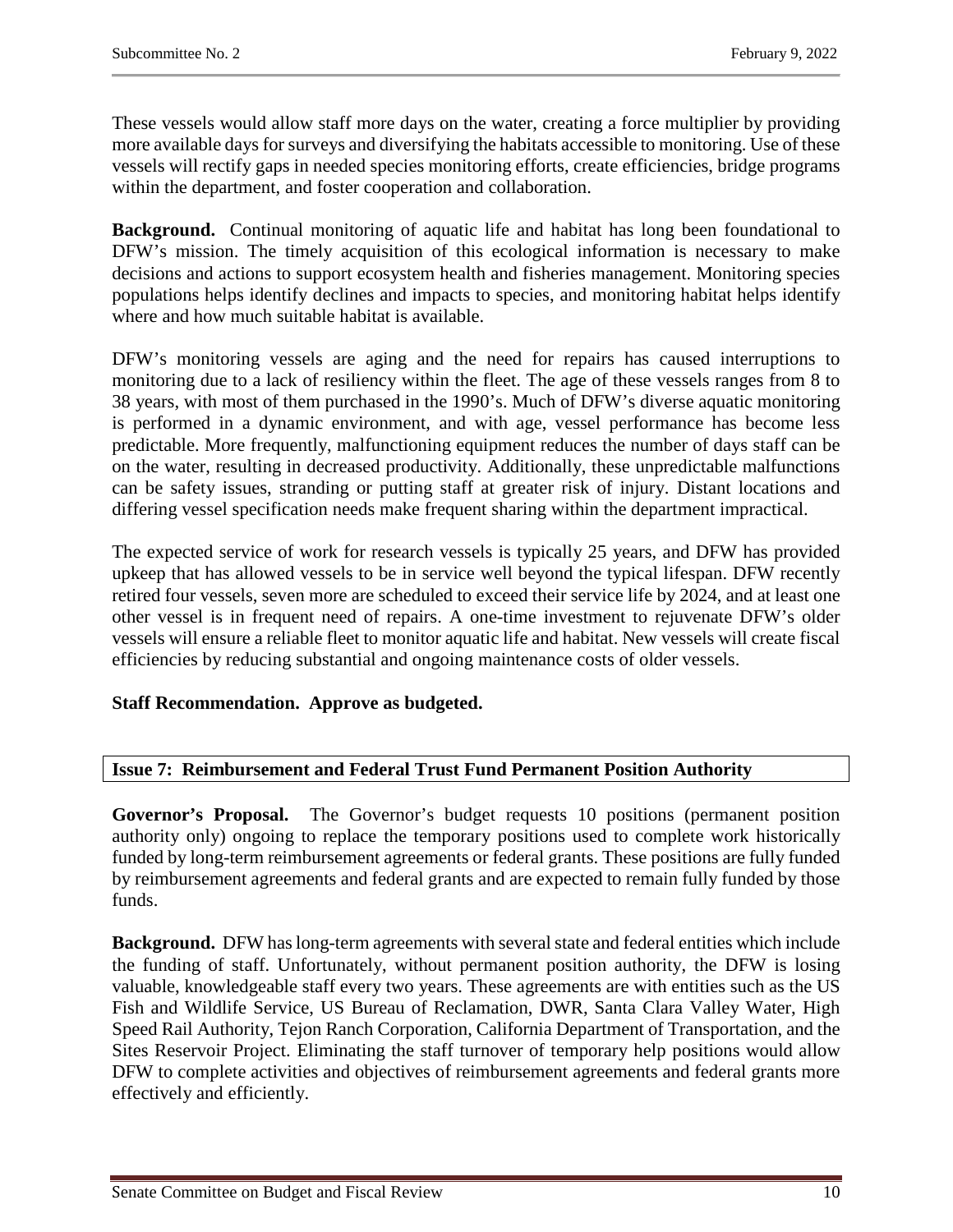# **Staff Recommendation. Approve as budgeted.**

### **Issue 8: Wildlife Connectivity Actions: Compensatory Mitigation Credits (SB 790)**

**Governor's Proposal.** The Governor's budget requests three permanent positions and \$717,000 General Fund 2022-23, and two additional permanent positions and \$1.1 million in 2023-24 and ongoing to address the workload associated with the implementation of SB 790 (Stern and Cortese), Chapter 738, Statutes of 2021.

SB 790 authorizes DFW to approve compensatory mitigation credits for certain wildlife connectivity actions that measurably improve habitat connectivity or wildlife migration, such as adding an overpass or underpass for a roadway.

**Background.** SB 790 adds new provisions to the Fish and Game Code to clarify DFW's authority to use Conservation and Mitigation Banking and Regional Conservation Investment Strategies to provide advance mitigation credits for projects that improve habitat connectivity and migration. Advance mitigation is a science-based approach to identify mitigation opportunities. By considering mitigation development early in the planning process, prior to design and permitting phases, project proponents can identify higher-quality mitigation opportunities that support species and habitat needs on a regional and landscape scale, result in higher ecological function, and help reduce project approval and permitting timelines. Historically, these programs have not been used to create credits for projects that improve habitat connectivity, but this bill clarifies that they could do so under the current statutory schemes. This change will support public and private entities in developing such projects and improving wildlife connectivity throughout the state.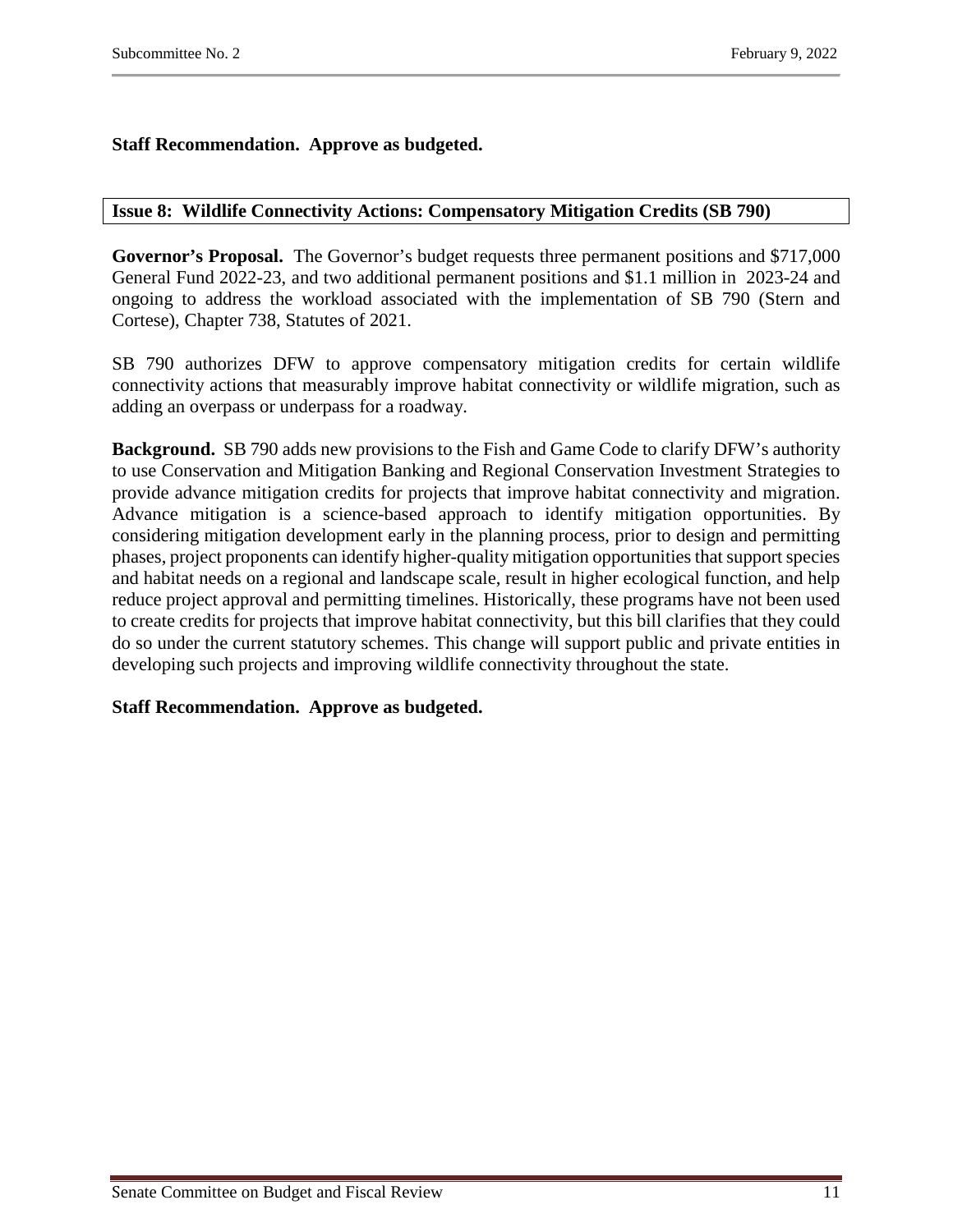# <span id="page-11-1"></span><span id="page-11-0"></span>**3600 DEPARTMENT OF FISH AND WILDLIFE (DFW) 3640 WILDLIFE CONSERVATION BOARD (WCB)**

# <span id="page-11-2"></span>**Issue 9: Wildlife Conservation Board Accounting**

**Governor's Proposal.** The Governor's budget requests four permanent positions and \$741,000 in Reimbursement authority in 2022-23, and \$697,000 ongoing to expand existing staff resources, which provide contracted accounting services for WCB. WCB will utilize various continuously appropriated bond funds to cover the cost of the contracted positions.

**Background.** WCB currently contracts with DFW for Accounting Services. WCB reimburses the department for accounting services, which is currently provided by three Associate Accounting Analyst positions. The positions perform professional accounting duties and fiscal activities to establish and maintain accounting records pertaining to WCB's various bond and state funds. A full range of accounting support services are completed for WCB's various funding sources, including but not limited to maintaining the general ledger accounts, auditing, and processing claim schedules, preparing and transmitting year-end financial statements, expenditure and encumbrance reporting, and associated bond-funded accounting activities.

DFW has identified added complexities due to the implementation of FI\$Cal. These added complexities have created a need for additional staff resources within the department. Since the implementation of FI\$Cal, DFW has struggled to maintain its current accounting tasks, thus causing significant delays in meeting control agency deadlines for WCB and DFW. In addition, there are recent policy changes that require WCB to now have their own checking account, which necessitates the department to separate the bank and office revolving fund reconciliations for WCB and monitor the separate checking account. WCB's current contract does not fund any accounting services management staff, accounts payable, accounts receivable, or cashiering staff. The department must also ensure the appropriate level of separation of duties is in place for the various accounting services. Therefore, these services are being absorbed by existing department staff that are not currently funded under the existing WCB contract.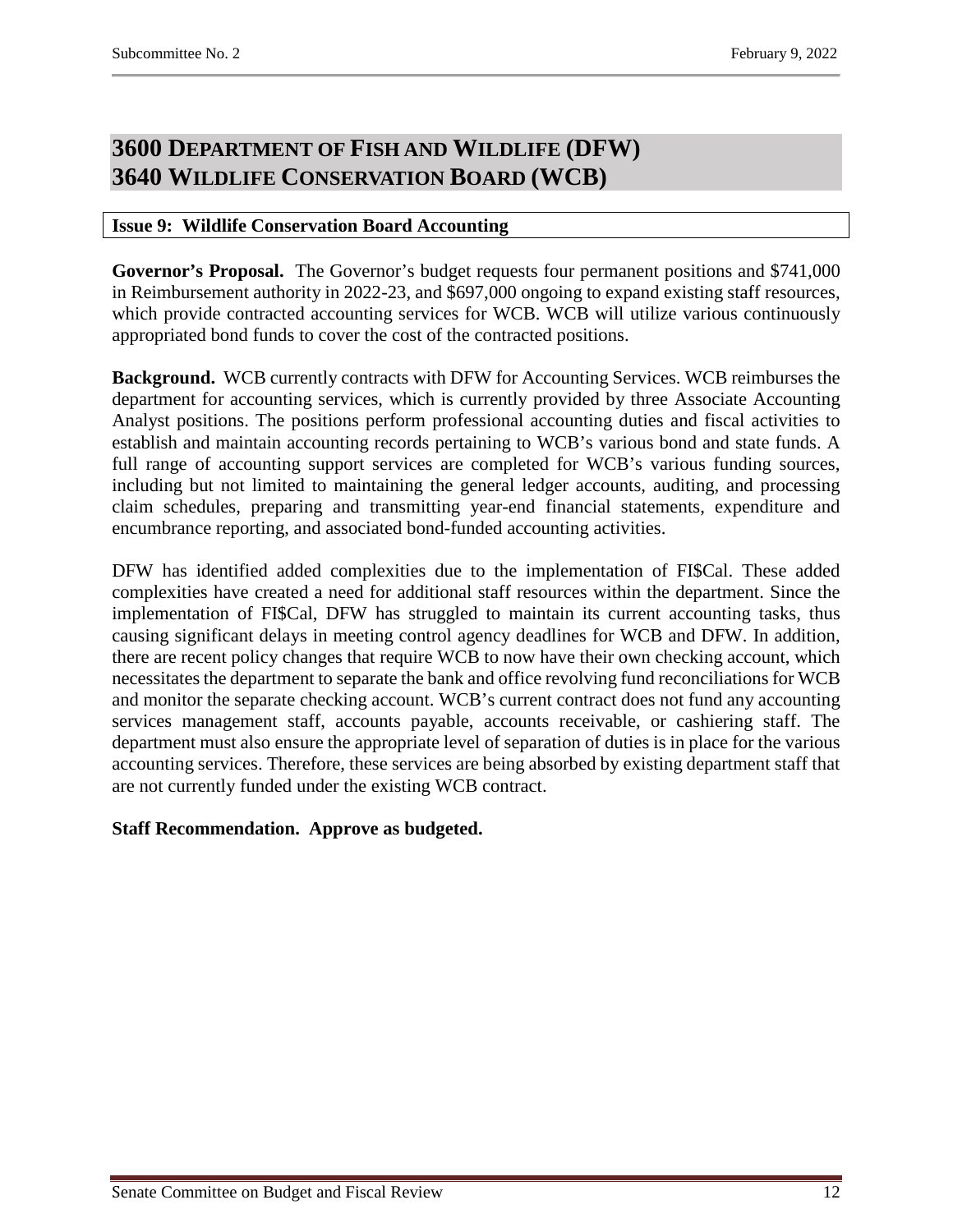# <span id="page-12-0"></span>**3860 DEPARTMENT OF WATER RESOURCES (DWR)**

# <span id="page-12-1"></span>**Issue 10: Advancing Essential Open Data for Transparency and Water Resilience (AB 1755)**

**Governor's Proposal.** The Governor's budget requests \$750,000 per year from the Environmental License Plate Fund (ELPF) for three years, beginning fiscal year (FY) 2022-23, for the California Water Data Consortium (CWDC). The funding would be administered by DWR to support CWDC efforts to assist DWR in advancing open and transparent water data to address California's most pressing water management challenges. DWR also requests an additional \$1.1 million ELPF per year, beginning FY 2023-24 and ongoing, to address critical open water data needs and expectations, including DWR's necessary collaboration with the California Water Data Consortium (CWDC).

**Background.** Assembly Bill 1755 (AB 1755), the Open and Transparent Water Data Act passed in 2016, acknowledges the tremendous potential of California's water data. It requires the California Department of Water Resources (DWR), in consultation with the State Water Resources Control Board (Water Board), the California Department of Fish and Wildlife (CDFW), and the California Water Quality Monitoring Council (CWQMC), to create, operate, and maintain an integrated water data platform for open, accessible data. Scientific analyses, sound water resource management decisions, and climate resiliency, as addressed in the Water Resilience Portfolio, depend upon open water data. Expanding statutory references to open data, for example CWC §144(e)(6) and §10609.15(c), increasingly call upon open data and reinforce its importance.

The CWDC was founded in 2019 as supported by Secretary for Natural Resources, Wade Crowfoot, and Secretary for Environmental Protection, Jared Blumenfeld, and the State's AB 1755 Partner Agency Team. The CWDC is an independent, non-profit organization that supports datainformed water management decisions in California in the face of climate change and other pressures on water resources. The CWDC assists the State's efforts to implement AB 1755 by providing an independent forum for ongoing collaboration and sustained engagement among state agencies, water agencies, industry, NGOs, tribes, academia, and others. Through its work, the CWDC aims to increase access to high quality, comprehensive, and interoperable data for a more resilient water future for every Californian.

Consistent program resources do not exist to maintain DWR's progress in implementing AB1755 and achieving statutory compliance. Consistent program resources also do not exist to support the essential efforts of the CWDC that help DWR and the State advance open water data.

# <span id="page-12-2"></span>**Issue 11: Central Valley Flood Management and Ecosystem Conservation**

**Governor's Proposal.** The Governor's budget requests \$28.5 million in General Funds for the fiscal year 2022-23 for the following multiple high-priority flood and multi-benefit activities: 1) position authority for six positions to perform flood operation and maintenance activities, 2) \$1 million to complete and close-out the 2022 Central Valley Flood Protection Plan, 3) \$27.5 million to create an endowment for long-term maintenance of a habitat mitigation site in the expanded Yolo Bypass.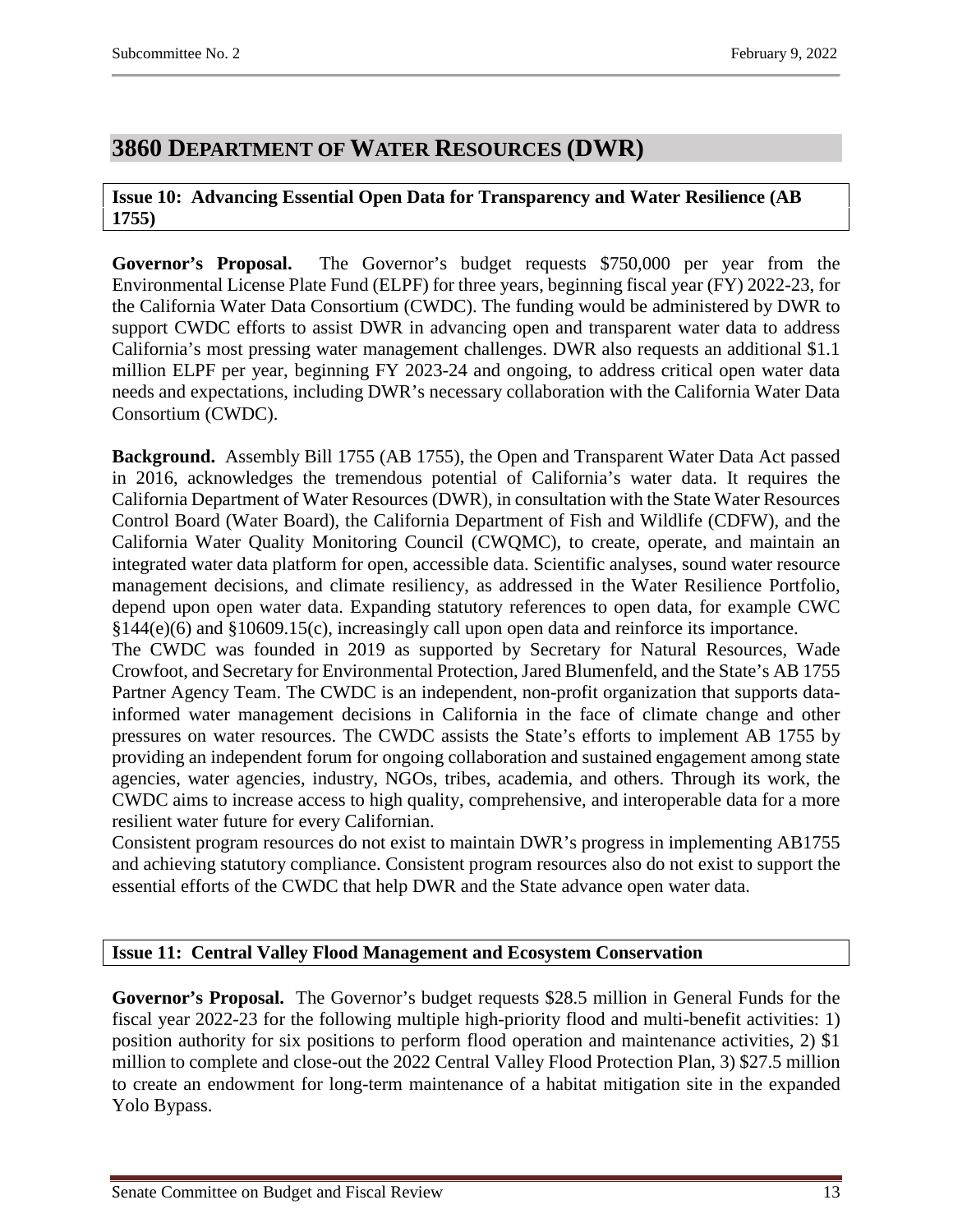**Background.** *Flood Maintenance Program.*The Flood Maintenance Program does not have sufficient resources for operations and maintenance (O&M), repair, replacement, and rehabilitation of features of the State Plan of Flood Control (SPFC) in the Central Valley to complete the work mandated by the California Water Code Sections 8361, 12670 & 12878 et seq. The state has given assurances to the federal government for O&M of SPFC. Completion of the mandated work requires environmental permitting, tribal consultation, data management, projectspecific functions, project management and administration, and performance of O&M, repairs, and rehabilitation. The lack of sufficient resources creates delays for DWR to complete required flood O&M activities and assist locals with SPFC rehabilitation.

*Central Valley Flood Protection Plan.* The Central Valley has among the highest risk of flooding in the state, and that risk is growing with climate change. More than 1 million people, \$60 billion in assets, and critical infrastructure, including water supply for 25 million people, are in floodplains protected by the Central Valley flood system. Despite great progress realized by recent flood system investments, residual flood risk in California's Central Valley remains among the highest in the country. It is estimated that a 100-year event could result in more than \$24 billion in damage. Climate change is likely to bring more intense and frequent floods, thus increasing pressure on a flood control system that was not designed for these conditions. DWR is not adequately funded to fully deliver the expected functions of improving and maintaining the Central Valley flood system, and the gap between flood infrastructure needs in the Central Valley and rates of investment is growing.

The Central Valley Flood Protection Plan (CVFPP), first completed in 2012, is California's strategic blueprint to prioritize and guide the State's investments in flood management in the Central Valley through DWR's flood management programs. The 2017 CVFPP Update identified priority actions for State investment, including: performing required operation and maintenance (O&M) activities for the State Plan of Flood Control (SPFC); implementing systemwide multibenefit flood and ecosystem projects prioritized in the CVFPP; updating the CVFPP; and providing financial assistance to small, disadvantaged communities to address flood risk due to climate change while incorporating natural ecosystem enhancements.

# <span id="page-13-0"></span>**Issue 12: Bryte Chemical Laboratory Environmental Laboratory Accreditation Program (ELAP) Accreditation Support**

**Governor's Proposal.** The Governor's budget requests four permanent/full time (P/FT) positions and \$1 million to be funded by various funds. These positions are essential for Bryte Chemical Laboratory (Bryte) to maintain ELAP, which is required for environmental labs generating data for regulatory decision making.

**Background.** Established in 1988, the California Environmental Laboratory Improvement Act requires laboratories to be accredited by the ELAP Program and enacted new requirements for accreditation on January 1, 2021, following CCR Title 22, Division 4, Chapter 19, Certification of Environmental Laboratories. These new standards require the implementation of a quality management system, which has strict requirements for all aspects of the laboratory. The new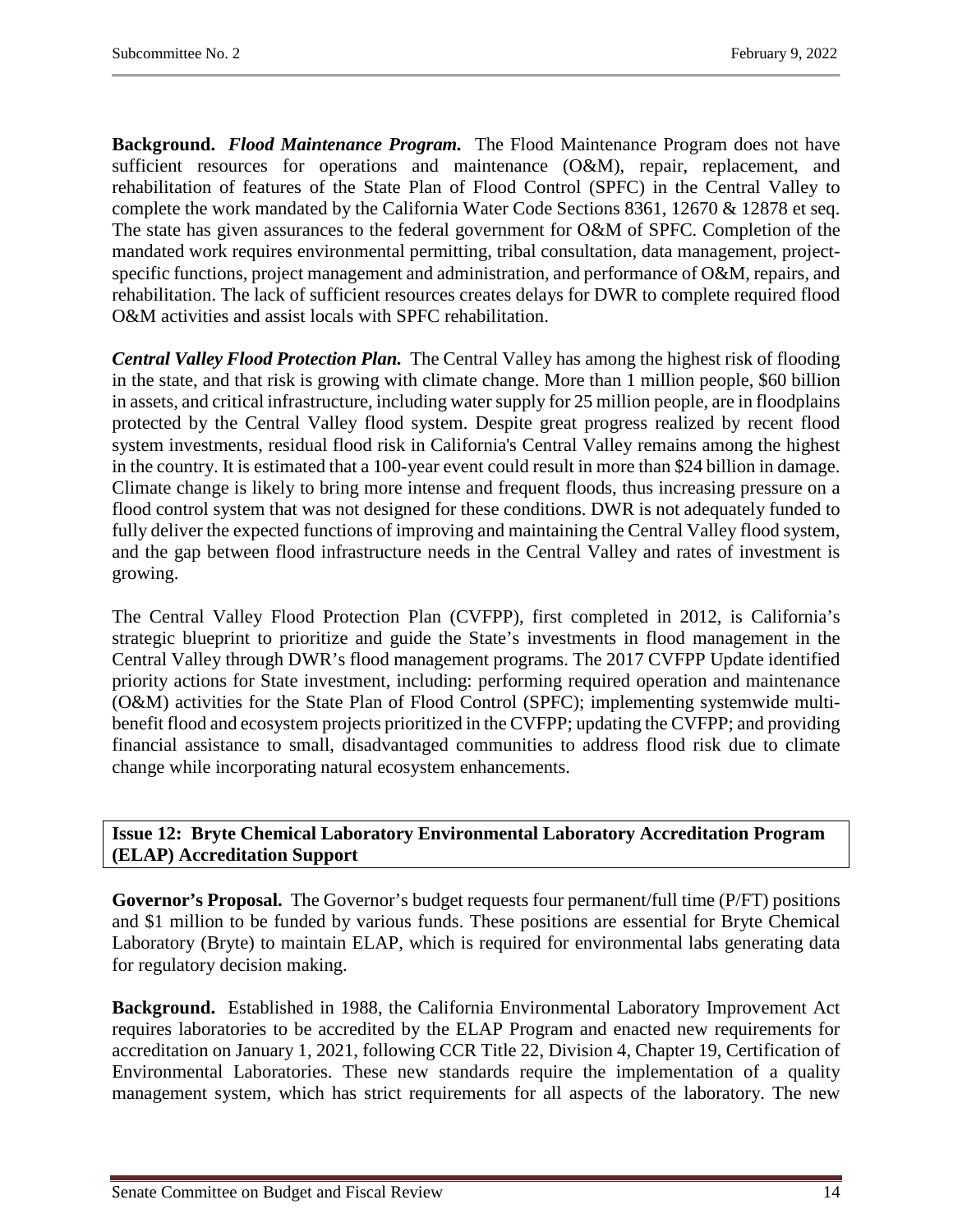requirements include a dedicated Laboratory Quality Assurance Officer (LQAO) and strict method adherence to regulatory methodology that require additional staff.

Established in 1956, Bryte has provided analytical services to DWR for its water quality sampling programs to meet both compliance and research objectives. Bryte does not currently have the staff capability to fulfill ELAP requirements. The lab is currently operating at maximum capacity and cannot absorb additional samples and the required quality assurance/quality control tasks. Furthermore, the sample workload is expected to increase substantially due to the Delta Conveyance Project, monitoring of restored wetland properties, implementation of management actions, additional permit requirements including the Incidental Take Permit, and climate change related extremes, such as drought and floods.

# **Staff Recommendation. Approve as budgeted.**

<span id="page-14-0"></span>**Issue 13: Central Valley Flood Protection Board (CVFPB) — Permitting and Enforcement Branch Support Reimbursable Authority**

**Governor's Proposal.** The Governor's budget proposes an additional three-year limited-term (2022-23,2023-24, 2024-25) reimbursable authority of \$1.089 million annually to complete the contracted project in which will be reimbursed by the Sacramento Area Flood Control Agency (SAFCA).

The CVFPB regulates and manages the State Plan of Flood Control (SPFC) through its regulatory and local assistance programs. This request for continued reimbursable authority is related to the US Army Corps of Engineers (USACE) supplemental funding received in 2018 for the Sacramento area. The USACE received a special supplemental funding package of which \$1.6 billion (approximately 18 times average annual allocation) will be used to complete projects along the heavily populated Sacramento and American Rivers in Sacramento. The continued work of CVFPB staff will allow the state to fulfill its obligation of enforcing encroachments, permitting, and inspecting encroachments upon the SPFC facilities and allow important major construction projects to move forward within the extremely short time limits imposed by Congress for expenditure of the supplemental funds. Completion of these projects will provide Sacramento Metropolitan Area with 200+ year flood protection and concurrently lower the risk of significant loss of life and property due to a catastrophic levee failure.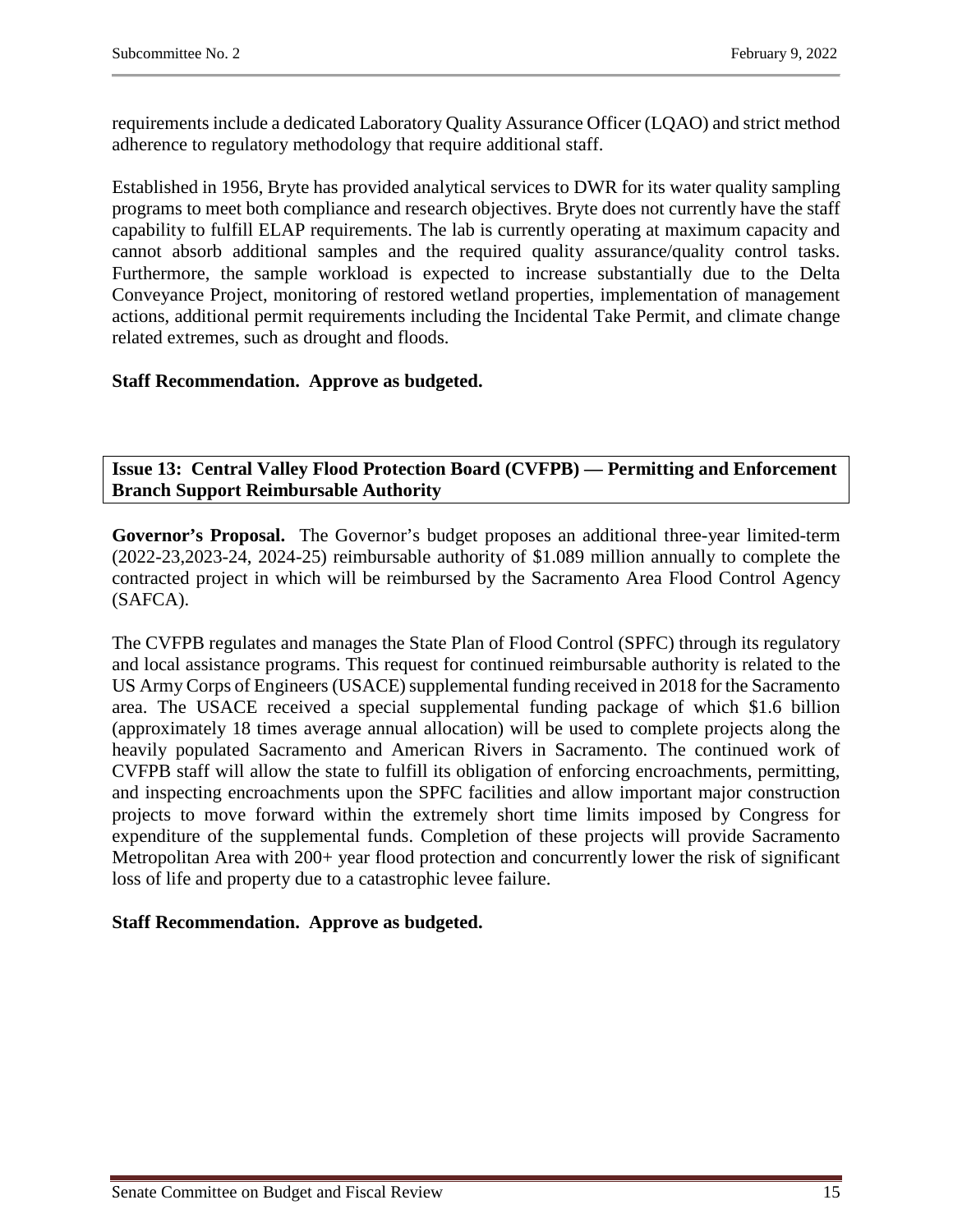# <span id="page-15-0"></span>**Issue 14: CVFPB Electronic Encroachment Application and Permit Process Improvement Program.**

**Governor's Proposal.** The Governor's budget proposes \$500,000 one-time General Fund for 2022-23 to develop and implement an online permit application program including online fee payment, which would reduce overall permit submission and processing time. Improving the CVFPB's permitting processes will reduce unpermitted and non-compliant encroachments resulting in a reduction to the state's liability for the costs associated with damages to federal flood control system from a flood event.

# **Staff Recommendation. Approve as budgeted.**

<span id="page-15-1"></span>**Issue 15: CVFPB: Sacramento and San Joaquin Drainage District Property Maintenance and Cooperative Management of Lands**

**Governor's Proposal.** \$679,000 ongoing baseline General Fund beginning in 2022-23 and one permanent full-time position to manage resource agreements with cities and counties in the Central Valley for abatement of existing hazardous conditions on Sacramento and San Joaquin Drainage District (SSJDD) land within the CVFPB's jurisdiction. The request includes one Sr. Right of Way Agent and funding for assessments and minimal maintenance, consistent with prior actual nuisance orders.

#### **Staff Recommendation. Approve as budgeted.**

#### <span id="page-15-2"></span>**Issue 16: Climate Change Adaptation and Equal Access Investment for Statewide Flood Management**

**Governor's Proposal.** The Governor's budget requests \$6.268 million ongoing baseline General Fund starting in 2022-23 and two new permanent full-time positions to provide support to continue the work of the Division of Flood Management (DFM) Hydrology and Flood Operations Branch in the utilization of proven emerging technologies to base operational decisions on during periods of flood and drought. This request continues to support the water priorities identified in the Governor's Water Resilience Portfolio including long-term capacity to anticipate drought and prepare for flood events.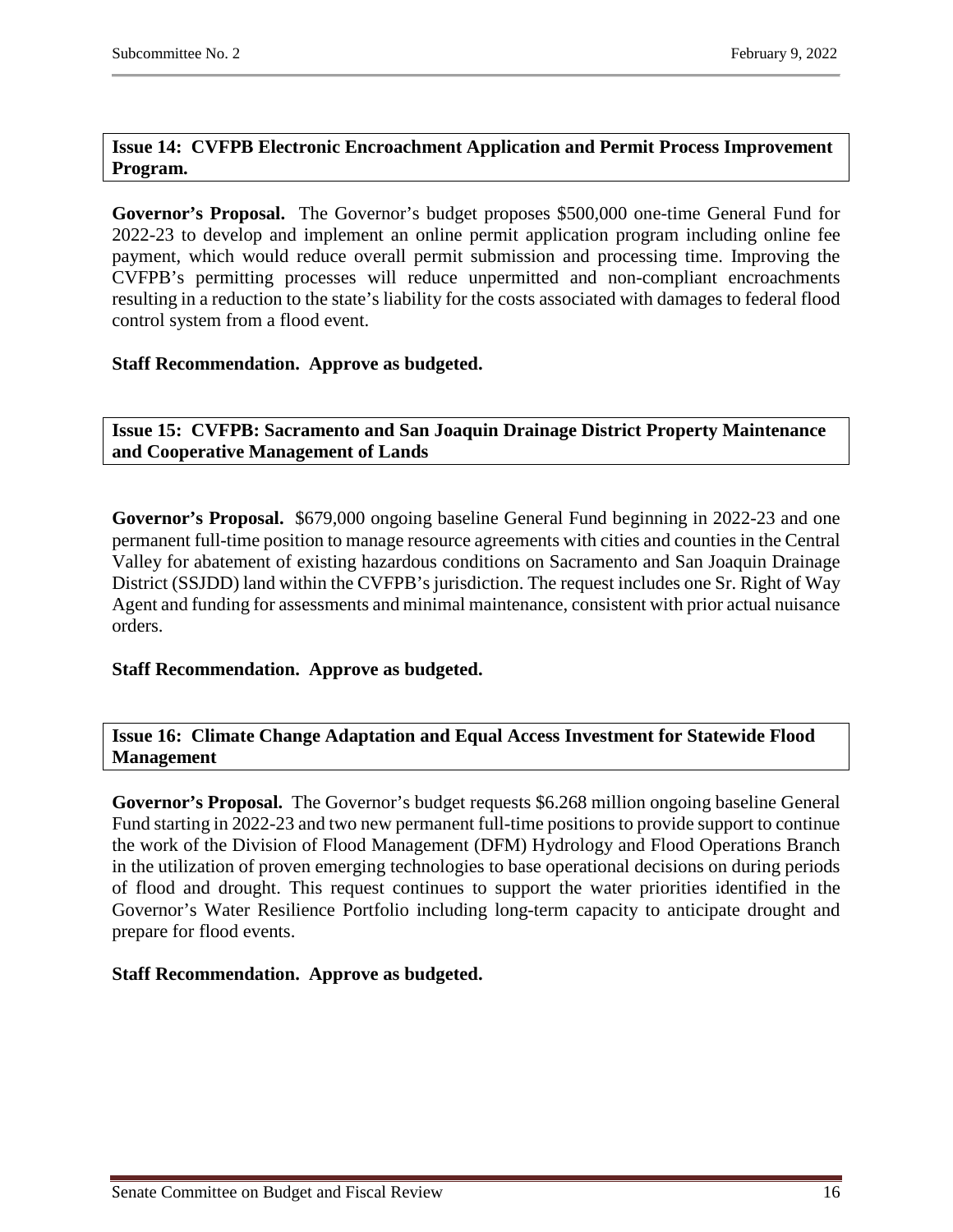#### <span id="page-16-0"></span>**Issue 17: Delta Levee Integrity, Flood Emergency Preparedness, and Climate Resiliency**

Governor's Proposal. The Governor's budget requests \$18.5 million over three years (\$15.5) million in State Operations and \$3 million in Local Assistance) from Proposition 1, Chapter 11, Section 79781(d)) to reduce the state's risk from drought, flooding of the Delta Islands, and water supply, and also increase regional flood emergency response.

The \$15.5 million requested in State Operations funding for the Delta Flood Emergency Preparedness Response and Recovery Program are planned for the following fiscal years:

- 2022-23: \$2.5 million
- 2023-24: \$3.5 million
- 2024-25: \$9.5 million

The \$3 million requested in Local Assistance funding for the Delta Flood Emergency Response Grant Program is planned for the fiscal year 2024-25. This funding will provide grant funding to local public agencies within the legal Delta with primary responsibility for flood emergency response and coordination.

Funds from this request will support the efforts of DWR to do the following:

- Manage local assistance grants for flood emergency response; procure regional stockpiles of flood fight materials; develop emergency response tools; support the development of an interagency Delta Flood Emergency Response and Recovery Framework Plan (as required under Water Code 12994.5); conduct interagency Delta-wide exercises to improve communication, coordination, and flood emergency response capabilities; provide grants to local agencies to improve their ability to prepare for and respond to flood events in the Delta; and maintain the operational readiness of existing state-of-the-art DWR Emergency Materials Transfer Facilities in the Delta that support local and state flood emergency response.
- Continue critical maintenance, rehabilitation, repair, and improvement of levees in the Delta.
- Develop mandated habitat mitigation and enhancement work to support the levee improvements.
- Carry out objectives embodied in the DWR "O&M Needs Assessment for Habitat Lands" report. DWR has purchased thousands of acres of land in the Delta to meet various statutory and water supply reliability requirements. Funds for maintenance and security are not keeping up with needs. In the past few years, deferred maintenance costs have increased. Funds will be used to address critical maintenance needs on state-owned lands and lands where DWR has a statutory responsibility for maintenance.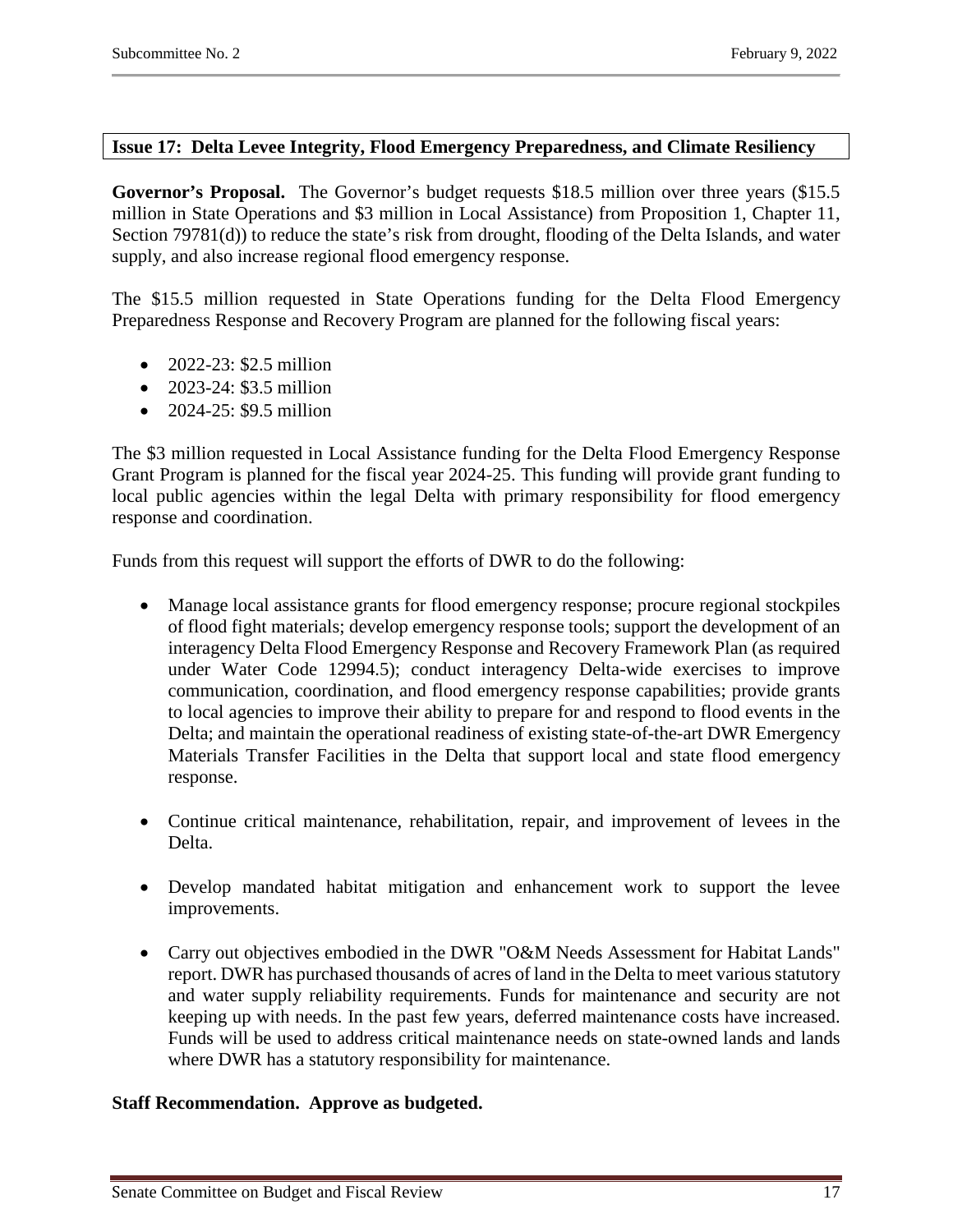# <span id="page-17-0"></span>**Issue 18: Office of Workforce Equality Staffing**

**Governor's Proposal.** The Governor's budget requests \$236,000 ongoing across various funding sources and two permanent full-time positions to support equal employment opportunity investigation timelines and implement new training and program requirements.

**Background.** The equal employment opportunity program (EEO) is a centralized program with oversight of EEO policy implementation and administration across all DWR locations, including performance of EEO (discrimination and sexual harassment) investigations. EEO staff perform complaint triage for DWR via a complaint intake process, administer EEO training to all DWR staff, and oversee mandated EEO programs including upward mobility, Limited Examination and Appointments Program (LEAP), workforce analysis, EEO Counselors, and Disability Advisory Committee. Although overall DWR staff has increased over the years, EEO staffing levels have remained steady. The absence of an EEO staff increase commensurate with the staffing increases department-wide coupled with additional responsibilities in the office mandate by both statutory changes and the addition of diversity, equity, and inclusion priorities has led to longer timeframes to complete workload and limited DWR's ability to provide training beyond what is minimally required.

# **Staff Recommendation. Approve as budgeted.**

# <span id="page-17-1"></span>**Issue 19: Riverine Stewardship Restoration Activities (Proposition 13)**

**Governor's Proposal.** The Governor's budget requests an appropriation of \$6 million in Local Assistance (two years to encumber and three years to liquidate) and \$500,000 in State Operations funds (\$100,000 per year for 2022-23 through 2026-27) from the Interim Reliable Water Supply and Water Quality Infrastructure and Management Subaccount to support the Riverine Stewardship Program.

This request will provide Local Assistance to various water and reclamation districts and cities in the Delta Export Service Area and counties included within the Association of Bay Area Governments. The Local Assistance funds will support water quality and supply projects with a focus on green infrastructure solutions, riverine stewardship, fish migration improvements, and habitat enhancement projects that benefit aquatic species, including by reconnecting aquatic habitat to help fish and wildlife endure drought and adapt to climate change.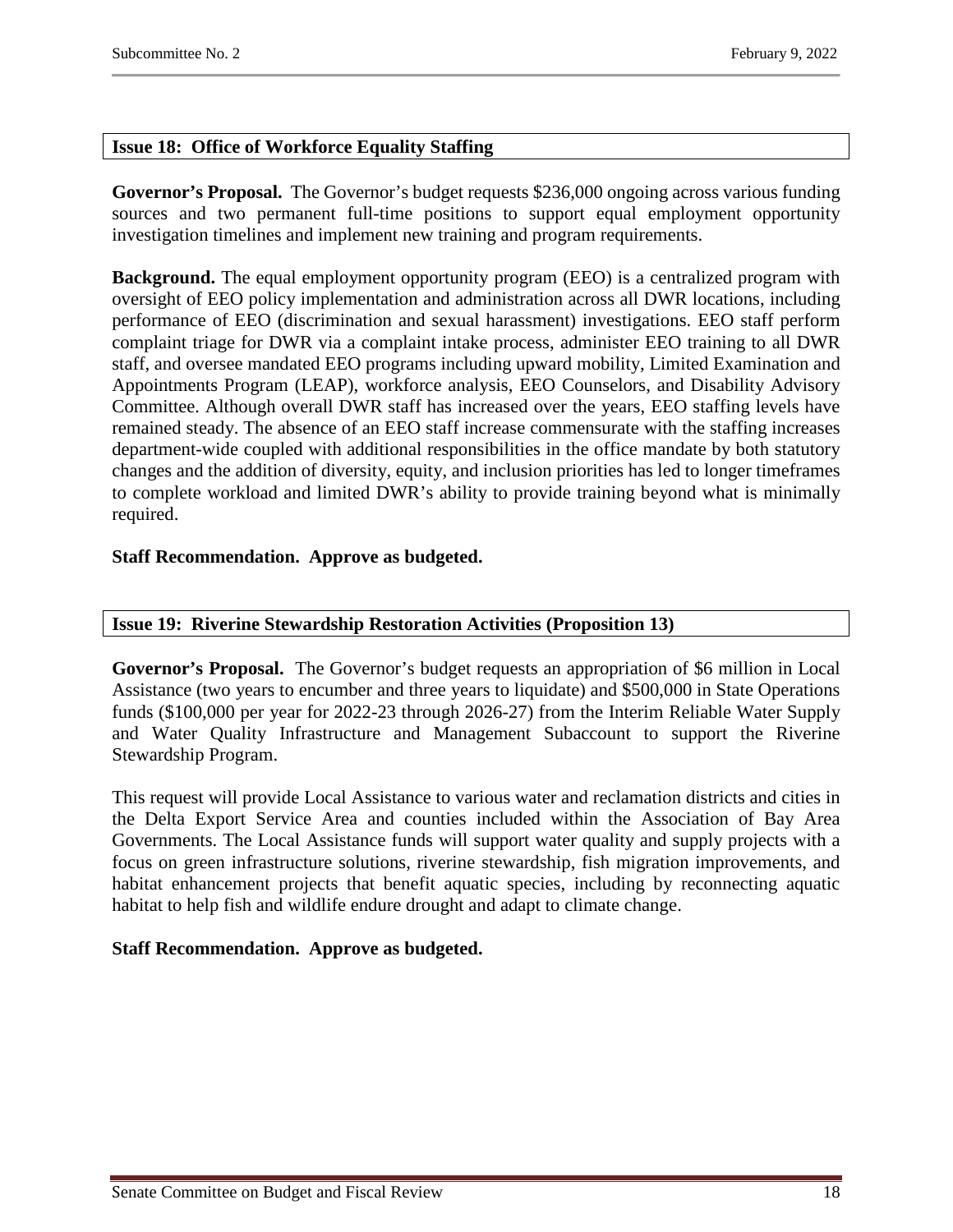# <span id="page-18-0"></span>**Issue 20: State Water Project (SWP) Transactions**

**Governor's Proposal.** The Governor's budget requests five permanent full-time positions funded by the SWP. Currently, there are no resources available, within the Water Project Bill Processing and Analysis Office, needed to review and analyze each SWP funded transaction posted in the DWR's accounting system.

While any incorrect charges are trued up during year-end processes, erroneous postings still drive administrative workload and may result in interest being paid or collected from the Contractors. Incorrect postings have the potential to also impact DWR's Revenue Bond Ratings, which are higher than the State's current Bond Rating.

**Background.** Over the last several years, the SWP has encountered multiple instances of costs being incorrectly coded/recorded in the DWR's system of record, SAP. These instances have resulted in large volumes of data being analyzed to determine whether costs were coded correctly. As a result, hundreds of millions of dollars were reclassified from minimum to capital, as the related projects met the capitalization Generally Accepted Accounting Principles (GAAP) and Bond related criteria. Erroneous postings have also led to the reinstatement of prior year GAAP Financial Statements for the State Water Resources Development System. Filling these positions would ensure the accuracy of all SWP Master Data and postings into DWR's system of record.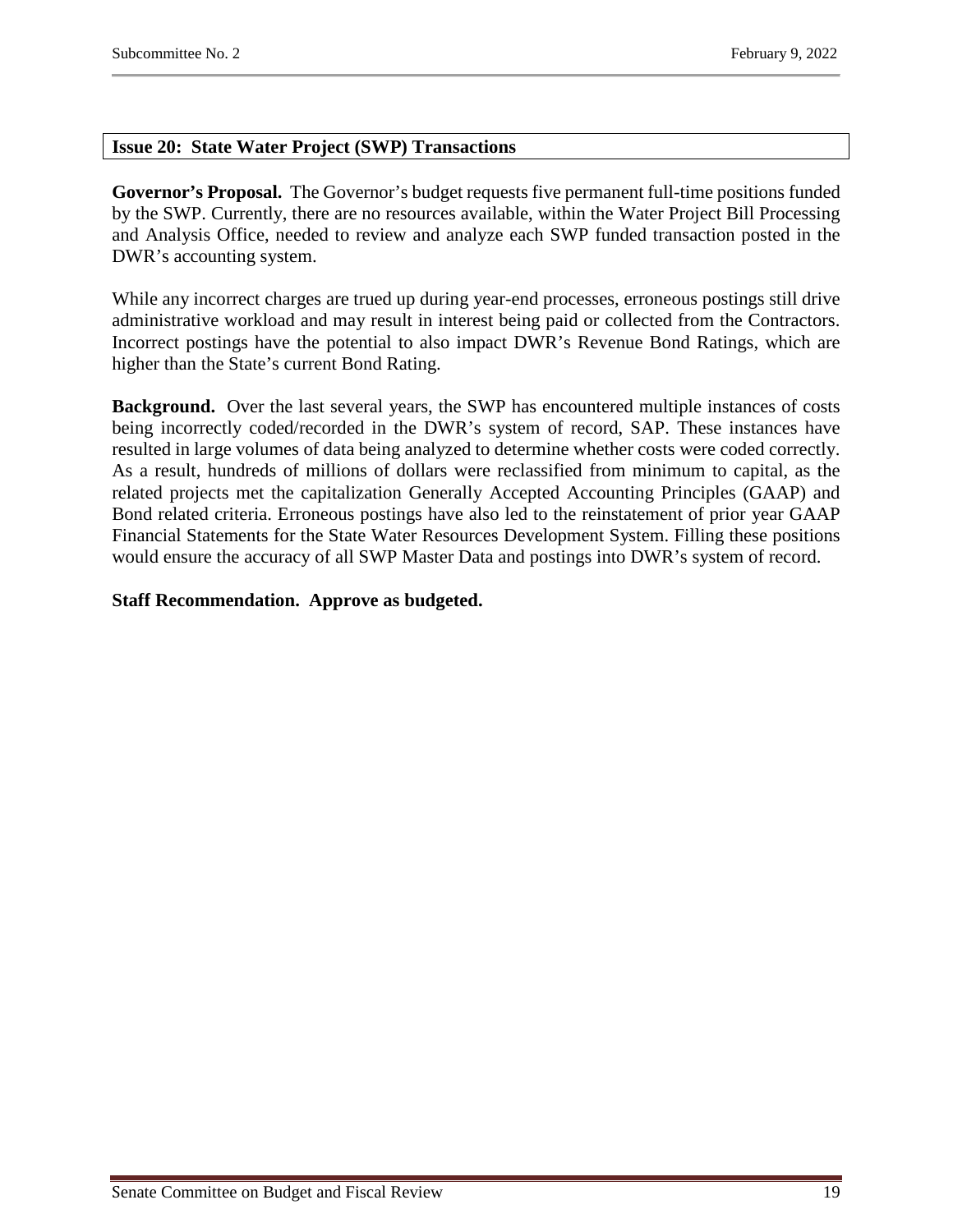# <span id="page-19-0"></span>**3940 STATE WATER RESOURCES CONTROL BOARD (SWRCB)**

# <span id="page-19-1"></span>**Issue 21: Caltrans Reimbursement Authority**

**Governor's Proposal.** The Governor's budget requests an increase reimbursement authority of \$288,000 and two position authority funded through an interagency agreement with Caltrans, which was executed 2021 (Contract Number 43A0405). The increase in workload is due to an increased number of transportation projects funded by Road Repair and Accountability Act (SB 1 (Beall), Chapter 5, Statutes of 2017) and the forthcoming federal INVEST in America Act.

The number of positions proposed under the current interagency agreement was based on a conservative workload estimate of an approximate 20 percent permit increase by BY+4. However, Caltrans currently anticipates an actual permit workload of approximately 60 percent over the next year (according to Caltrans 2020 to 2021 data) that will continue to be sustained and will likely increase by the anticipated increase from INVEST in America Act funds, Water Boards and Caltrans, therefore, have jointly identified a need for increased SWRCB staffing. The two requested liaison positions at SWRCB will focus on Caltrans permitting throughout the state and support Regional Board liaisons based on regional workload need and Caltrans priorities at any given time. SWRCB is requesting reimbursement and position authority to support work conducted under the existing interagency agreement.

**Background.** The number of Caltrans permits processed by the Water Boards has increased substantially in the last five years and is expected to increase further in the future due to SB 1 and the forthcoming federal INVEST in America Act. SWRCB currently has an interagency agreement with Caltrans that provides for one liaison position at SWRCB and one liaison position at each of the Regional Boards that focus on permit development work. These liaison positions help Caltrans deliver programmed projects.

# **Staff Recommendation. Approve as budgeted.**

# <span id="page-19-2"></span>**Issue 22: Lead and Copper Rule Revision and Regulatory Development**

**Governor's Proposal.** The Governor's budget requests \$952,000 and five new positions in 2022- 23 from the Safe Drinking Water Account. The five new positions will support the development and implementation of California drinking water regulations placing special emphasis on implementation of the federal revised lead and copper rule (LCRR). The Division of Drinking Water (DDW) needs administrative support for its Technical Operations Section, Regulatory Development Unit to reduce the rulemaking backlog and develop the LCRR and other new regulations, including addressing the 30+ unregulated contaminants with notification levels, and approximately 60 MCLs higher than the corresponding public health goals. This proposal also includes two new IT programmers to create necessary electronic document intake tools to receive data generated by the LCRR.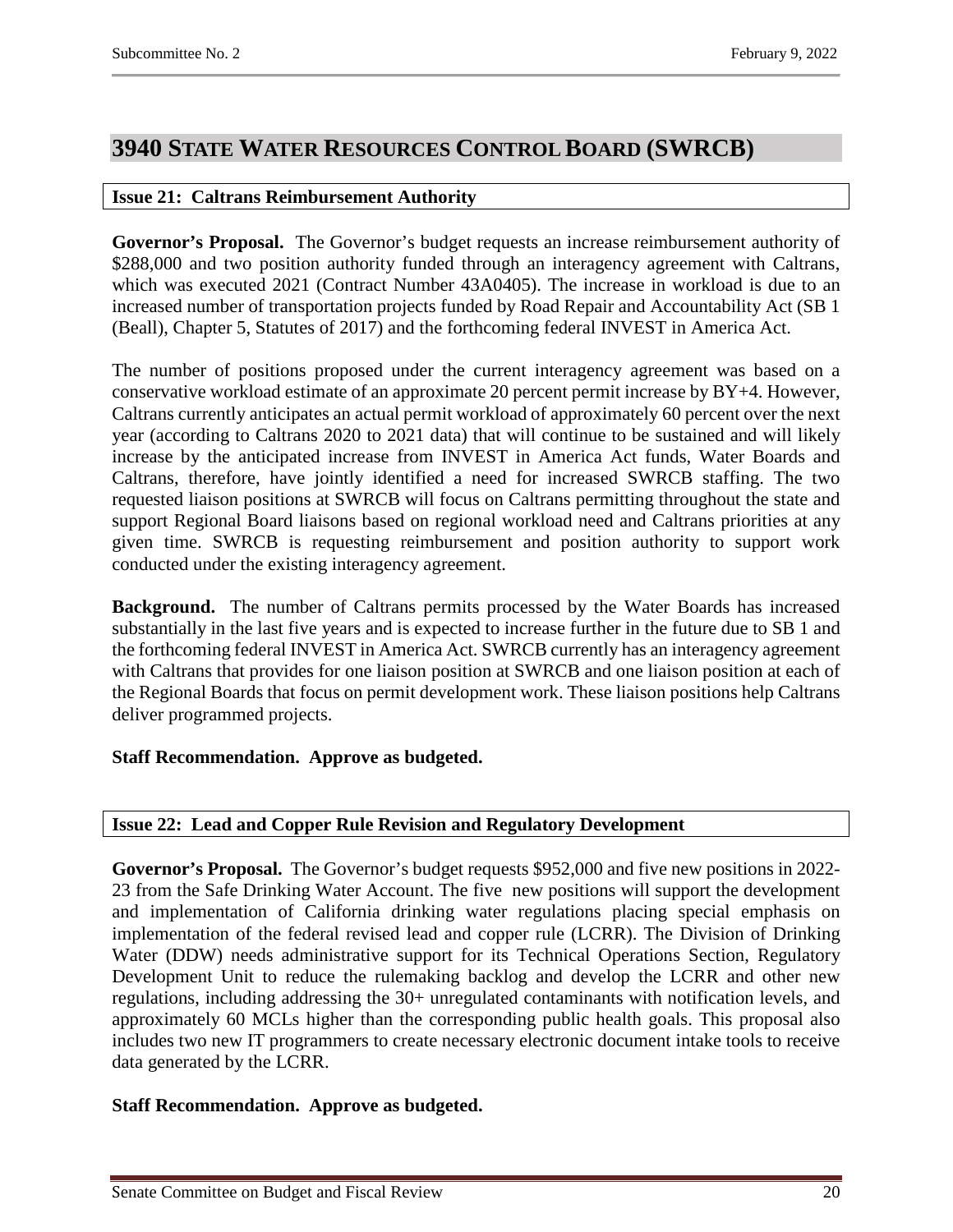# <span id="page-20-0"></span>**Issue 23: Oil and Gas Monitoring Program Supplement for Existing Underground Injection Control (UIC) Project Review**

**Governor's Proposal.** The Governor's request ten permanent positions and \$2.04 million from the Oil, Gas, and Geothermal Administrative Fund to work with the California Geologic Energy Management Division (CalGEM) to address US Environmental Protection Agency (US EPA) concerns that California is not in compliance with the Federal Safe Drinking Water Act (SDWA) by:

(1) Prioritizing the review of active Class II Underground Injection Control (UIC) projects with pending aquifer exemption proposals with overlying beneficial use groundwater, to ensure these projects comply with the SDWA and applicable state statutes and regulations in safeguarding groundwater resources.

(2) Addressing a backlog of approximately 779 required UIC project-by-project reviews, which consist of more than 50,000 UIC wells, to ensure the UIC projects are in compliance with the SDWA as well as any applicable state statute or and regulation.

# **Staff Recommendation. Approve as budgeted.**

# <span id="page-20-1"></span>**Issue 24: San Diego County Primacy Delegation Agreement Termination**

**Governor's Proposal.** The Governor's budget requests \$911,000 to support four permanent positions (three Water Resource Control Engineers and one Senior Water Resource Control Engineer) in the Safe Drinking Water Account to carry out public small water system (SWS) regulatory program for San Diego County. The County's Primacy Delegation will be terminated no later than June 30, 2022 per request of the County and oversight of the delegated public water systems is in the process of being transferred to SWRCB.

Approval of this proposal is critical for the state to provide regulatory oversight of public SWSs in San Diego County. The County has a total of 129 public water systems with less than 200 service connections that provide potable water to a permanent population of 5,413 people daily along with an unknown transient population. Providing regulatory oversight is essential to avoid incidents of bacteriological and chemical contamination that could lead to waterborne illness.

Although SWS serve only a small percentage of the state's residents, they represent a disproportionately high risk to public health. These systems have a greater number of violations and compliance problems than do systems that serve more than 1,000 service connections. Over 90 percent of the violations have been from SWS. There are two principal reasons for this:

• SWS do not have the benefit of economy of scale that large water systems have, therefore the cost of needed facilities and operation/maintenance per customer is much higher for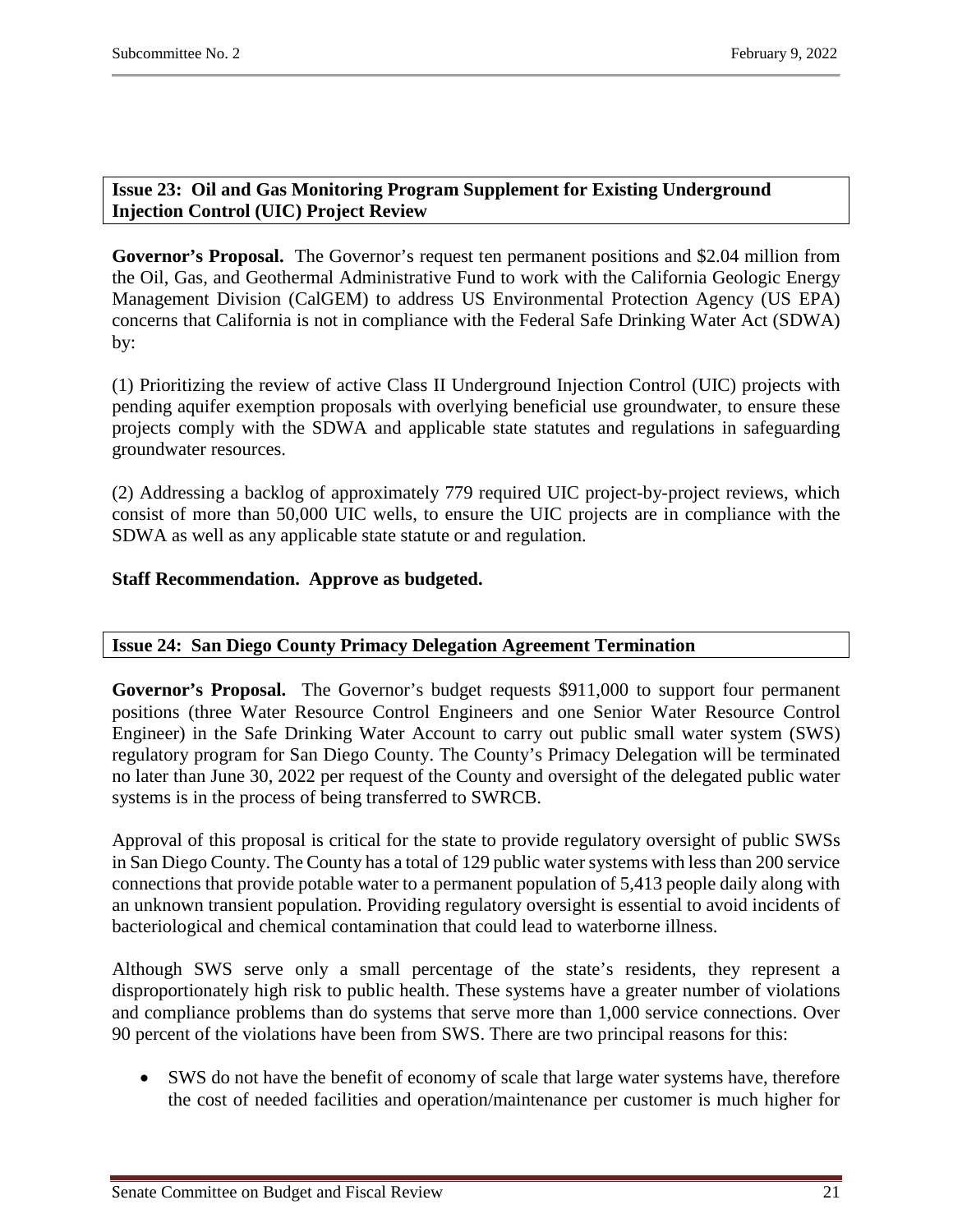SWS.

• SWS predominantly serve disadvantaged, rural communities where resources are usually lacking. In particular, these communities often have difficulty demonstrating financial capacity, as required for many funding programs.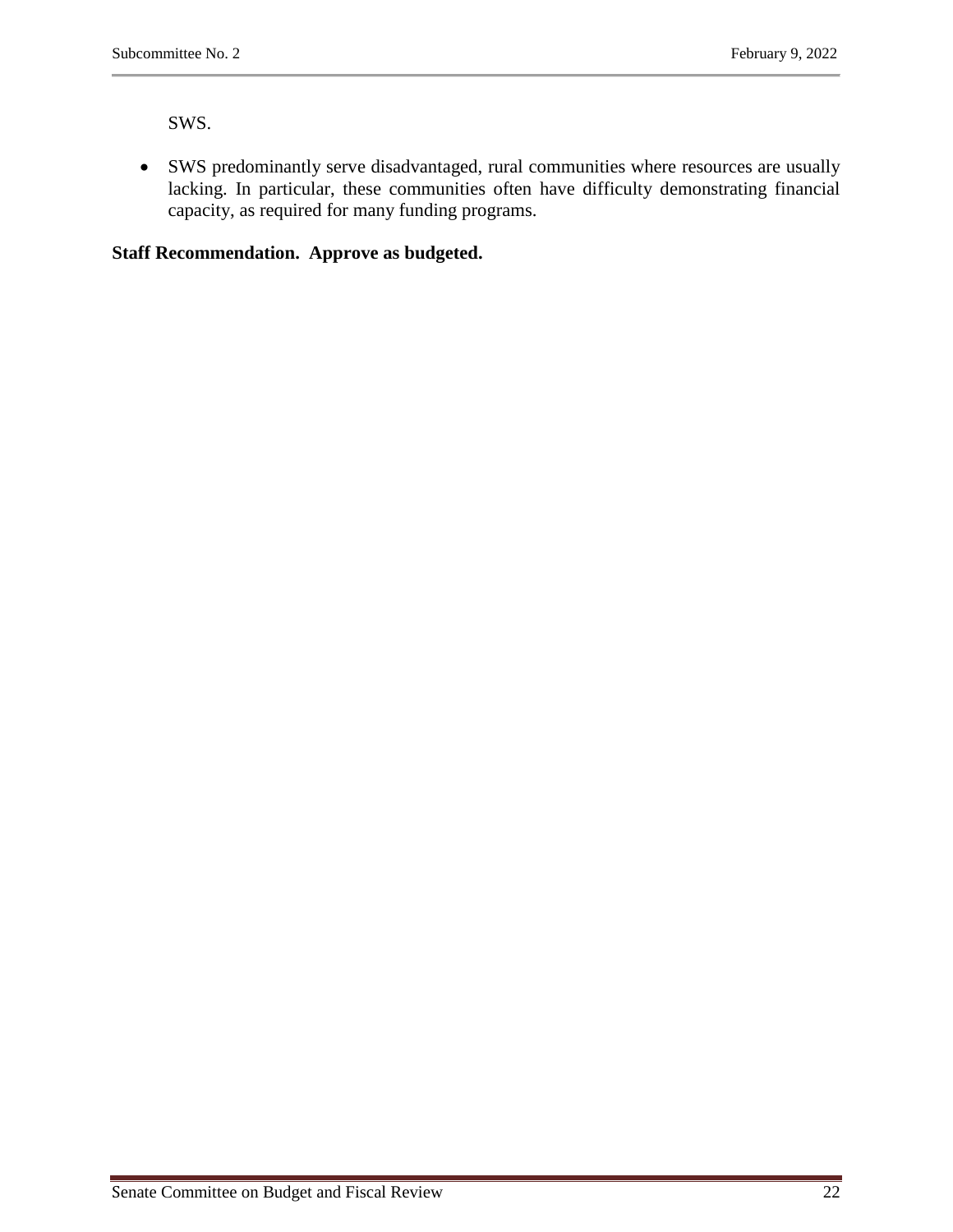# <span id="page-22-0"></span>**8570 CALIFORNIA DEPARTMENT OF FOOD AND AGRICULTURE**

# <span id="page-22-1"></span>**Issue 25: Industrial Hemp Products (AB 45)**

**Governor's Proposal.** The Governor's budget requests \$150,000 General Fund and one position in 2022-23 and ongoing to provide adequate staffing for the planning and administration of Industrial Hemp (IH) program to administer the activities required by AB 45 (Aguilar-Curry), Chapter 576, Statutes of 2021.

Currently, the IH Program does not have sufficient resources to fully administer program activities pursuant to AB 45, including data review, aggregation, coordination, and reporting activities. The proposed position would allow the IH Program to develop, administer, coordinate, and execute activities required by AB 45.

**Background.** Industrial hemp is a versatile agricultural crop with thousands of applications and is grown in at least 30 countries throughout the world. The purpose of the California Industrial Hemp Farming Act is to establish a registration program for the cultivation of industrial hemp in accordance with Food and Agriculture Code (FAC) Division 24. Registration for the cultivation of industrial hemp has been available since April 30, 2019. However, AB 45 places additional requirements on CDFA to review, evaluate and summarize additional data reported by hemp grower registrants. Additionally, AB 45 requires CDFA to coordinate and share this information with CDPH. CDFA does not have resources to fully support the review of the data required by AB 45, including coordinating the quality assurance of the data with counties, or to disseminate this information as mandated without reducing existing activities pertaining to FAC Division 24 to support county and industry, or increasing registration fees paid by hemp growers to accommodate this new mandate in the California Health and Safety Code.

# **Staff Recommendation. Approve as budgeted.**

# <span id="page-22-2"></span>**Issue 26: Shipping Point Inspection Food Safety**

**Governor's Proposal.** The Governor's budget requests five positions in 2022-23 and ongoing to support the mission-critical enhancement of the Shipping Point Inspection (SPI) Program. The SPI Program is fully funded by continuously appropriated Department of Food and Agriculture Fund, so this request does not require additional Budget CT expenditure authority. The requested positions will develop a more robust food safety auditing program in California and increase the state's ability to reduce food-borne illness and support a safe food supply, in accordance with CDFA's Strategic Plan.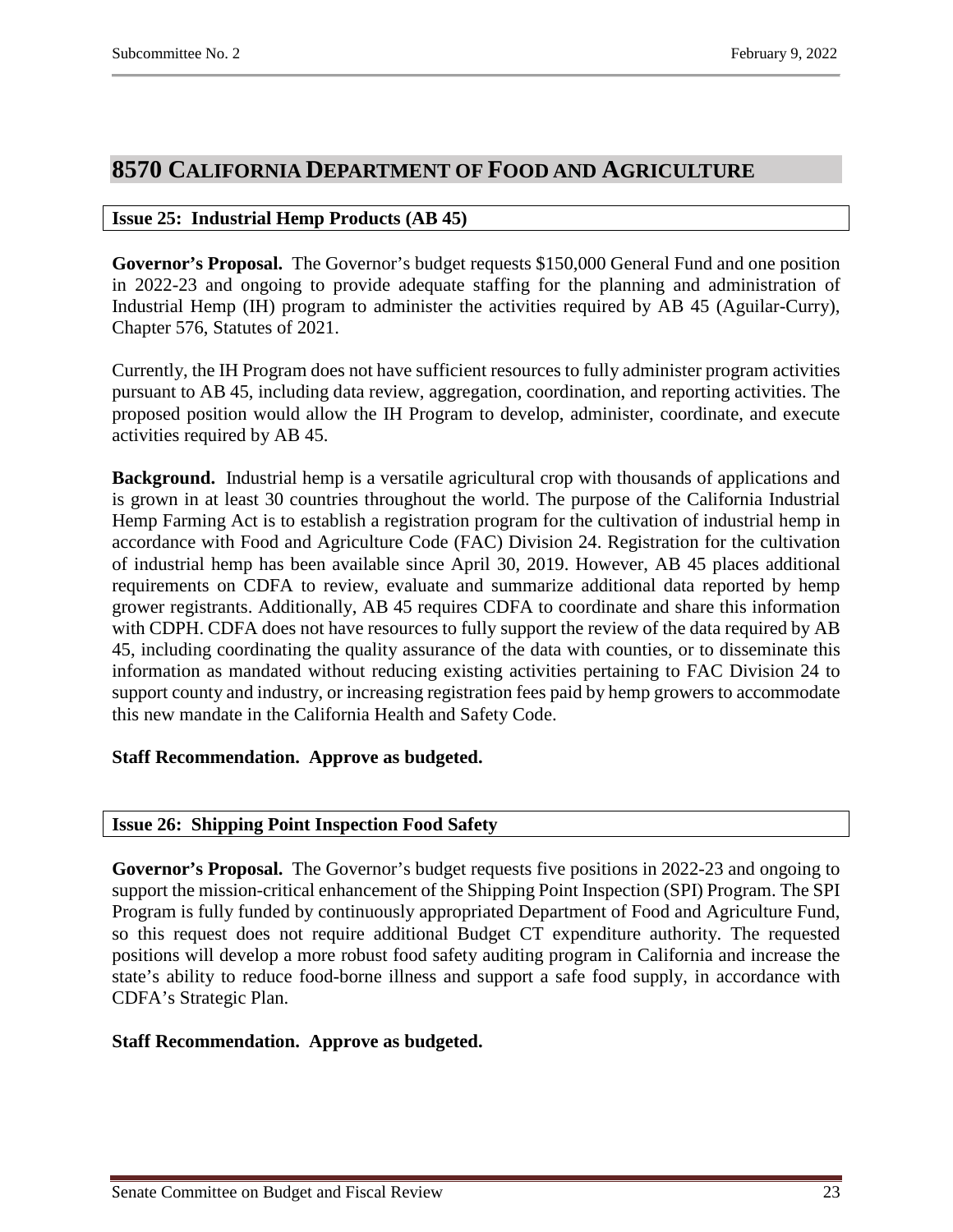# <span id="page-23-0"></span>**Issue 27: Specialty Crop Block Grant Program**

**Governor's Proposal.** The Governor's budget requests a technical adjustment of \$10 million in additional Federal Fund authority in 2022-23 and ongoing to administer the Specialty Crop Block Grant Program (SCBGP) for California. This adjustment is necessary due to California receiving an additional \$31.6 million for the program under the 2018 Federal Farm Bill; California currently receives—and CDFA is budgeted for—\$23 million annually for the SCBGP and up to \$3 million for Specialty Crop Multi-State projects, and CDFA anticipates that these new project funds will be awarded/expended over three fiscal years.

# **Staff Recommendation. Approve as budgeted.**

#### <span id="page-23-1"></span>**Issue 28: State Organic Program Outreach and Education**

**Governor's Proposal.** The Governor's budget requests \$537,000 Department of Food and Agriculture Fund (Ag Fund) and one permanent position in 2022-23 and \$736,000 in 2023-24 and ongoing for the State Organic Program (SOP) to promulgate regulations and conduct new outreach, education, and technical assistance efforts to SOP constituents as authorized by the California Organic Food and Farming Act and as identified by the California Organic Products Advisory Committee and the Organic Stakeholder Work Group. Education and technical assistance will be achieved partly through a contractual agreement with a University or a Cooperative Extension of a University.

# **Staff Recommendation. Approve as budgeted.**

# <span id="page-23-2"></span>**Issue 29: Sustainable Animal Mortality Management**

**Governor's Proposal.** The Governor's budget requests \$287,000 General Fund and one position in 2022-23 and ongoing to enhance climate resiliency by establishing a statewide framework for handling animal mortalities in a manner that mitigates the risks to human and animal health, while enhancing stewardship of the environment and promoting California's agriculture.

**Background.** CDFA has regulatory oversight over animal mortality disposal and recycling practices and is responsible for verifying that they are protective of public health, animal health, and the environment, and are suitable for use during normal operating conditions and available during emergencies. The department works closely with the California Environmental Protection Agency (CalEPA) and other state agencies while implementing pertinent laws and regulations.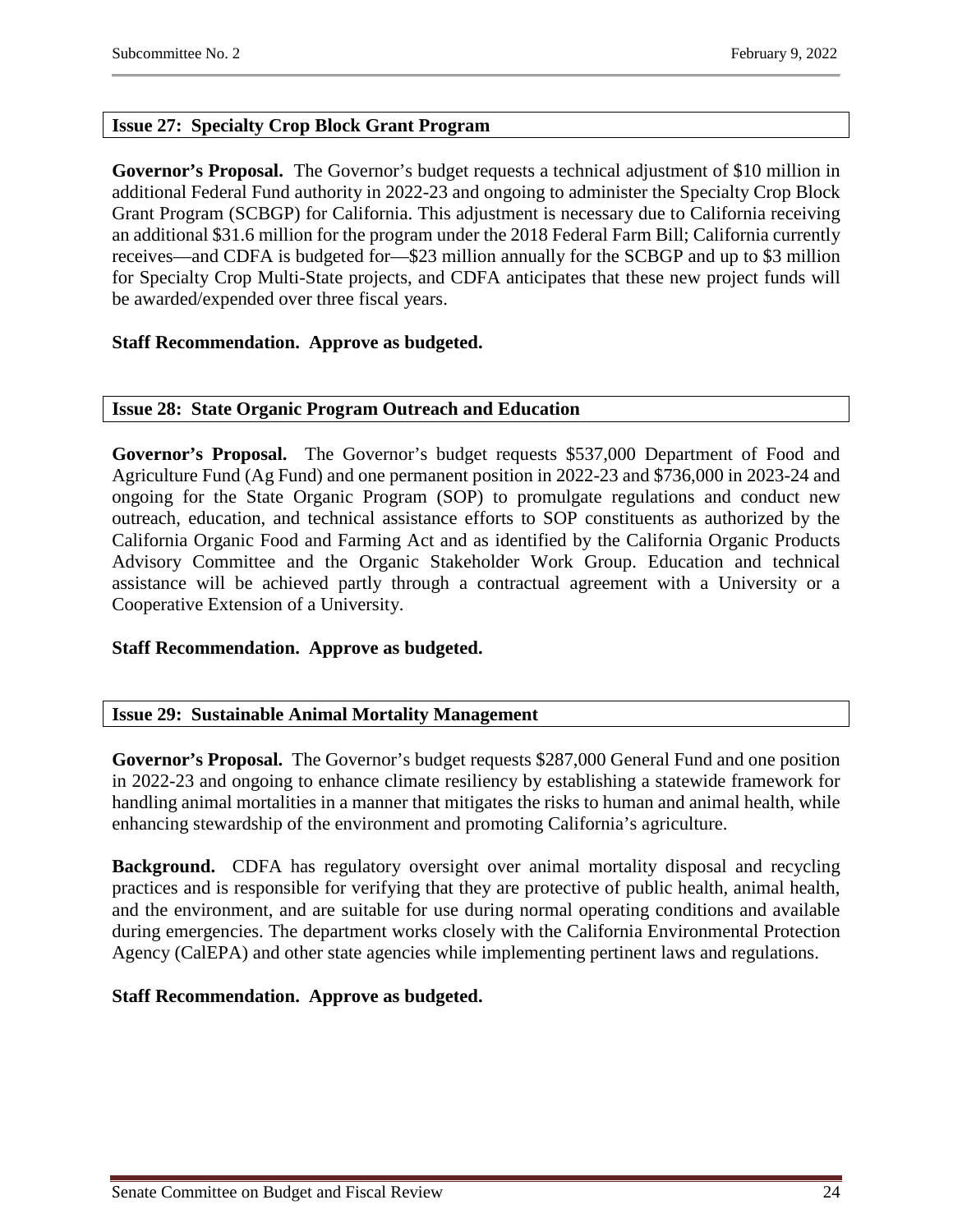### <span id="page-24-0"></span>**Issue 30: Veterinary Medicine: Blood Banks for Animals (AB 1282)**

**Governor's Proposal.** The Governor's budget requests five positions in 2022-23 and ongoing, \$1.127 million in 2023-24 (\$800,000 General Fund and \$327,000 Department of Food and Agriculture Fund (AF)), and \$1.082 million Department of Food and Agriculture Fund in 2024- 25 and ongoing to implement AB 1282 (Bloom), Chapter 752, Statutes of 2021.

This proposal will enable CDFA to convene a panel of experts and develop, publish, and maintain best practices for entities collecting canine blood and selling canine blood products in California. These best practices will form the standard of care for both CDFA and the Veterinary Medical Board to use in enforcement actions. CDFA will also: develop a system to validate that out-ofstate products meet California standards; promulgate related regulations; collect and analyze sales and other data from within the state, from other states, and from other countries; register products and maintain inspection records; enforce reporting requirements; produce reports; maintain a public website; respond to new public information requests; ensure discriminatory sales are not occurring; and inspect businesses providing registered products that are not managed by a California licensed veterinarian. (The Veterinary Medical Board will provide oversight for veterinarians licensed in California.)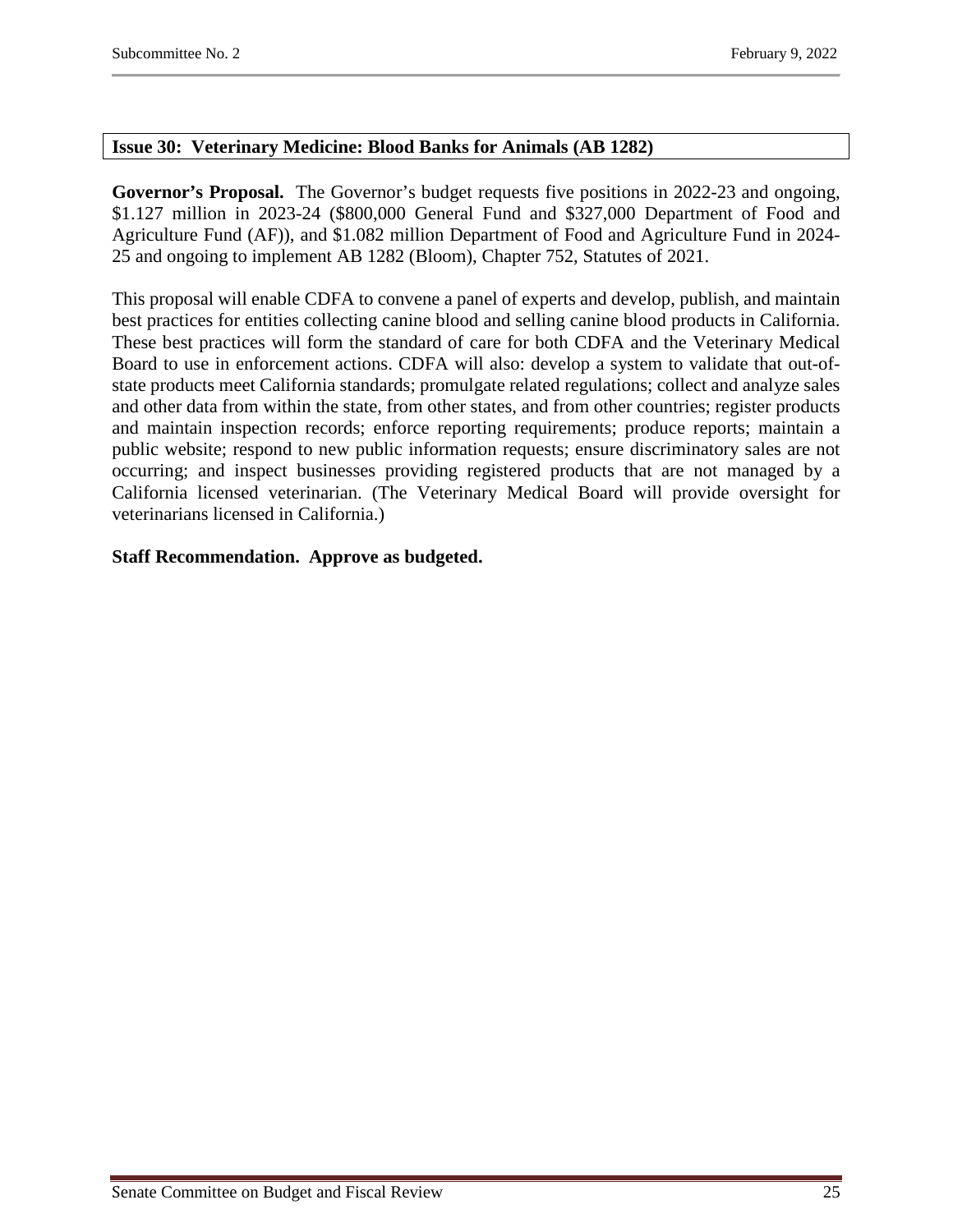# **VOTE-ONLY Part II**

*Vote-Only Part II consists of issues from the Vote-Only Calendar that was originally slated for Subcommittee 2's hearing on February 2, 2022. It also includes two additional proposals for the California Environmental Protection Agency.* 

# <span id="page-25-2"></span><span id="page-25-1"></span><span id="page-25-0"></span>**0540 CALIFORNIA NATURAL RESOURCES AGENCY (CNRA) 3900 CALIFORNIA AIR RESOURCES BOARD (CARB) 8570 CALIFORNIA DEPARTMENT OF FOOD AND AGRICULTURE (CDFA)**

# <span id="page-25-3"></span>**Issue 31: California Carbon Sequestration and Climate Resiliency Project Registry (SB 27)**

**Governor's Proposal.** The Governor's budget requests the following:

**CNRA:** \$750,000 one-time and \$285,000 ongoing General Fund to implement SB 27 (Skinner), Chapter 237, Statutes of 2021. Of the funds requested, \$500,000 would be used for the development of the registry, \$250,000 would be used for the development of regulations through the Office of Administrative Law, and the \$300,000 ongoing would be to support two full-time staff (including salary, benefits, and O&E) to conduct registry operation, maintenance, and coordination.

SB 27 requires CNRA to, no later than July 1, 2023, establish and maintain the California Carbon Sequestration and Climate Resiliency Project Registry for the purposes of identifying and listing projects in the state that drive climate action on the state's natural and working lands and are seeking funding from state agencies or private entities. The bill requires CNRA to consider the environmental and public health impacts of any direct air capture project before adding the project to the registry. CNRA will create a process for listing projects on the registry and is required to track and report realized climate benefits through the registry.

**CARB:** Two permanent positions and \$425,000 Cost of Implementation Account (COIA) in 2022- 23, \$1.923 million (including \$1.5 million in one-time contract funds) in 2023-24, and \$423,000 in 2024-25 and ongoing to incorporate the Natural and Working Lands Climate Smart Strategy in the Scoping Plan and implement CARB's responsibilities to support the Natural and Working Lands Registry of Projects as requested by SB 27.

SB 27 requires CARB to establish carbon dioxide removal targets for 2030 and beyond as part of the Scoping Plan process, and to take the Natural and Working Lands Climate Smart Strategy, science-based data, cost-effectiveness, and technological feasibility into consideration when setting these targets.

**CDFA:** \$125,000 General Fund and one permanent position in 2023-24 and ongoing to implement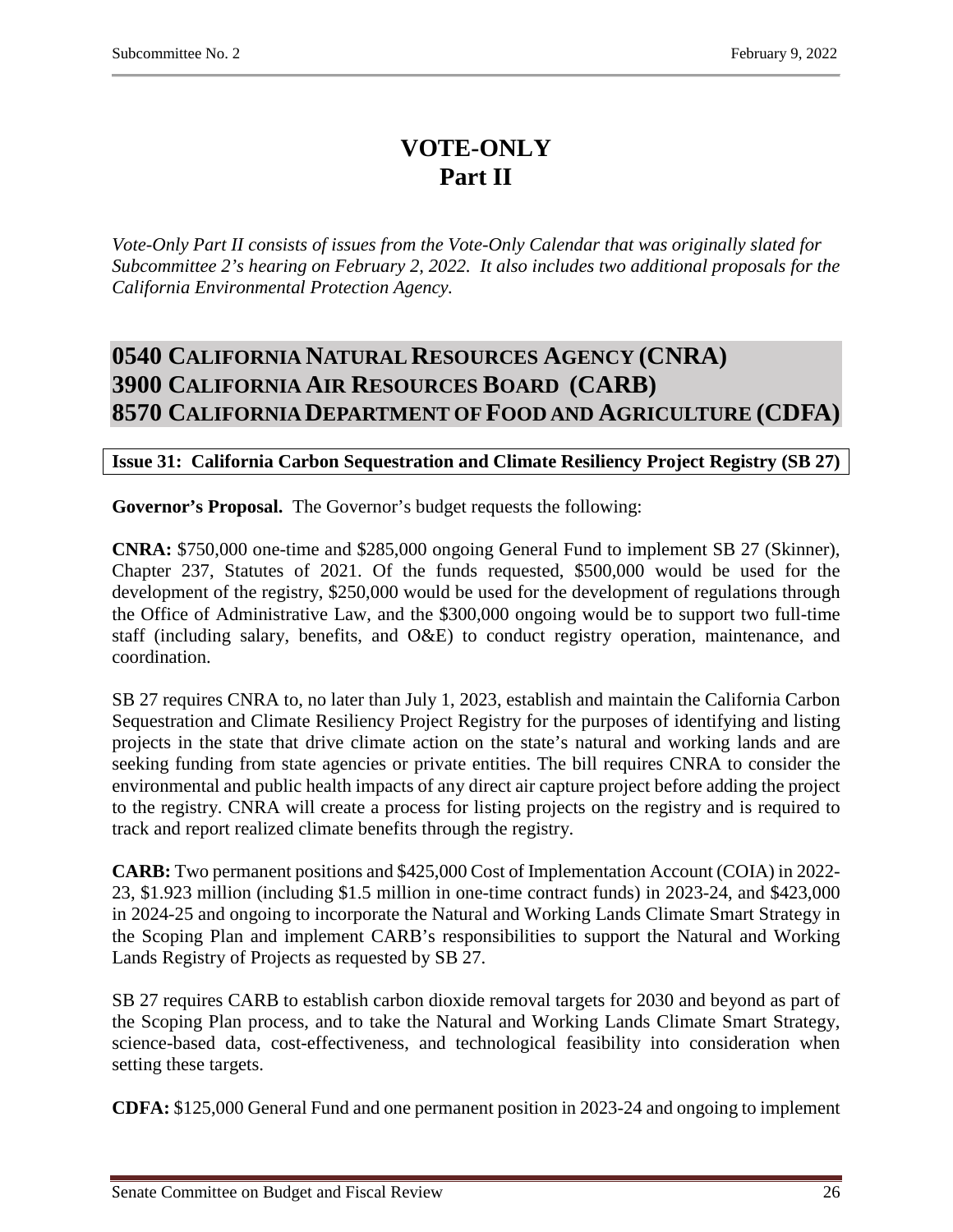the functions required by SB 27. The bill requires CDFA to collaborate with CNRA to develop an application process for applicants whose projects are listed in the Carbon Sequestration and Climate Resiliency Project Registry and support applicants' ongoing participation in the registry.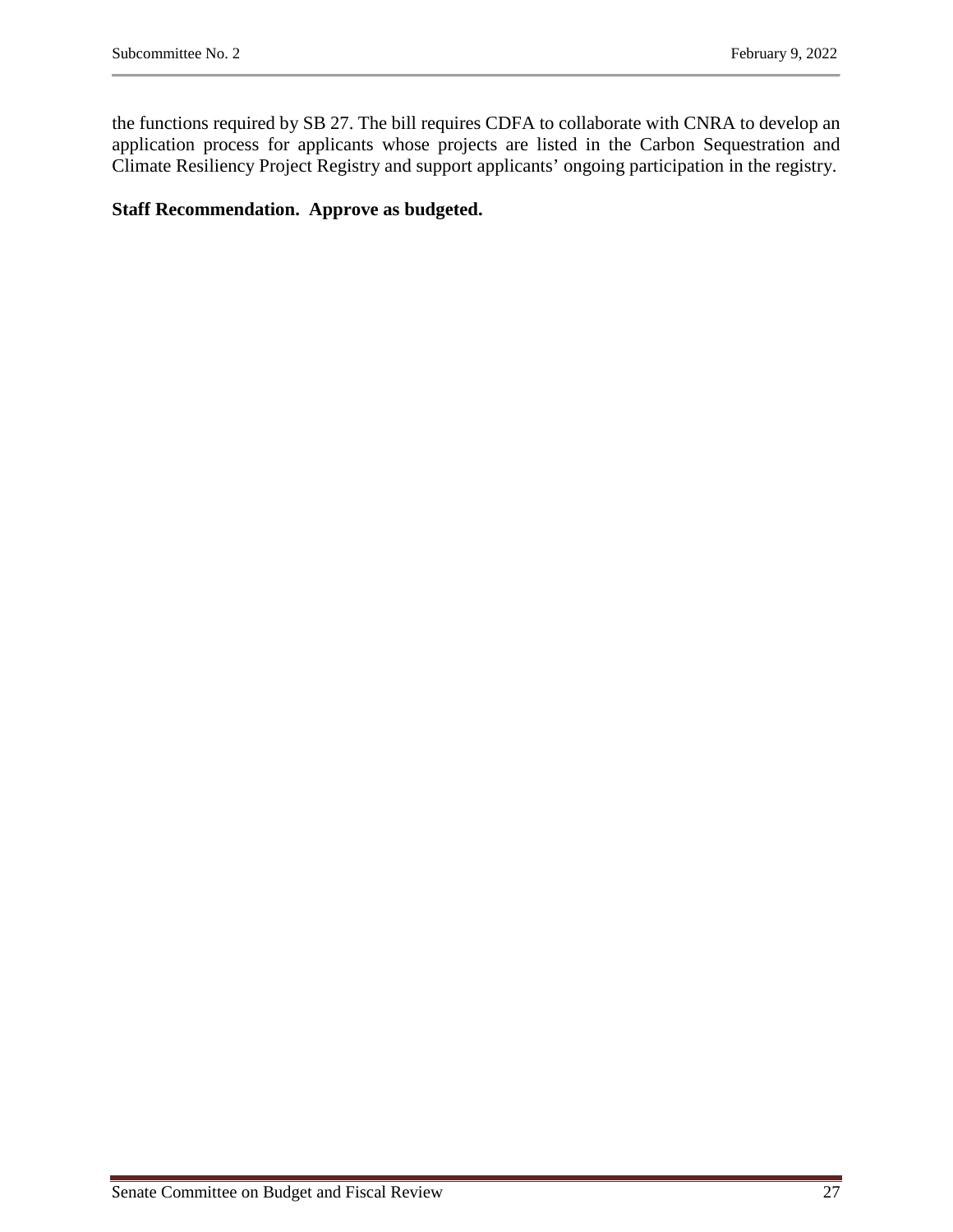# <span id="page-27-2"></span><span id="page-27-1"></span><span id="page-27-0"></span>**0555 CALIFORNIA ENVIRONMENTAL PROTECTION AGENCY (CALEPA) 3900 CALIFORNIA AIR RESOURCES BOARD (CARB) 3960 DEPARTMENT OF TOXIC SUBSTANCES CONTROL (DTSC) 3970 DEPARTMENT OF RESOURCES RECYCLING AND RECOVERY (CALRECYCLE)**

# <span id="page-27-4"></span><span id="page-27-3"></span>**Issue 32: CalEPA Bond and Technical Adjustments**

**Governor's Proposal.** The Governor's budget proposal includes requests for various bond appropriations, reappropriations, and reversions; technical adjustments; reappropriations; and baseline adjustments to continue implementation of previously authorized programs.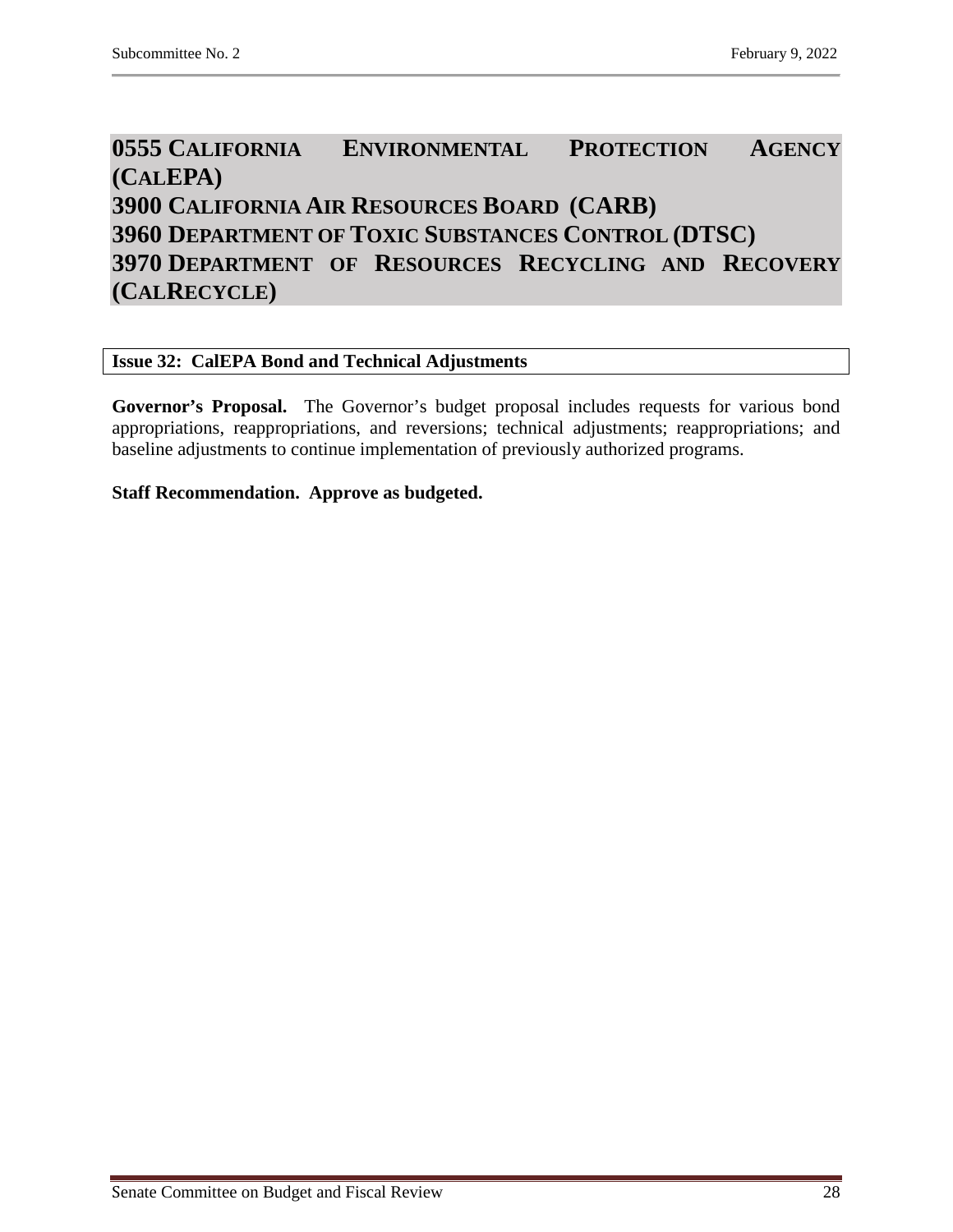# <span id="page-28-0"></span>**0555 CALIFORNIA ENVIRONMENTAL PROTECTION AGENCY (CALEPA)**

# <span id="page-28-1"></span>**Issue 33: California Environmental Reporting System Project**

**Governor's Proposal.** The Governor's budget requests \$1.967 million Unified Program Account (UPA) and one permanent position in 2022-23 to continue the planning work to update the California Environmental Reporting System (CERS). This also includes an additional year of funding for four permanent positions approved in 2021-22. The project will update the technical platform, improve data quality and the processes supporting data quality, address inefficient input and interactions, and make identified enhancements to CERS.

One-time costs in FY 2022-23 include funding to continue data cleanup and migration preparation, implement an Organizational Change Management (OCM) contract, and support continued Department of Technology oversight costs for the project.

CERS is heavily used by both regulated businesses and regulators and is interconnected to over 60 local government data systems. The platform is based on early 2000s technologies that are outdated and insufficient to support current use. It is critical that CERS be updated to provide a stable platform and meet modern security requirements.

# **Staff Recommendation. Approve as budgeted.**

# <span id="page-28-2"></span>**Issue 34: California Hazardous Material and Oil Emergency Support**

**Governor's Proposal.** Consistent with the State of California Emergency Plan, the Governor's budget requests \$474,000 General Fund and three positions in 2022-23 and ongoing to support CalEPA's role as the lead Agency for the California Hazardous Material and Oil Emergency Support Function (CA ESF-10). These additional resources will allow CalEPA to support ongoing disaster planning, response, and recovery efforts without diverting staff away from other aspects of the Agency's mission.

**Background.** Due to the overwhelming increase and nature of disasters since February of 2020, CalEPA emergency response staff have been activated to the State Operations Center (SOC) providing almost continuous support for COVID, extreme heat, drought, and wildfires. This often entails:

- Participating in SOC calls spaced every 12hrs, including on weekends and holidays.
- Providing updated reports to the SOC by 6:00am and 3:00pm each day.
- Maintaining close coordination between the California Office of Emergency Services (Cal OES) and supporting agencies. This coordination includes supporting mission assignments for CalEPA and its boards, departments, and offices (BDOs), tracking reimbursements and reporting requirements from mission tasks, and helping with identifying personnel to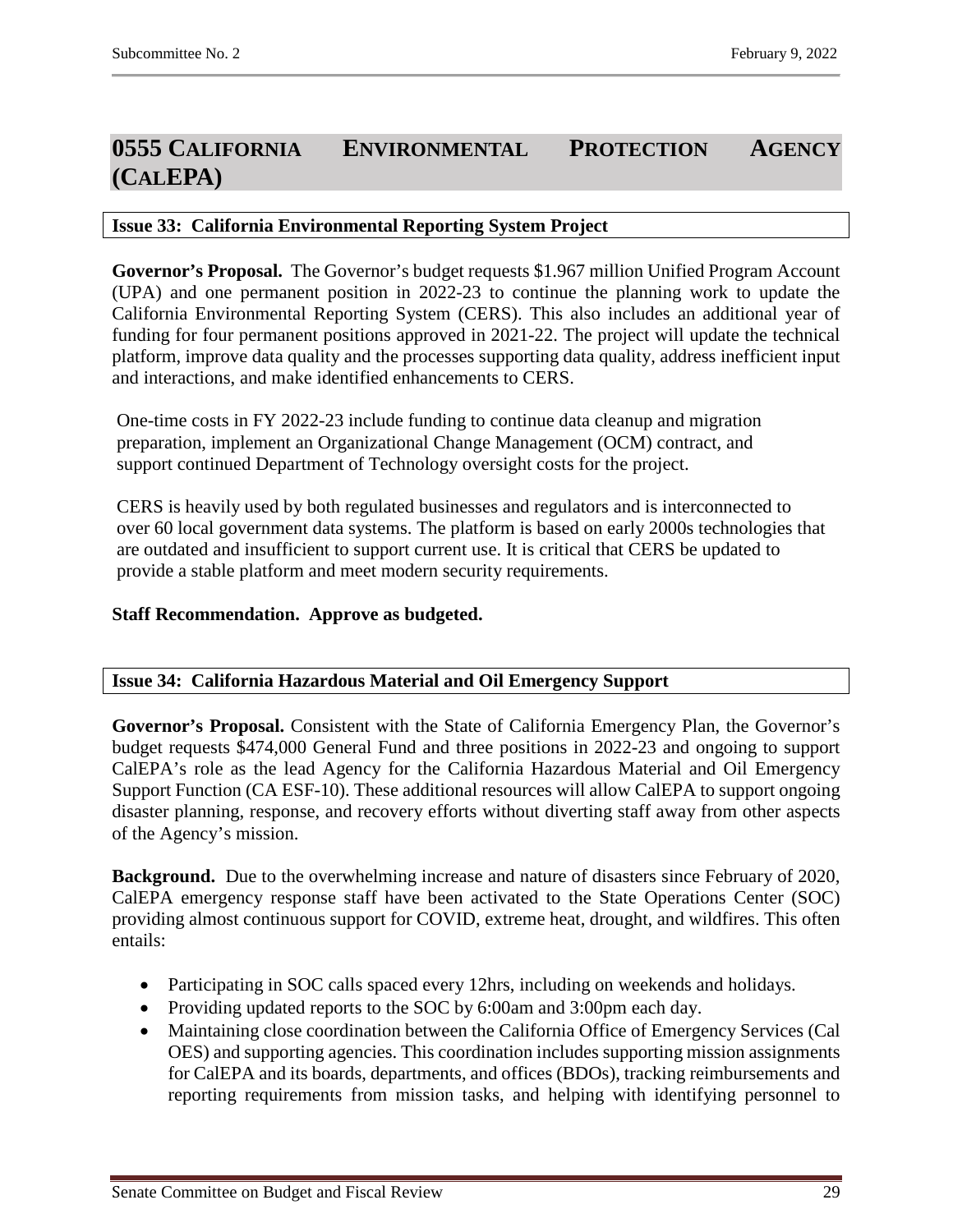support mission assignments.

- Coordinating the responses of CalEPA BDOs to requests for environmental regulation and permitting requirements to meet emergency needs.
- Generating daily briefings for CalEPA leadership.
- Providing leadership, ongoing communication, coordination, and oversight for the CA ESF-10 throughout all phases of emergency management.
- Lead the multi-agency coordination effort and decision-making process regarding the sharing and use of resources, data, and personnel under CA ESF-10.
- Ongoing coordination with other stakeholders, such as local governments, special districts federal agencies, tribal governments, and community organizations.

The California State Emergency Plan provides a statewide framework for mitigating, preparing for, responding to, and recovering from the effects of disasters and emergency events. In addition to assigning CalEPA as the lead agency for CA ESF-10, the Plan assigns CalEPA and its BDOs to support roles and responsibilities in nine additional California Emergency Support Function Areas:

- CA ESF-3 Construction and Engineering
- CA ESF-4 Fire and Rescue
- CA ESF- 5 Management
- CA ESF- 7 Resources
- CA ESF-8 Public Health & Medical
- CA ESF-11 Food & Agriculture
- CA ESF-12 Utilities
- CA ESF-13 Law Enforcement
- CA ESF-15 Public Information

Cal OES has also assigned CalEPA as a supporting agency for five out of the six newly adopted Recovery Support Functions (CA RSF), created to provide California with comprehensive short- , intermediate-, and long-term recovery support to local and tribal communities impacted by a disaster.

# **Staff Recommendation. Approve as proposed.**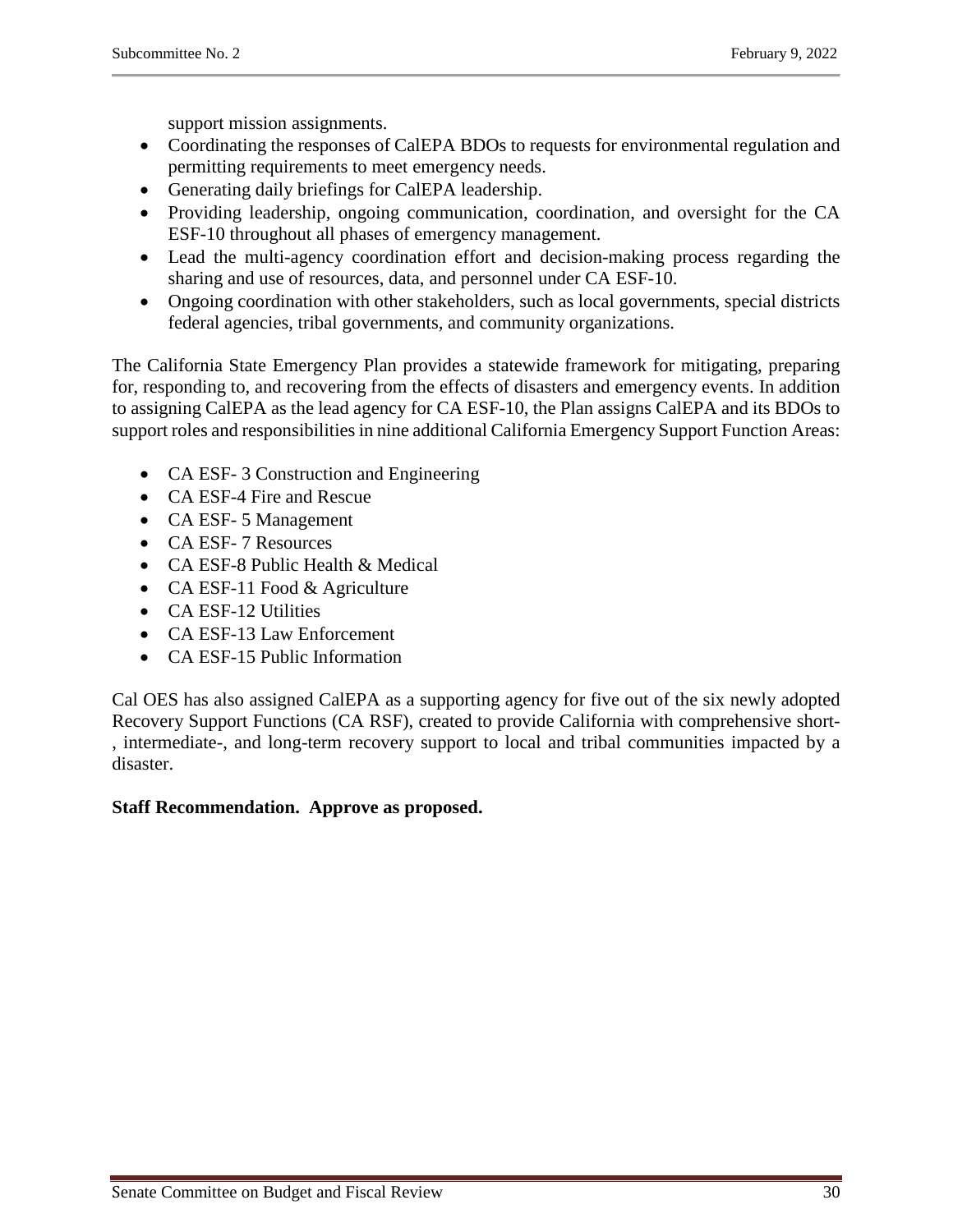# <span id="page-30-1"></span><span id="page-30-0"></span>**3900 CALIFORNIA AIR RESOURCES BOARD (CARB) 8570 CALIFORNIA DEPARTMENT OF FOOD AND AGRICULTURE (CDFA)**

# <span id="page-30-2"></span>**Issue 35: Alternative Fuels Quality and Regulatory Oversight**

**Governor's Proposal.** The Governor's budget requests \$1.451 million COIA in 2022-23 and \$1.363 million COIA ongoing thereafter to: (1) expand CDFA's Alternative Fuels Quality and Regulatory Oversight Program (CDFA Program); (2) support the growth of alternative transportation fuels and associated fuel dispensing systems; (3) continue research in zero-emission fuel standards and standard method development; and (4) implement the zero-emission vehicle (ZEV) program as identified in the Scoping Plan and directed by Executive Orders B-48-18 and N-79-20.

Of the total, CDFA requests \$681,000 in 2022-23 and \$593,000 in 2023-24 and ongoing to support 3.3 existing permanent positions. CARB requests \$771,000 in 2022-23 and ongoing to support three new permanent positions, equipment, and operating expenses associated with testing new fuel dispensing systems.

These resources are intended to meet workload demands resulting from the rapidly growing infrastructure of retail hydrogen fueling stations and exponential growth in commercial electric vehicle charging stations. The Hydrogen Fueling Station Performance Testing (HyStEP) Program (CARB Program) will verify that retail hydrogen fueling stations are designed to meet established fueling protocols and provide fast, safe, and consistent fueling for customers across the growing network.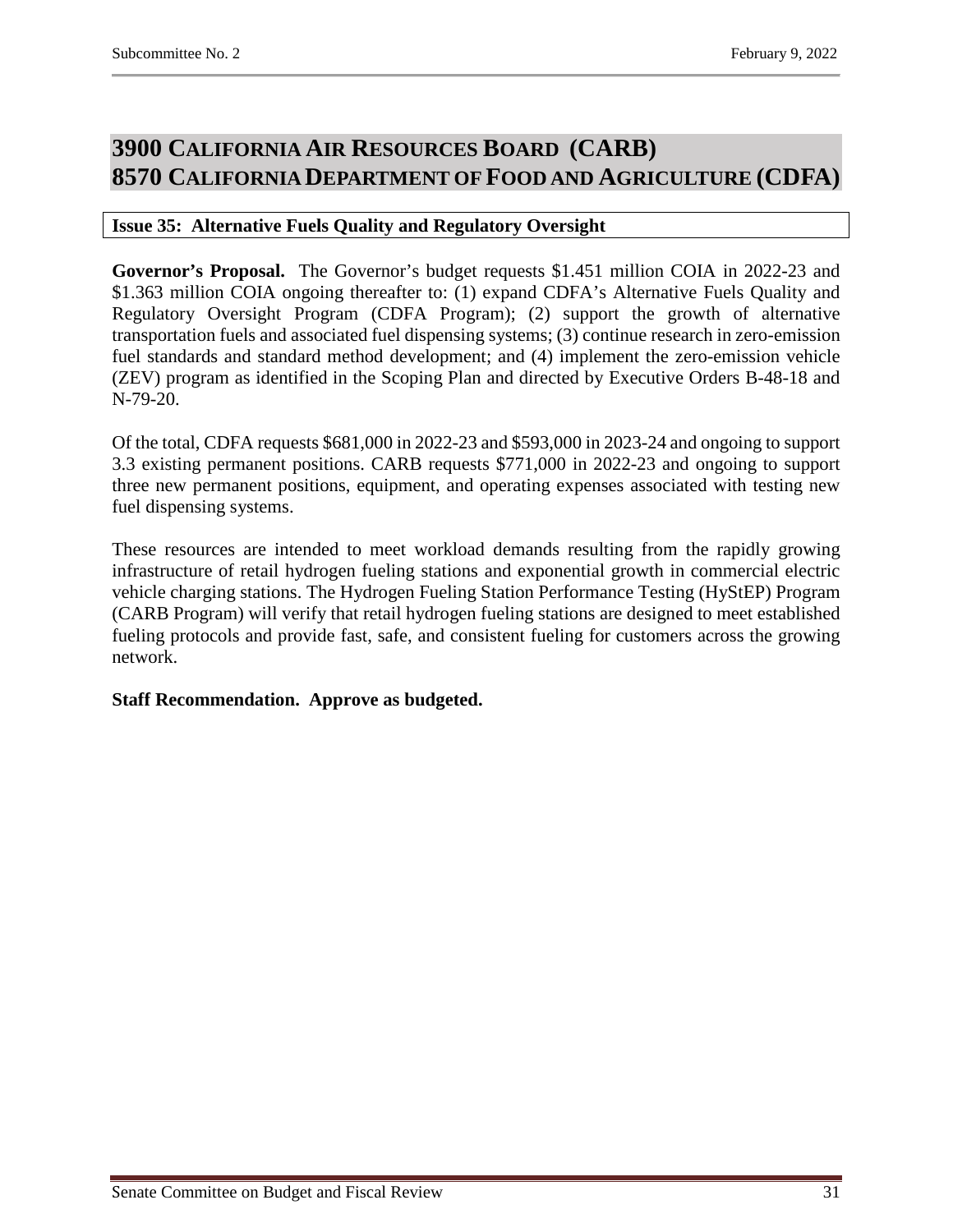# <span id="page-31-0"></span>**3900 CALIFORNIA AIR RESOURCES BOARD (CARB)**

# <span id="page-31-1"></span>**Issue 36: Cement Sector Greenhouse Gas Reductions: Net-Zero Emissions Strategy (SB 596)**

**Governor's Proposal.** The Governor's budget requests \$725,000 COIA and two permanent positions in 2022-23 and \$423,000 COIA in 2023-24 and ongoing to develop and implement a comprehensive strategy to achieve net-zero emissions of greenhouse gas (GHG) emissions associated with cement use within the state by 2045 as required by SB 596 (Becker), Chapter 246, Statutes of 2021.

# **Staff Recommendation. Approve as budgeted.**

# <span id="page-31-2"></span>**Issue 37: Heavy-Duty Vehicle Inspection and Maintenance Program (SB 210)**

**Governor's Proposal.** The Governor's budget requests \$7.624 million Air Pollution Control Fund (APCF) and 10 permanent positions in 2022-23 in order to implement and enforce the Heavy-Duty Vehicle Inspection Maintenance program to meet the statutory requirements of SB 210 (Leyva), Chapter 298, Statutes of 2019. This includes \$6 million in contract funding to support initial implementation needs.

# **Staff Recommendation. Approve as budgeted.**

# <span id="page-31-3"></span>**Issue 38: Labor Standards for Short-Haul and Drayage Trucking Fleets (AB 794)**

**Governor's Proposal.** The Governor's budget requests \$1.154 million General Fund and six permanent positions in 2022-23 and \$2.3 million General Fund and six additional (12 total) permanent positions in FY 2023-24 and ongoing to implement AB 794 (Carrillo), Chapter 748, Statutes of 2021, which requires CARB to implement labor standards for short-haul and drayage trucking fleets participating in applicable incentive programs, as specified. This request is intended to provide CARB with the resources to develop and implement new processes for applicable program eligibility, develop expertise in applicable labor laws, investigate third party reporting of labor standard violations, and carry out enforcement.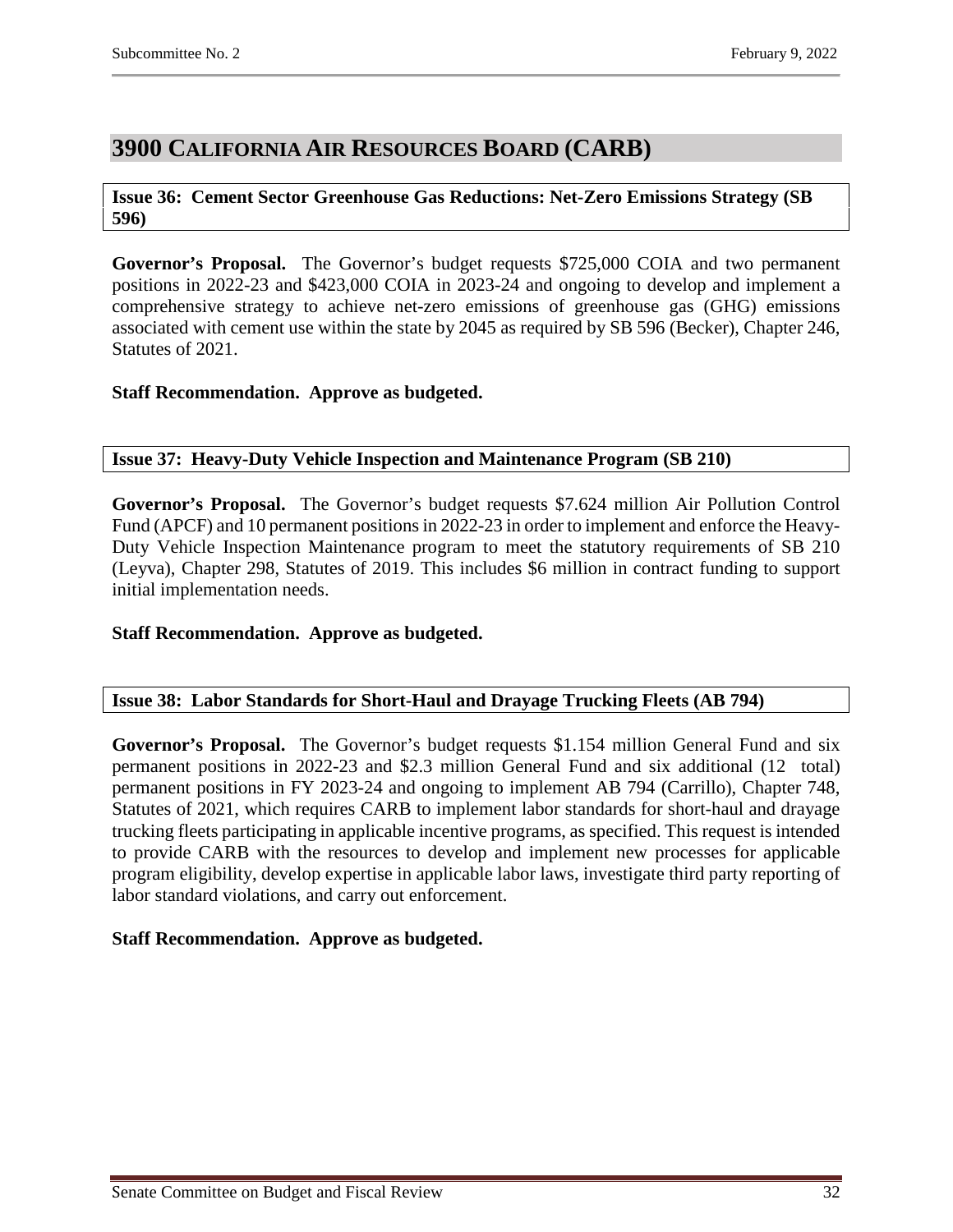# <span id="page-32-0"></span>**Issue 39: Medium- and Heavy-Duty Zero-Emission Vehicle Fleet Purchasing Assistance Program (SB 372)**

**Governor's Proposal.** The Governor's budget requests \$211,000 Air Quality Improvement Fund (AQIF) and one permanent position to implement the Medium- and Heavy-Duty Zero-Emission Vehicle Fleet Purchasing Assistance Program, pursuant to SB 372 (Leyva), Chapter 639, Statutes of 2021.

SB 372 directs CARB to develop and administer a program with the California Pollution Control Financing Authority to make financing tools and non-financial supports available to the operators of medium- and heavy-duty vehicle fleets in order to fully enable those operators to transition their fleets to zero-emission vehicles.

# **Staff Recommendation. Approve as budgeted.**

# <span id="page-32-1"></span>**Issue 40: Utilizing Methane Satellite Data**

**Governor's Proposal.** The Governor's budget requests \$666,000 COIA and two permanent positions in 2022-23, and \$516,000 in 2023-24 and ongoing to operationalize the use of remote sensing data from two satellites that California will launch jointly with Planet Inc, JPL, and several philanthropic donors.

This Carbon Mapper program utilizes satellites that will pinpoint individual leaks of methane from space. CARB needs to develop the capacity and internal infrastructure to host a public data portal, conduct the needed data analysis, and evaluate mitigation options using the satellite data that will be available after the satellites are launched in 2023.

# **Staff Recommendation. Approve as budgeted.**

#### <span id="page-32-2"></span>**Issue 41: New Clean Air Reporting Log Application Development**

**Governor's Proposal.** The Governor's budget requests two permanent positions to support the implementation and maintenance of the Clean Air Reporting Log (CARL) application. Costs for the CARL application and associated staffing are funded through an existing Carl Moyer Local Assistance program appropriation. CARB is authorized to allocate up to five percent of Carl Moyer Memorial Air Quality Standards Attainment Program (Carl Moyer Program) funding to program support and outreach efforts.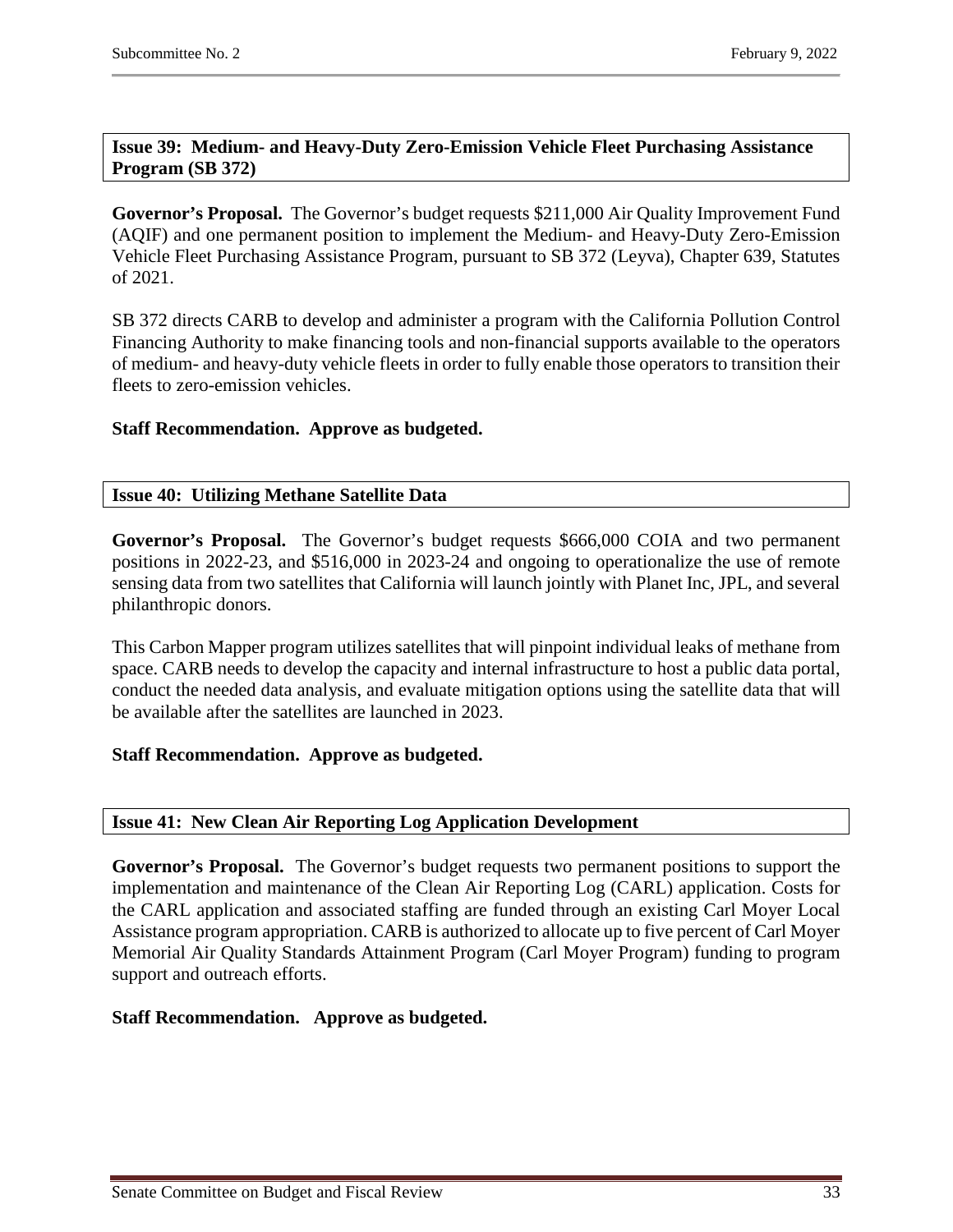# <span id="page-33-0"></span>**Issue 42: Statewide Assessment for Fuel Cell Electric Vehicle Fueling Infrastructure and Fuel Production (SB 643)**

**Governor's Proposal.** The Governor's budget requests \$211,000 Greenhouse Gas Reduction Fund (GGRF) and one permanent position to implement SB 643 (Archuleta), Chapter 646, Statutes of 2021. The requested position would perform the new duties associated with the required assessment in SB 643 that enlist CARB's experience and expertise with medium- and heavy-duty (MHD) vehicles and fleet regulations.

**Background.** *SB 643 (Archuleta), Chapter 646, Statutes of 2021.* SB 643 requires the California Energy Commission, in consultation with CARB and the California Public Utilities Commission, perform a statewide assessment of the fuel cell electric vehicle fueling infrastructure and fuel production needed to support the adoption of zero-emission trucks, buses, and off-road vehicles at levels necessary for the state to meet the goals and requirements of Executive Order N-79-20. This includes CARB regularity action that requires or allows zero-emission vehicles in the MHD vehicle or off-road sectors.

**Staff Comment.** There are other suitable funding options available to implement this proposal. CARB states that it is possible that COIA may also be appropriate funding for this work.

**Staff Recommendation. Approve as budgeted except in lieu of GGRF, appropriate \$211,000 from the Cost of Implementation Account.**

# <span id="page-33-1"></span>**Issue 43: Implementation of GGRF: California Jobs Plan Act (AB 680)**

**Governor's Proposal.** The Governor's budget requests \$399,000 GGRF and two permanent positions in 2022-23 and ongoing to meet the statutory requirements of AB 680 (Burke), Chapter 746, Statutes of 2021.

AB 680 requires CARB to work with the Labor and Workforce Development Agency to update its California Climate Investments Funding Guidelines (Funding Guidelines) by July 1, 2025 to include several workforce standards for certain programs that receive continuous appropriations from GGRF.

In addition to helping GGRF-funded programs implement these guidelines and assisting applicants with meeting these standards, these positions will develop and support administering agencies' use of tools and processes that will allow these programs to report the benefits produced by these new workforce standards.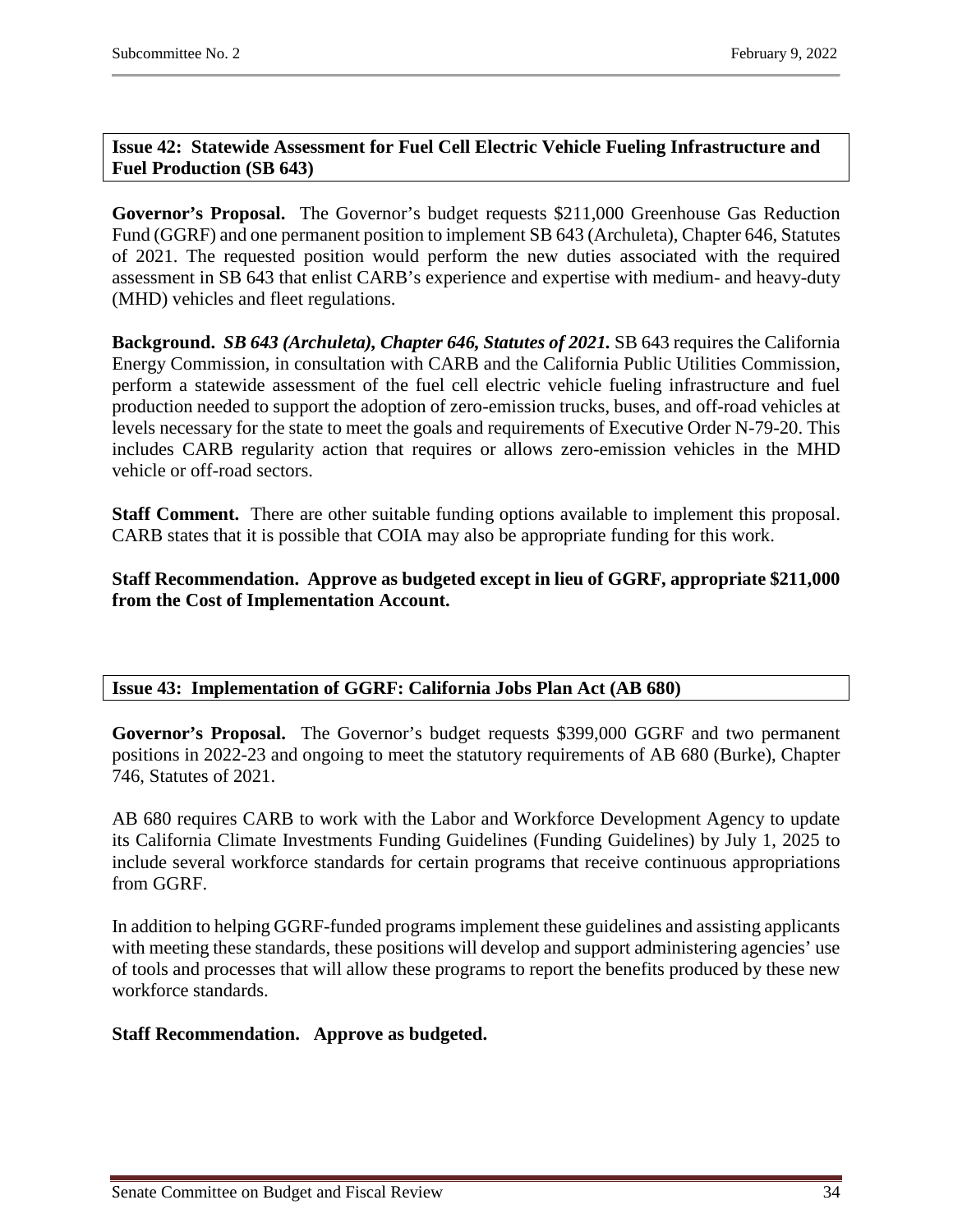# <span id="page-34-0"></span>**Issue 44: Southern California Headquarters (HQ) Building Management and Laboratory Support**

**Governor's Proposal.** The Governor's budget requests \$3.313 million Air Pollution Control Fund (APCF) in 2022-23, \$3.333 million in 2023-24, \$3.434 million in 2024-25, \$1.145 million in 2025-26, and \$685,000 and five permanent positions in 2026-27 and ongoing to address increased workload at the new Southern Headquarters. This includes a total of \$8.48 million in contract funding over several years to renew the current Southern HQ building management contract through 2025-26. The five permanent positions will be located at the Northern and Southern HQ locations to assist the Business Management Branch team with daily duties.

**Background.** The new HQ facility in Riverside began construction in 2018 and CARB took occupancy December 3, 2021. The facility is approximately 402,604 square feet on an 18.5-acre site and is designed to support 460 employees. The new facility allowed CARB to consolidated six Southern California locations into a single location. The state-of-the-art facility includes an extended range of dedicated test cells for testing light-duty and heavy-duty vehicles, an advanced chemistry laboratory, workspace for accommodating new test methods for future generations of vehicles, space for developing enhanced onboard diagnostics and portable emissions measurement systems, visitor reception and education areas, a media center, flexible conference areas, and a large public auditorium.

Under standard state operations, Department of General Services (DGS) Facility Management Division would normally assume responsibility for building management. However, due to the difficulty of staffing state-owned buildings in Southern California, in November 2019, DGS notified CARB that DGS would be unable to manage the facility. In order to adequately manage the facility and maintain sustainability measures, CARB awarded a contract that covers building management, maintenance, custodial, security and landscaping services for the facility. The contract was funded for the first 18 months and written with three 12-month renewal options, executable upon approval of additional funding.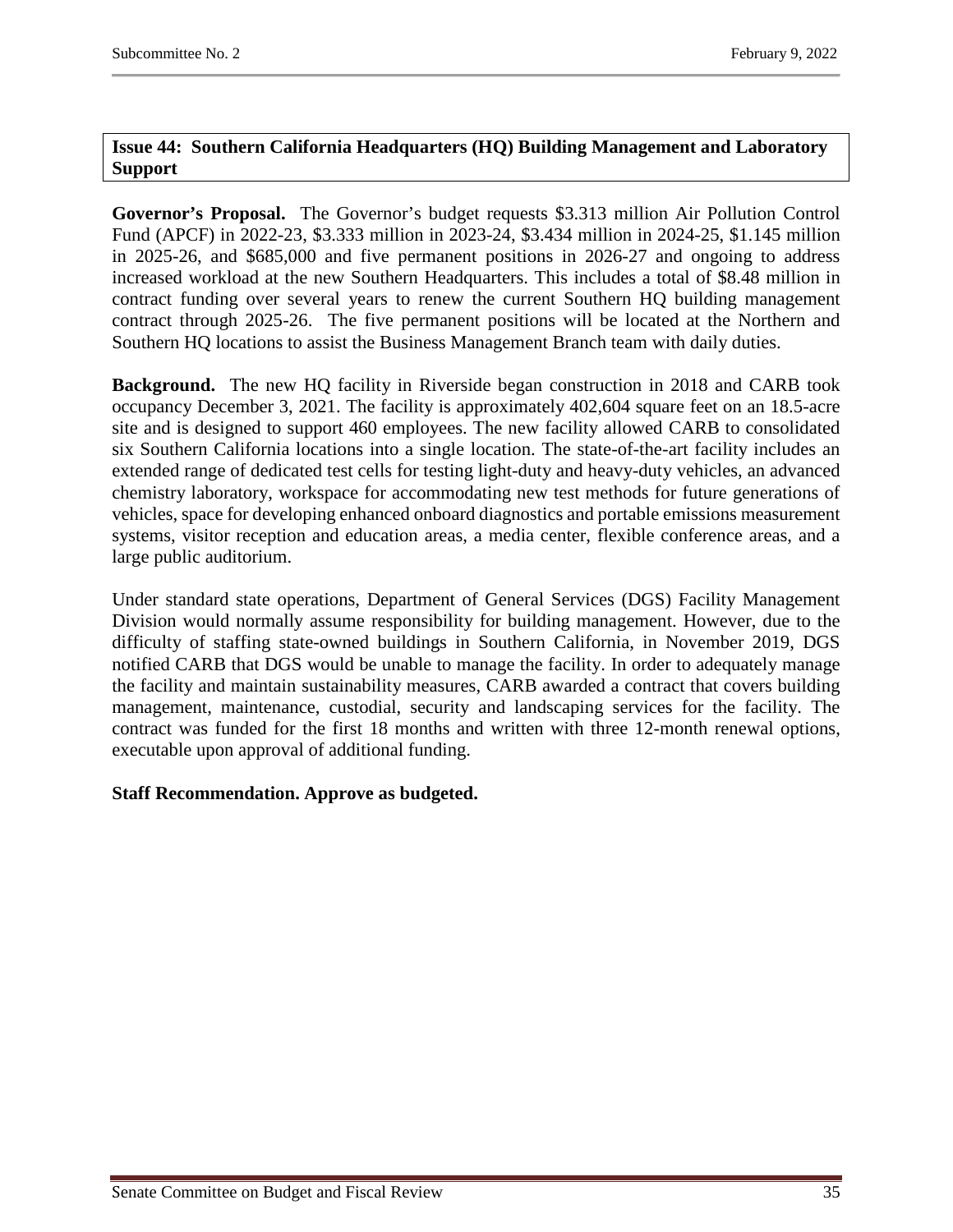# <span id="page-35-0"></span>**3930 DEPARTMENT OF PESTICIDE REGULATION (DPR)**

# <span id="page-35-1"></span>**Issue 45: California Pesticide Electronic Submission Tracking (CalPEST) Project**

**Governor's Proposal.** The Governor's budget requests \$4.434 million DPR Fund and two permanent positions in 2022-23; and \$310,000 DPR Fund in 2023-24 and ongoing to support the second year of design, development, and implementation of the California Pesticide Electronic Submission Tracking (CalPEST) system and ongoing maintenance and operations tasks in support of the CalPEST system. The CalPEST system is a fully integrated information and document management system to substantially improve the current pesticide product registration process for pesticide product and device companies.

# **Staff Recommendation. Approve as budgeted.**

#### <span id="page-35-2"></span>**Issue 46: Licensing and Certification Program Enhancements**

**Governor's Proposal.** The Governor's budget requests three permanent positions and \$1.608 million General Fund in 2022-23 and 2023-24, \$1.558 million DPR Fund in 2024- 25, and \$1.258 million DPR Fund in 2025-26 and ongoing. To provide ongoing fiscal support, DPR will develop a regulation package for licensing and certification fee changes, which will be implemented in FY 2024-25. These funds will be used to address and implement necessary Licensing and Certification (L&C) responsibilities, required by new unfunded federal mandates issued in 2017, and to modernize elements of the licensing system.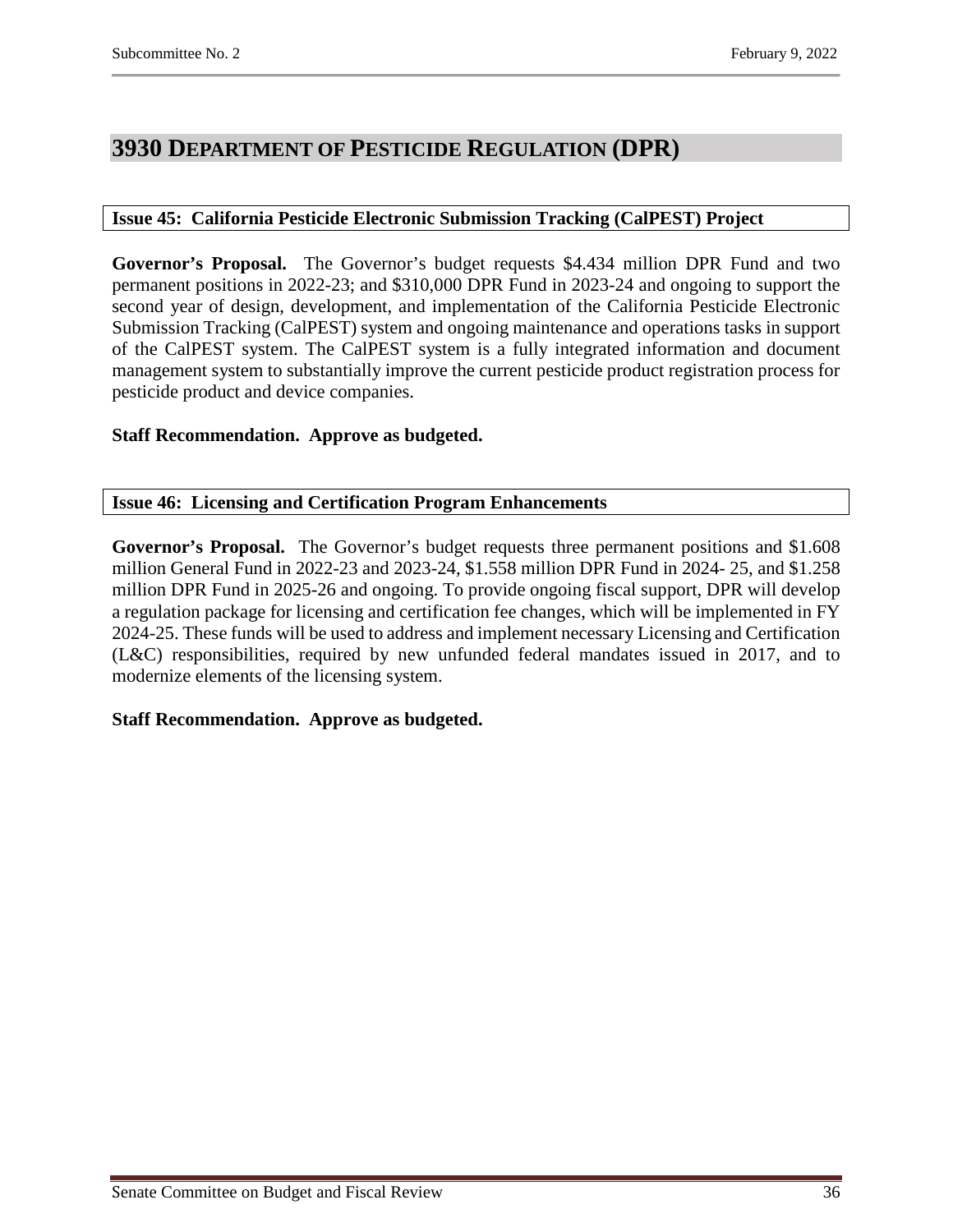# <span id="page-36-0"></span>**3960 DEPARTMENT OF TOXIC SUBSTANCES CONTROL (DTSC)**

### <span id="page-36-1"></span>**Issue 47: Exide Proposals**

**Governor's Proposal.** The Governor's budget requests the following:

**Budget Change Proposal (BCP): 2014 Enforcement Order Program Oversight**. \$706,000 Lead-Acid Battery Cleanup Fund (LABCF) in 2022-23 through 2025-26 for three temporary help positions to continue supporting activities to oversee and implement the remaining closure activities needed for the Exide 2014 Stipulation and Order (as amended in 2015) and the ongoing Resource Conservation and Recovery Act (RCRA) corrective action work associated with the February 2002 Corrective Action Consent Order (collectively referred to herein as "Orders") against Exide Technologies, LLC (Exide).

**BCP: Closure and Corrective Action**: **Third-Party Quality Assurance Oversight**. \$600,000 annually from 2022-23 through 2025-26 from LABCF for a contractor to continue to provide Third-Party Quality Assurance (QA) as mandated by the December 8, 2016 Exide Closure Plan to oversee Phase 2 closure activities and the remaining activities needed to fulfill the Exide 2014 Stipulation and Order (as amended in 2015). The contractor will also oversee the ongoing Resource Conservation and Recovery Act (RCRA) corrective action work associated with the February 2002 Corrective Action Consent Order (collectively referred to herein as "Orders") at the former battery recycling facility in Vernon, California (formerly owned by Exide).

# **Staff Recommendation. Approve as budgeted.**

### <span id="page-36-2"></span>**Issue 48: National Priorities List and State Orphan Sites**

**Governor's Proposal.** The Governor's budget requests a revenue transfer of \$13.93 million from the Toxic Substances Control Account (TSCA) to the Site Remediation Account (SRA), and corresponding SRA appropriation of \$13.93 million, in 2022-23 to fund the state's National Priorities List (NPL) obligations and state orphan sites with Priorities 1A, 1B, 2, and statewide service contracts.

Health and Safety Code Section 25173.7 states the Legislature's intent that the annual Budget Act appropriate an amount sufficient to pay for the estimated direct site remediation costs identified in the department's annual SRA Report. The transfer and appropriation will fund the 2022-23 SRA estimated costs of \$13.93 million for the state's NPL obligations and state orphan sites with Priorities 1A, 1B, 2, and statewide service contracts.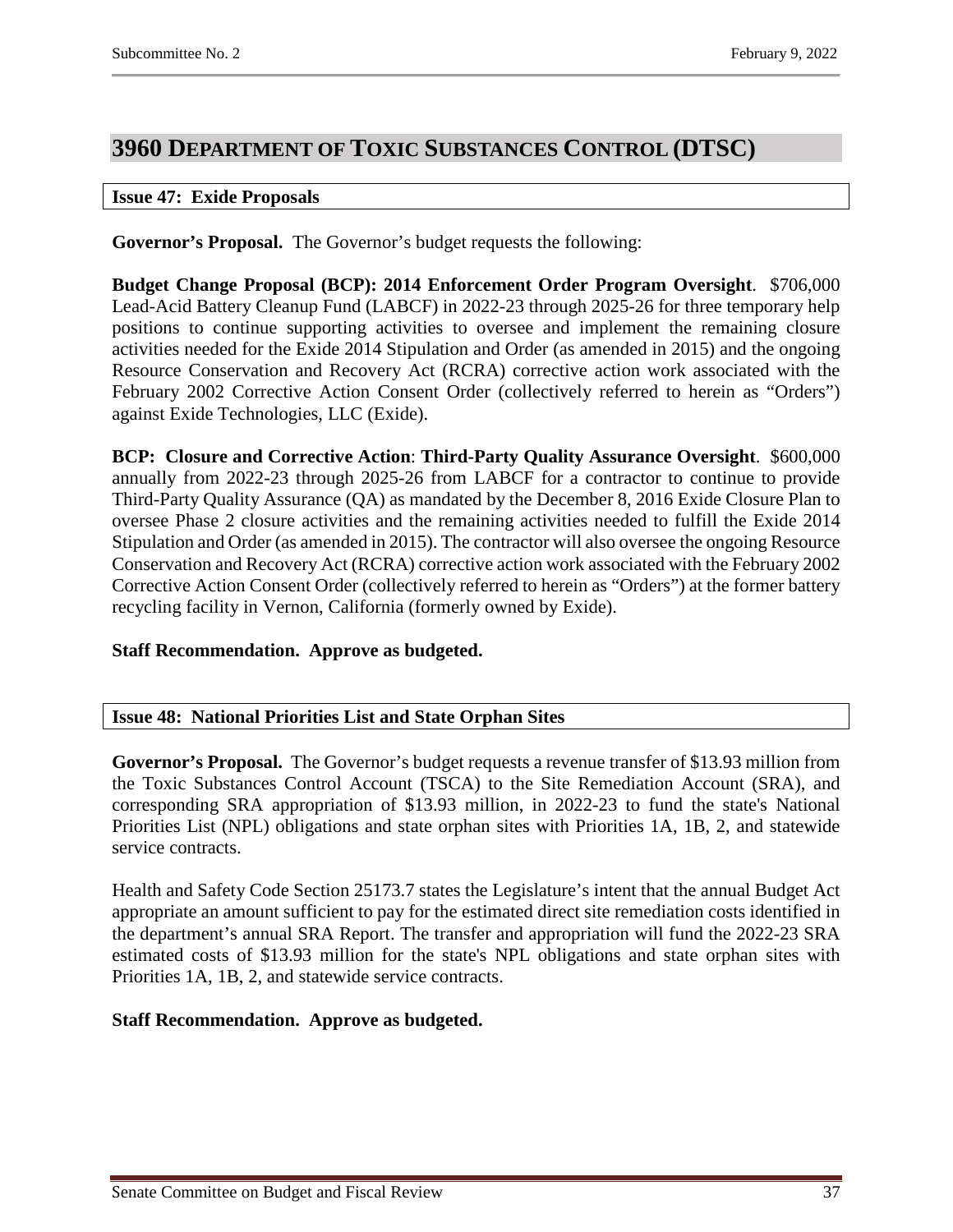# <span id="page-37-0"></span>**Issue 49: Resources Conservation and Recovery Act (RCRA) Grant Support**

**Governor's Proposal.** The Governor's budget requests one permanent position in 2022-23 and ongoing to implement the Corrective Action Program tasks required by the US Environmental Protection Agency (US EPA) in the RCRA Grant Work Plan for the 2020-2023 three-year grant cycle, as well as subsequent grant cycles.

This resource is necessary to accomplish the Corrective Action Program commitments in the 2020- 2023 RCRA Grant Work Plan, which includes the following: (1) meeting annual environmental performance goals for Corrective Action sites; (2) screening Corrective Action sites for possible inclusion in the Government Performance and Results Act Corrective Action Baseline Site automated management system for monitoring and tracking the progress toward completing cleanup of Corrective Action Sites in California; (3) meeting with Corrective Action project managers to troubleshoot roadblocks delaying site cleanups; (4) ensuring adequate financial assurance for Corrective Action sites; (5) reporting on the progress toward environmental cleanup with a focus on impacted communities; and (6) achieving other annual environmental performance goals as required by the US EPA.

# **Staff Recommendation. Approve as budgeted.**

# <span id="page-37-1"></span>**Issue 50: Strengthen Emergency Response Capacity**

**Governor's Proposal.** The Governor's budget requests six permanent positions and \$1.7 million General Fund in 2022-23, and \$1.2 million annually thereafter to support the Emergency Response (ER) Program. The requested resources will support ER when mission-tasked by the California Governor's Office of Emergency Services (Cal OES) to respond to natural and/or man-made disasters (wildfires, floods, earthquakes, etc.) and enforcement-related activities.

Included in this request is a shift of \$1 million General Fund to the Toxic Substance Control Account (TSCA) annually for an emergency reserve account to readily respond to emergencies per Health and Safety Code Section 25354. Also included in the request is a one-time augmentation of \$230,000 in 2022-23 for equipment purchases, and \$50,000 in 2023-24 and annually thereafter for a four-week (160 hours) Hazardous Material Technician Class and for the annual Hazardous Materials Technician/Specialist Refresher class (3 days – 24 hours) for DTSC staff assisting with hazardous waste mitigation activities related to natural or man-made disasters such as wildfires, floods, and earthquakes; and \$75,000 in 2023- 24 and ongoing for necessary equipment maintenance, calibration, and replacement costs. The \$125,000 ongoing funding will be dedicated to funding for annual calibration and maintenance contract services for equipment utilized for disaster response-related activities, emergency response actions, and enforcement-related activities as well as for additional training.

**Background.** The Enforcement and Emergency Response Division (EERD), within DTSC's Hazardous Waste Management Program (HWMP), has two primary responsibilities – enforcing hazardous waste laws and regulations, and responding to emergencies involving hazardous substances. The effective implementation of these functions protects California's residents from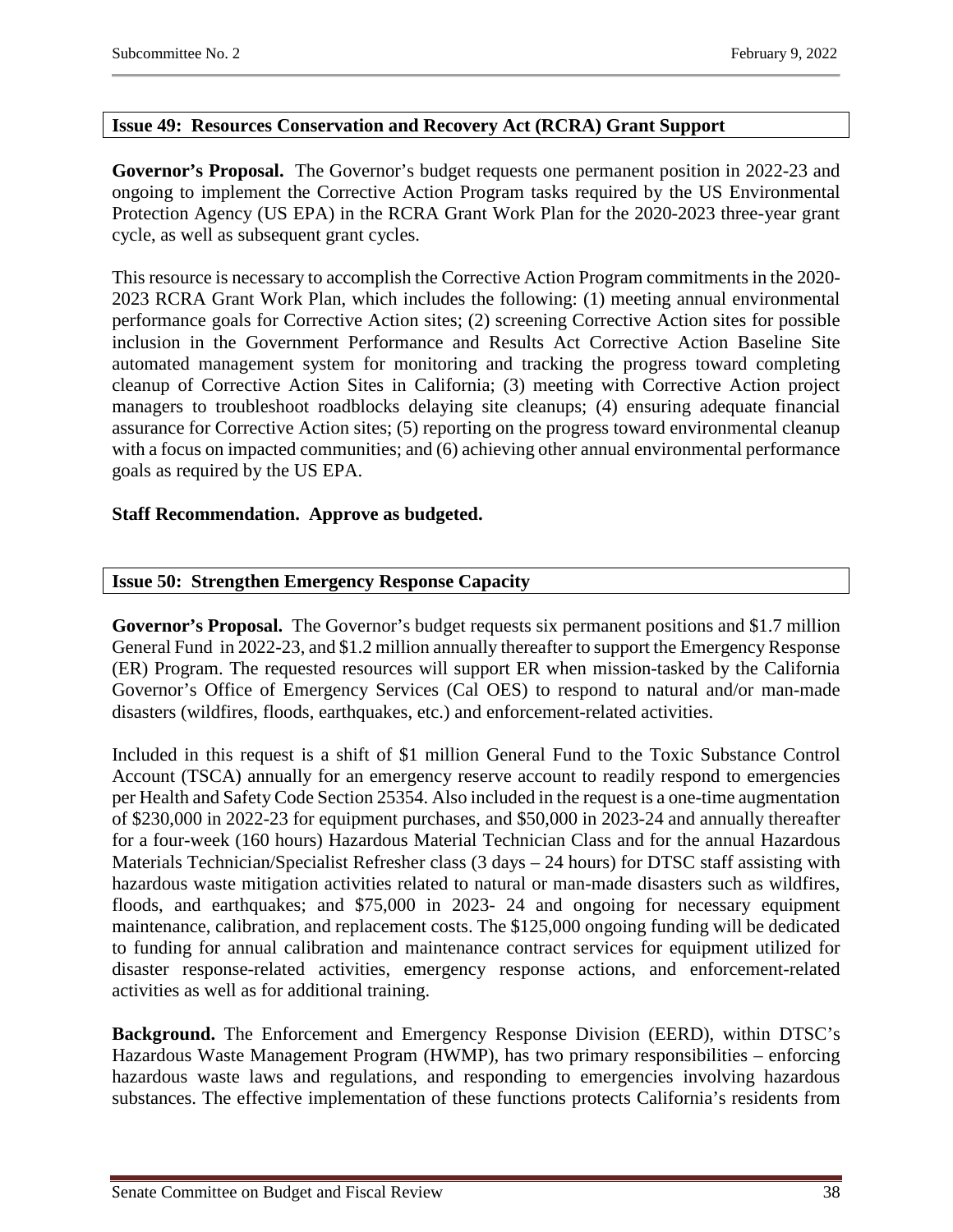hazardous wastes that may pose a threat to public health and the environment. In the past five years, EERD's emergency response activities related to California' increasing devastating wildfires has been pivotal to communities' ability to recover.

The ER Program is comprised of four Senior Environmental Scientists and one Supervising Environmental Scientist responsible for day-to-day DTSC ER operations, interagency coordination, disaster recovery planning, and contract management. The unit provides a wide array of technical assistance to law enforcement and other agencies responding to hazardous substance spills and drug lab abandonments. Examples of the technical assistance provided include training in rail derailments, proper management of illegal butane honey oil labs, and management and disposition of lab wastes.

ER staff coordinate closely and routinely with the US EPA's ER Program, participate in Local Emergency Planning Committee meetings with state and local emergency response-related agencies, and serve as active participants on the Emergency Response Management Committee (ERMaC). The ERMaC is comprised of representatives from the emergency response programs of the Boards, Departments, and Office (BDOs) within the California Environmental Protection Agency (CalEPA). Participation on the ERMaC facilitates collaboration and coordination amongst the CalEPA BDOs.

ER is also responsible for answering a 24-hour hotline where requests for DTSC assistance are received from law enforcement, local agencies, and CalOES. During 2020-21, ER received requests from law enforcement and local health agencies to provide support for over 150 drug labs and off-highway responses. Total expenditures associated with these requests were approximately \$1 million.

Disaster removal operations require a high degree of care, oversight, timeliness, and attention to detail. These operations require critical field decision-making based on experience and expertise. Work cycles for these response actions is typically Monday through Saturday working up to 12- 14 hours per day. Since early September 2020, DTSC staff have been in the field overseeing HazMat Crews, removing household hazardous waste from destroyed residential, commercial, and public properties. After completing the initial wildfire response action, the ER unit continues to provide support to CalRecycle for additional hazardous waste discovered during debris removal operations. Additionally, upon CalRecycle's confirmation of soil samples detecting the presence of elevated metal concentrations above the residential cleanup numbers, DTSC returns to the location to characterize and remove the contaminants- of-concern, in most cases, mercury and/or lead, in the soil.

As the number and intensity of wildfires increases in California due to weather-related incidents, utility and power line failures, and man-made causes, the length of wildfire season has increased from being seasonal to year- round. As a result, DTSC ER staff are continuously in the field for months at a time in remote locations overseeing the removal of household hazardous waste and bulk asbestos from destroyed structures. This level of effort is solely supported by four ER staff, including the ER Supervisor, which is unsustainable.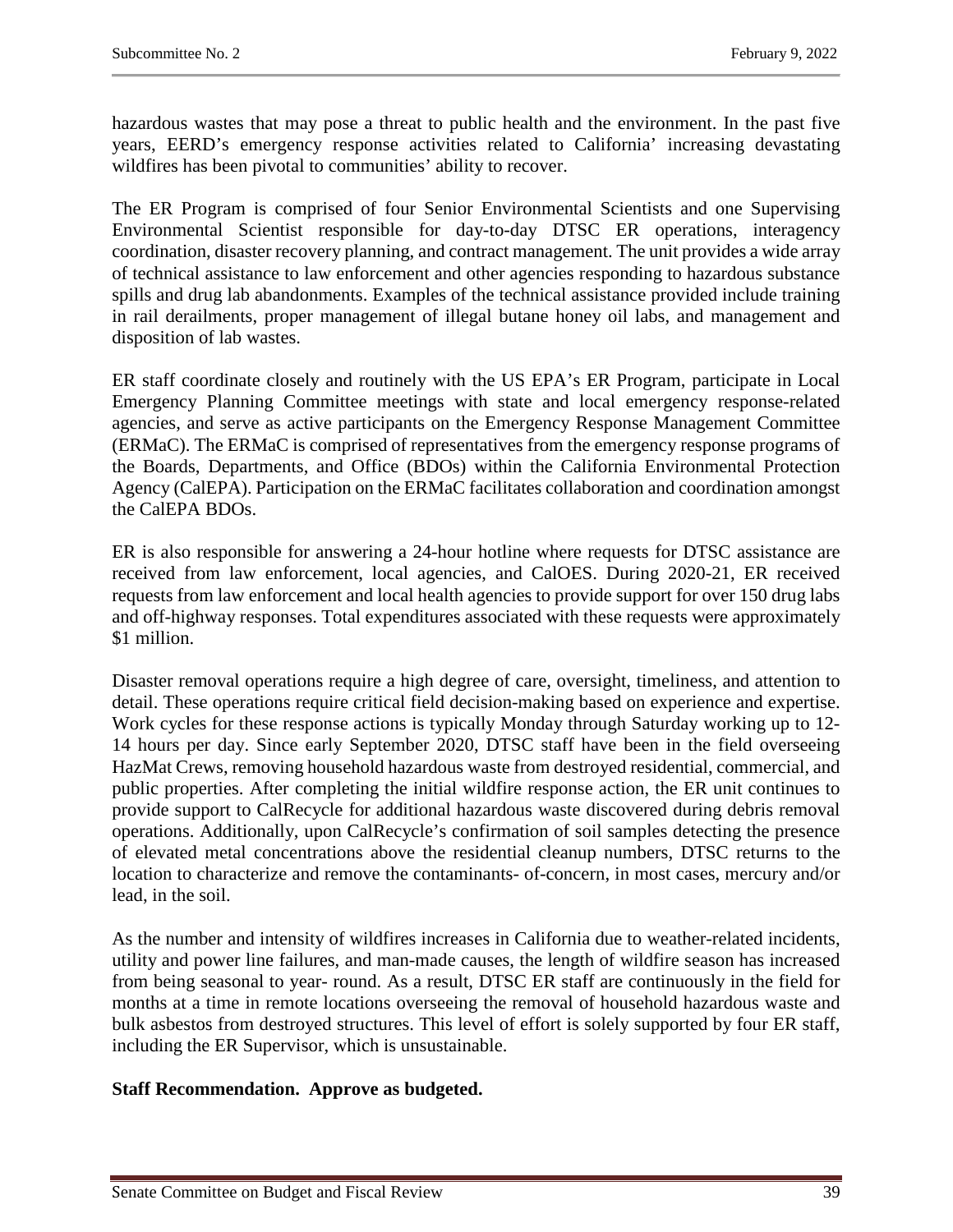# <span id="page-39-0"></span>**3970 DEPARTMENT OF RESOURCES RECYCLING AND RECOVERY (CALRECYCLE)**

#### <span id="page-39-1"></span>**Issue 51: BKK Class III Landfill Administrative Costs and Gas Monitoring System Evaluation**

**Governor's Proposal.** The Governor's budget requests \$182,000 from the Integrated Waste Management Account (IWMA) annually to fund an ongoing shortfall in BKK Corporation's (BKK) administrative expenses for operating the BKK Class III Landfill (landfill) for the next 17 years. CalRecycle entered into a judicially enforceable Settlement Agreement (Agreement) with BKK to ensure that the landfill is not abandoned by BKK and does not become a ward of the state. In exchange for a commitment from BKK to fulfill their responsibilities as the landfill operator, CalRecycle has undertaken a contractual and mandatory obligation to fund this shortfall.

CalRecycle also requests one-time expenditure authority for \$300,000 IWMA to fund the evaluation of the landfill gas monitoring system and replace critical gas wells to protect public health, safety, and the environment.

This request covers a total of \$482,000 IWMA in 2022-23 and \$182,000 ongoing for the next 17 years.

### **Staff Recommendation. Approve as budgeted.**

#### <span id="page-39-2"></span>**Issue 52: Environmental Advertising Implementation**

**Governor's Proposal.** The Governor's budget requests 1.25 permanent, full-time positions, and \$965,000 in fiscal year 2022-2023 and \$163,000 ongoing IWMA. The newly requested positions will focus on the initial rulemaking and material characterization study execution, as well as subsequent reporting changes necessary to implement environmental advertising under SB 343 (Allen), Chapter 507, Statutes of 2021. Of the total, \$800,000 is the estimated cost to perform a material characterization study required by Public Resources Code Section 42355.51(d)(1)(B)(i).

**Background.** Existing California law requires that environmental marketing claims should be substantiated by competent and reliable evidence to prevent deceiving or misleading consumers. SB 343 establishes measurable criteria that products and packaging sold in California must meet, to use the chasing arrow recyclable symbol or otherwise direct a consumer to recycle that product or packaging in its labeling.

SB 343 requires CalRecycle to provide sufficient information to the public to evaluate whether a product or packaging is recyclable in the state and is of a material type and form that routinely becomes feedstock used in the production of new products and packaging. In order to meet those requirements, CalRecycle is tasked with updating regulations to require additional reporting from operations and facilities that recover and recycle materials. This additional reporting will provide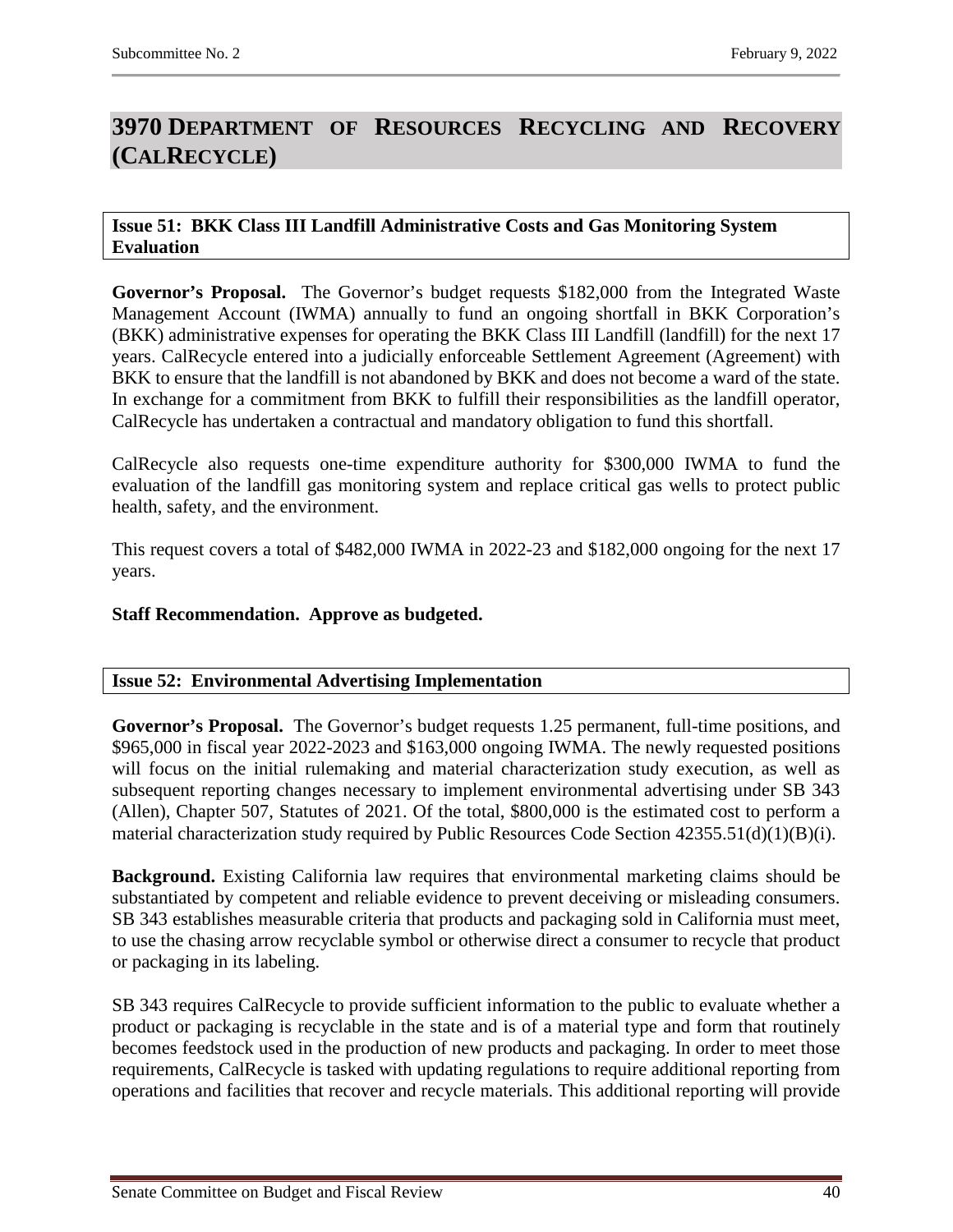information to the department regarding how the material was collected, and what material types and forms are actively recovered and not considered contaminants by the operation or facility.

The bill also requires CalRecycle to conduct, publish on its internet website, and update periodically, a characterization study of material types and forms that are collected, sorted, sold, or transferred by solid waste facilities identified by the department for inclusion in the study.

SB 343 requires, by January 1, 2024, an initial material characterization study be performed by CalRecycle. CalRecycle is also required to update this material characterization study by January 1, 2027, and no less than every five years thereafter. For each material characterization study conducted pursuant to SB 343, CalRecycle is required to publish on its internet website the preliminary findings of the study and conduct a public meeting to present the preliminary findings and receive public comments.

# **Staff Recommendation. Approve as budgeted.**

# <span id="page-40-0"></span>**Issue 53: Materials Management and Local Assistance Division Permanent Staffing**

**Governor's Proposal.** The Governor's budget requests nine permanent, full-time positions and \$110,000 from the Electronic Waste Recycling and Recovery Account (E- Waste) to fulfill fiduciary and enforcement obligations related to grant and payment programs, and the Covered Electronic Waste (CEW) Recycling Program.

CalRecycle intends to repurpose funds previously used for temporary help positions to offset the costs of the newly requested positions, hence the request for \$110,000 from E-Waste.

**Background.** CalRecycle's Materials Management and Local Assistance Division (MMLA) is responsible for promoting a sustainable future through reducing the amount of waste generated; encouraging recycling and composting to create new materials and products; and properly managing universal and hazardous wastes that cannot be landfilled. MMLA can achieve this through a variety of mandated grant and payment programs. The Financial Resources Management Branch (FiRM) is responsible for administering and managing grants and payments including but not limited to the Beverage Container Recycling Program, Used Oil Certified Collection Center (CCC), and Greenhouse Gas Reduction Program. The E-Waste Branch is responsible for administering the Covered Electronic Waste (CEW) Recycling Program under the Electronic Waste Recycling Act of 2003 (Public Resources Code (PRC) 42460 et seq.).

Over the past four years, FiRM's grant and repayment programs have increased from 16 to 20. These programs often require a variety of administrative tasks to achieve compliance with respective laws and regulations. These administrative tasks have often been completed by temporary help. While other FiRM staff have attempted to absorb this additional workload, there continues to be a backlog/delay in several areas.

The E-Waste Branch is responsible for administering the CEW Recycling Program. Under this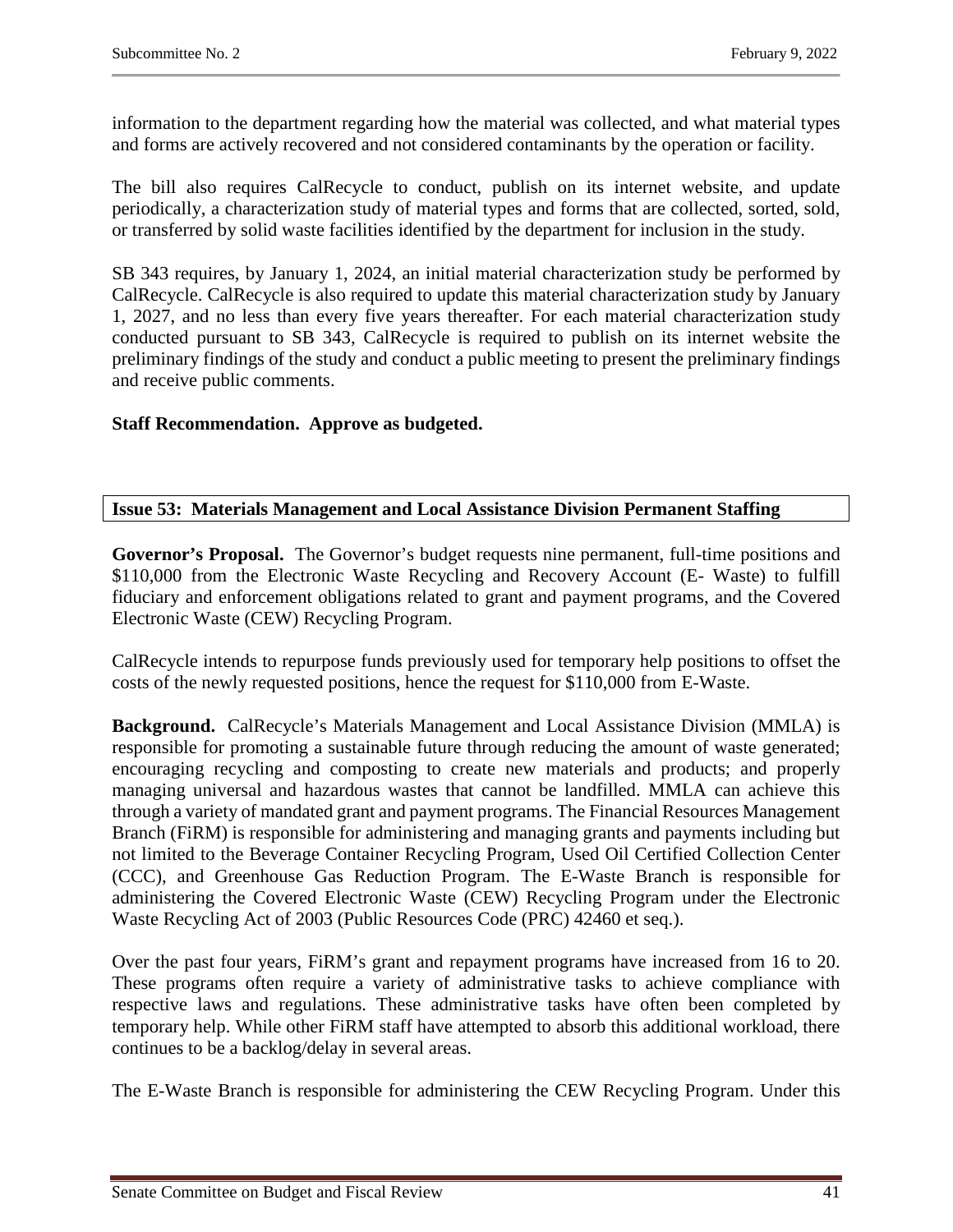program, recyclers receive CEW from approved collectors and thereafter, file a claim for payment. CalREcycle must review and verify these claims for within 90 days and may impose administrative civil penalties for false claims or failure to comply. While claim review must be performed by analysts, validation of compliance is often completed by temporary staff. Given the nature of temporary help positions, the number of validations performed has decreased, resulting in reduced compliance verification and reduced evidence of enforcement cases.

# **Staff Recommendation. Approve as budgeted.**

# <span id="page-41-0"></span>**Issue 54: CalRecycle Integrated Information System (CRIIS)**

**Governor's Proposal.** The Governor's budget requests \$1.606 million in 2022-23 from the Beverage Container Recycling Fund (BCRF) to support efforts for stages 2-4 of California Department of Technology (CDT)'s Project Approval Lifecycle (PAL) process for the CalRecycle Integrated Information System (CRIIS) project. As part of CDT)'s PALprocess, the CRIIS project has completed and received approval for the Stage 1 Business Analysis (S1BA).

**Background.** CalRecycle's Division of Recycling Integrated Information System (DORIIS) is the primary automated system used by beverage container manufacturers, recyclers, processors, and internal staff associated with the Beverage Container Recycling Program (BCRP). The DORIIS automated system was completed in July 2010 at a cost of approximately \$21 million. In the merger that created CalRecycle in 2010, no permanent staffing was provided for the support of DORIIS. DORIIS was developed and operates within an Oracle ERP E-Business Suite technical environment, which is specialized and not broadly supported by the vendor community. In comparison, CalRecycle's other automated systems use the Microsoft development environment (C#, .NET 3.0). Therefore, there remains limited internal technical knowledge and experience supporting DORIIS.

CalRecycle currently has a separate contract in place through May 2023 at an annual cost of approximately \$1.5 million for the ongoing maintenance and support of DORIIS. The consulting contract utilizes six dedicated consulting staff to directly support DORIIS. Additional contractor staff are engaged, as needed, to perform specific technical functions. Due to reliance on a contracted vendor for maintenance and support, as well as the system being over 12 years old, DORIIS is considered to be high risk. The aging system is at risk of not receiving continued maintenance and support upon expiration of the contract. If this current system were to fail, CalRecycle is at risk of losing millions of dollars, daily, and failing to meet state-mandated requirements.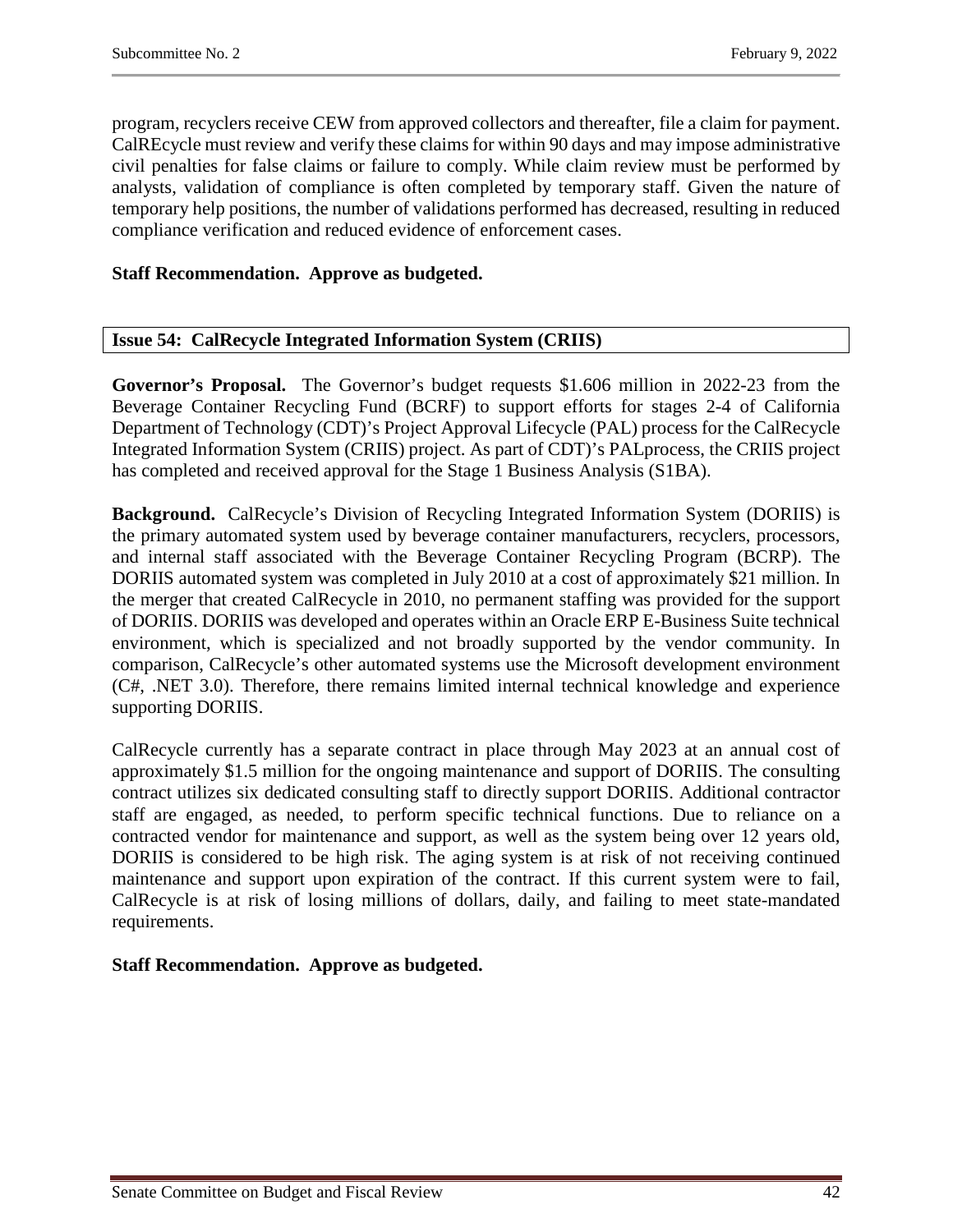# <span id="page-42-0"></span>**3980 OFFICE OF ENVIRONMENTAL HEALTH HAZARD ASSESSMENT**

### <span id="page-42-1"></span>**Issue 55: Proposition 65 Fund Shift**

**Governor's Proposal.** The Governor's budget requests a fund shift of \$1.8 million from the Safe Drinking Water and Toxic Enforcement Fund (SDWTEF) to the General Fund 2022-23 and ongoing. This fund shift is necessary to continue funding the voter-approved Proposition 65 program.

**Background.** Since its approval by voters in 1986 and until 2009, the state's Proposition 65 program was funded primarily by the General Fund. Due to a General Fund shortfall, the Budget Act of 2009 shifted \$2.273 million in Proposition 65 funding from the General Fund to SDWTEF. The 2009-10 Budget included \$4.125 million for the Proposition 65 program, \$1.852 million SDWTEF and \$2.273 million General Fund. At the time, revenues to SDWTEF outpaced expenditures, but it was acknowledged that this was not a long-term funding solution. Reserves from SDWTEF have been able to support the program until now, but current expenditures are much higher than the revenues needed to support the program.

SDWTEF receives its revenues from Proposition 65 penalties paid by businesses in enforcement cases pursuant to Health and Safety Code Section 25249.7. SDWTEF was intended to augment funding for the Proposition 65 program, since penalties are insufficient to fund the program and the revenues going into the fund are unpredictable. In the past two fiscal years, revenues averaged \$3.3 million, while the portion of the program funded through SDWTEF has approximately \$4.2 million in costs, leading to a structural deficit.

OEHHA is the lead entity for implementation of Proposition 65, and is projected to expend \$4.21 million SDWTEF in the current fiscal year. Based on the current fund condition, SDWTEF will only sustain the Proposition 65 program through 2024-2025. Unless funds from another source are appropriated for Proposition 65 activities, SDWTEF will be exhausted in 2025-26. This will leave the voter-mandated Proposition 65 program without adequate funding.

# **Staff Recommendation. Approve as budgeted.**

# <span id="page-42-2"></span>**Issue 56: Strengthening CalEnviroScreen**

**Governor's Proposal.** The Governor's budget requests \$370,000 Reimbursement Authority and two permanent positions in 2022-23 and ongoing to use the data developed for the CalEnviroScreen mapping tool to track changes over time in community pollution burdens and conditions.

These two positions are requested to develop methods and perform analyses to examine trends, track changes, and measure progress using CalEnviroScreen data. The tool is not currently designed to evaluate changes over time and current staffing and resources are not sufficient to undertake this work. The new positions will support work to develop methods to use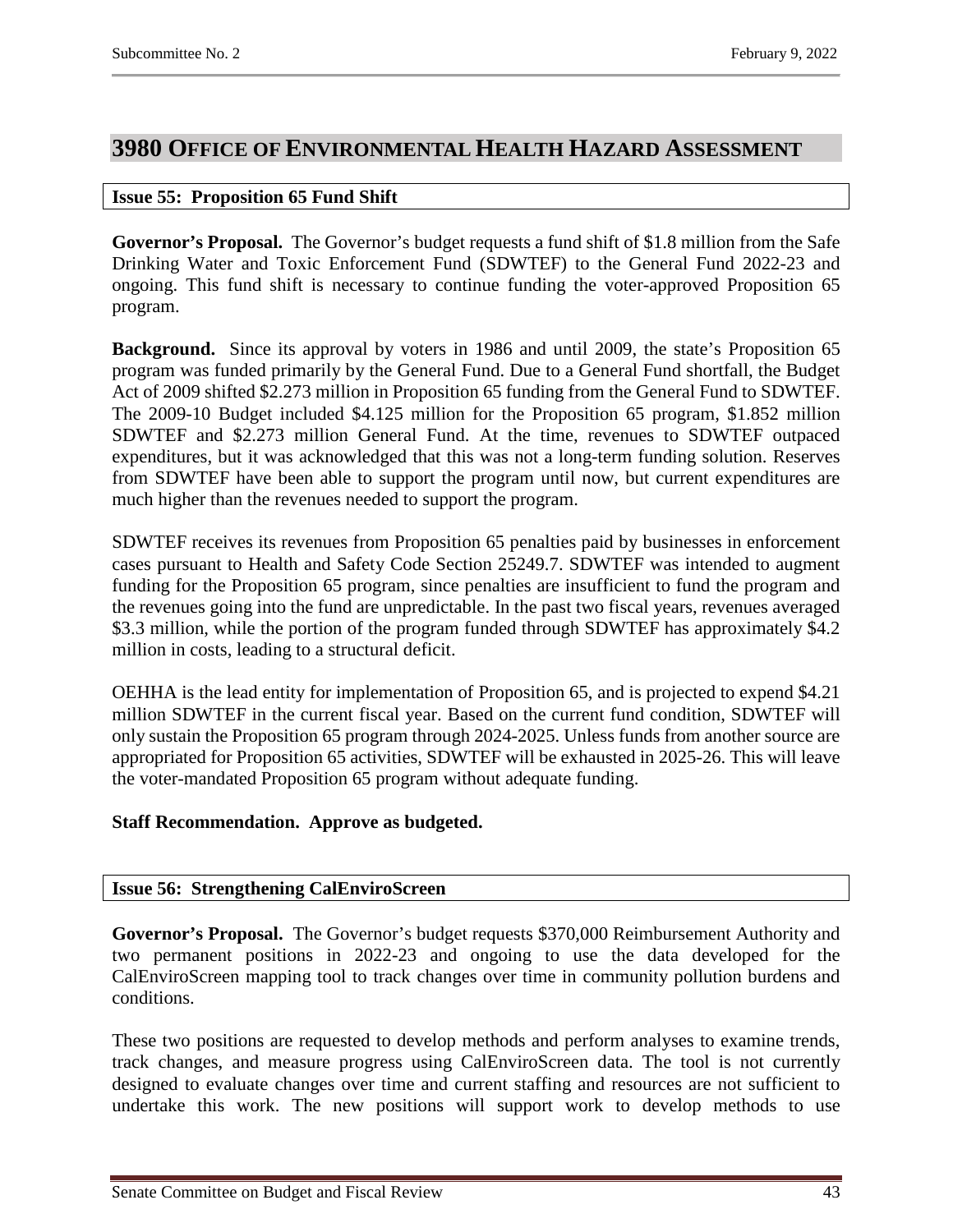CalEnviroScreen data to examine trends and changes in environmental conditions and conduct analyses to measure progress in pollution reduction.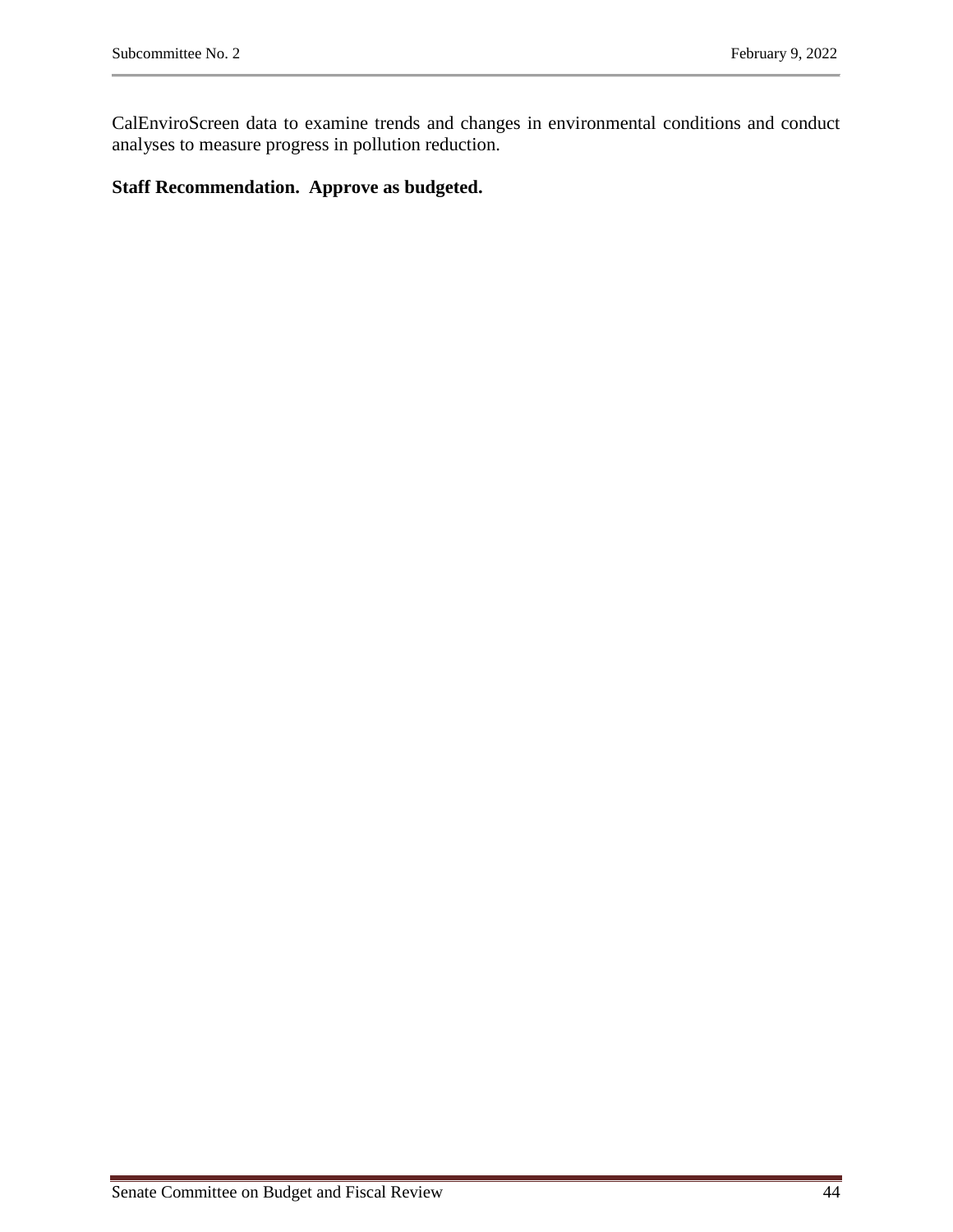# **DISCUSSION**

# <span id="page-44-2"></span><span id="page-44-1"></span><span id="page-44-0"></span>**3480 DEPARTMENT OF CONSERVATION (DOC) 3600 DEPARTMENT OF FISH AND WILDLIFE (DFW) 3860 DEPARTMENT OF WATER RESOURCES (DWR) 3940 STATE WATER RESOURCES CONTROL BOARD (SWRCB) 8570 CALIFORNIA DEPARTMENT OF FOOD AND AGRICULTURE (CDFA)**

# <span id="page-44-5"></span><span id="page-44-4"></span><span id="page-44-3"></span>**Issue 57: Drought Resilience and Response Package**

**Governor's Proposal.** The Governor's budget requests \$500 million one-time General Fund to support drought resilience and response, including water conservation, groundwater recharge, and assistance for small farmers whose needs have grown more acute with extended dry conditions. Funding is requested as follows:

- \$25 million for the State Water Efficiency and Enhancement Program (SWEEP) and drought relief through CDFA;
- \$335 million for water conservation programs, groundwater recharge, technical assistance for agriculture water suppliers, and urban and small community drought relief through the Department of Water Resources;
- \$75 million to mitigate immediate drought damage to fish and wildlife resources and build resilience of natural systems through the Department of Fish and Wildlife;
- \$40 million to continue the Multi-Benefit Land Repurposing Program through the Department of Conservation, and
- \$25 million for regional and county-based drought emergency response through the State Water Resources Control Board.

A further breakdown of the proposed drought package is as follows:

# *California Department of Food and Agriculture*

*Drought Relief for Small Farmers (\$5 million).* This funding will provide mobile irrigation labs, land-use mapping and imagery, irrigation education, and direct assistance to small farmers and ranchers who have experienced water cost increases of more than 50 percent.

This program will provide critical technical assistance to small-scale farmers and ranchers to mitigate ongoing drought issues. The program will also provide direct economic/drought relief grants to small-scale farmers and ranchers who have experienced water cost increases of more than 50 percent. Funding will be used to administer grants to Resource Conservation Districts (RCDs),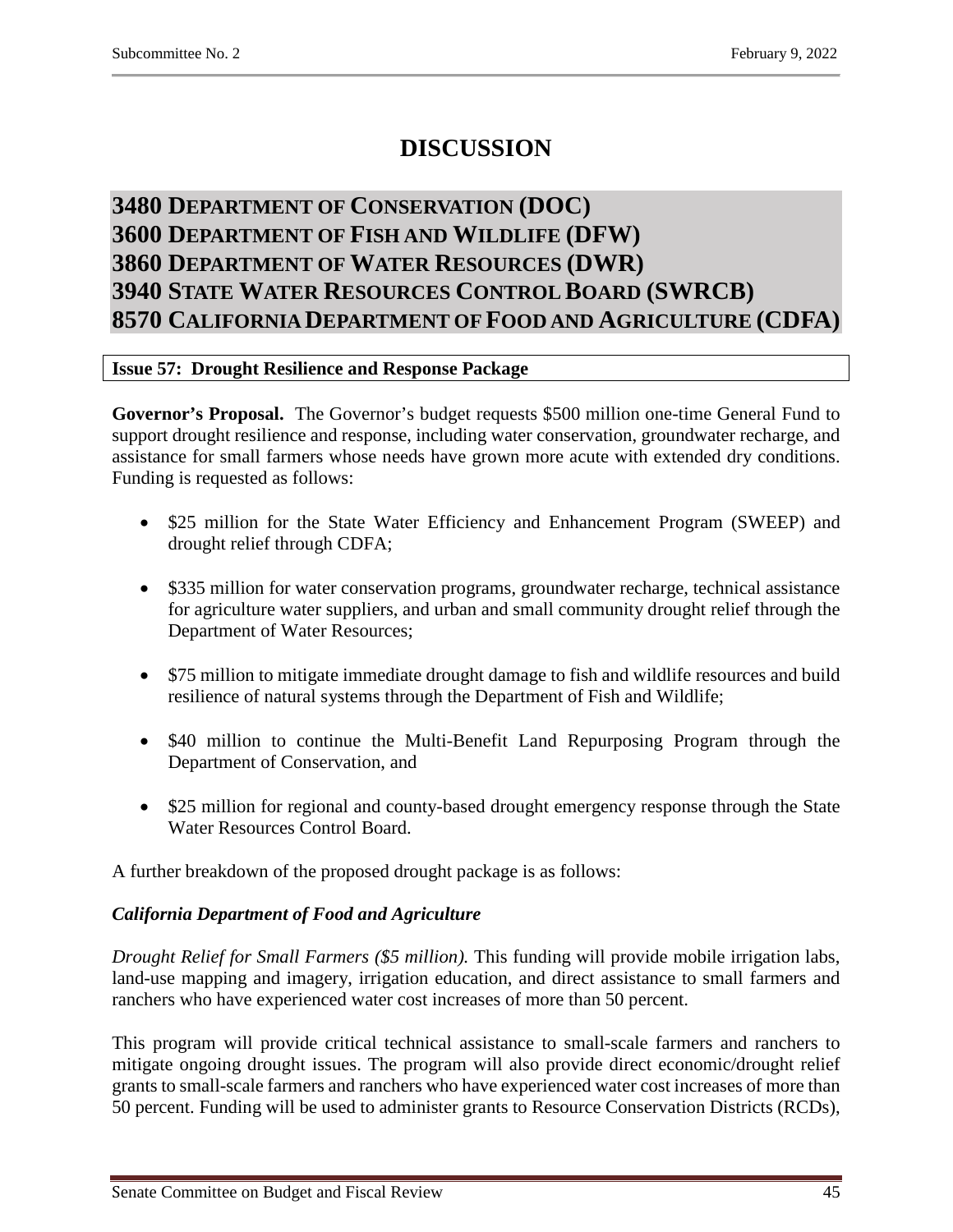universities, nonprofits, and tribes to provide technical assistance for on-farm water use efficiency, including, but not limited to irrigation and nutrient management training, Mobile Irrigation Labs to perform on-site pump and irrigation efficiency tests, and training. Local, experienced RCD technical assistance providers partner with growers to identify and implement efficiency improvements in existing irrigation systems.

*State Water Efficiency and Enhancement Program (\$20 million).* SWEEP was established in 2014 as part of a larger effort to address the drought in California. The purpose of SWEEP is to provide financial incentives to agricultural operations to invest in water irrigation treatment and distribution systems that will reduce greenhouse gas emissions, as well as reduce water and energy use, augment water supply, and increase water and energy efficiency in agricultural applications. Eligible technologies include (among others) soil moisture monitoring, drip irrigation systems, low pressure irrigation systems, pump retrofits, variable frequency drives, and installation of renewable energy to reduce on-farm water use and energy. The program also addresses other high priority environmental issues, such as groundwater sustainability and water quality protection. SWEEP prioritizes funding to socially disadvantaged farmers and ranchers and farms in priority populations. Since 2014, SWEEP has funded 828 projects with \$80.5 million, which has allowed efficient irrigation systems and water distribution technologies to be implemented on almost 134,000 agriculture acres. These projects have an estimated water savings of 1.15 million acrefeet and GHG emission reductions of 800,773 MTCO2e over 10 years. The program is oversubscribed on average by 279 percent, which means that many eligible farmers do not receive funding due to a lack of funds available for the program. As part of the 2021 Budget, SWEEP received \$75 million in 2021-22 and \$85 million in 2022-23. However, CDFA expects to fully encumber those funds and requests an additional \$20 million for SWEEP as part of this proposal.

# *California Department of Water Resources*

*Water Conservation Programs (\$180 million).* This proposal provides \$100 million to the Department of Water Resources for grants and technical assistance for Water Conservation Planning and Projects by urban and small water suppliers. Over the last several decades, major advances in water conservation and efficiency have been made in many California urban communities. However, impacts of climate change necessitate further advances in water use efficiency for drought resiliency, as well as more structured water shortage contingency planning. Of the proposed funds, \$75 million will be made available in grants and technical assistance for urban suppliers' implementation of new water use efficiency requirements, improved drought resiliency, and other related advances. Funding will support urban water use efficiency projects that result in water savings, water quality improvement, and energy efficiency. Example projects include water loss audits, leak detection and repair, and system distribution performance improvement projects. Another \$25 million will support grants, directed expenditures, and technical assistance to address the conservation and water efficiency needs of small and rural communities.

An additional \$5 million will be used by DWR to map and measure commercial and industrial landscapes as required by AB 1668 (2018) and simplify the Model Water Efficient Landscape Ordinance as required by CWC section 65596.5., provide training to small water systems and counties to use the drought vulnerability tool, and provide other data and assistance as needed to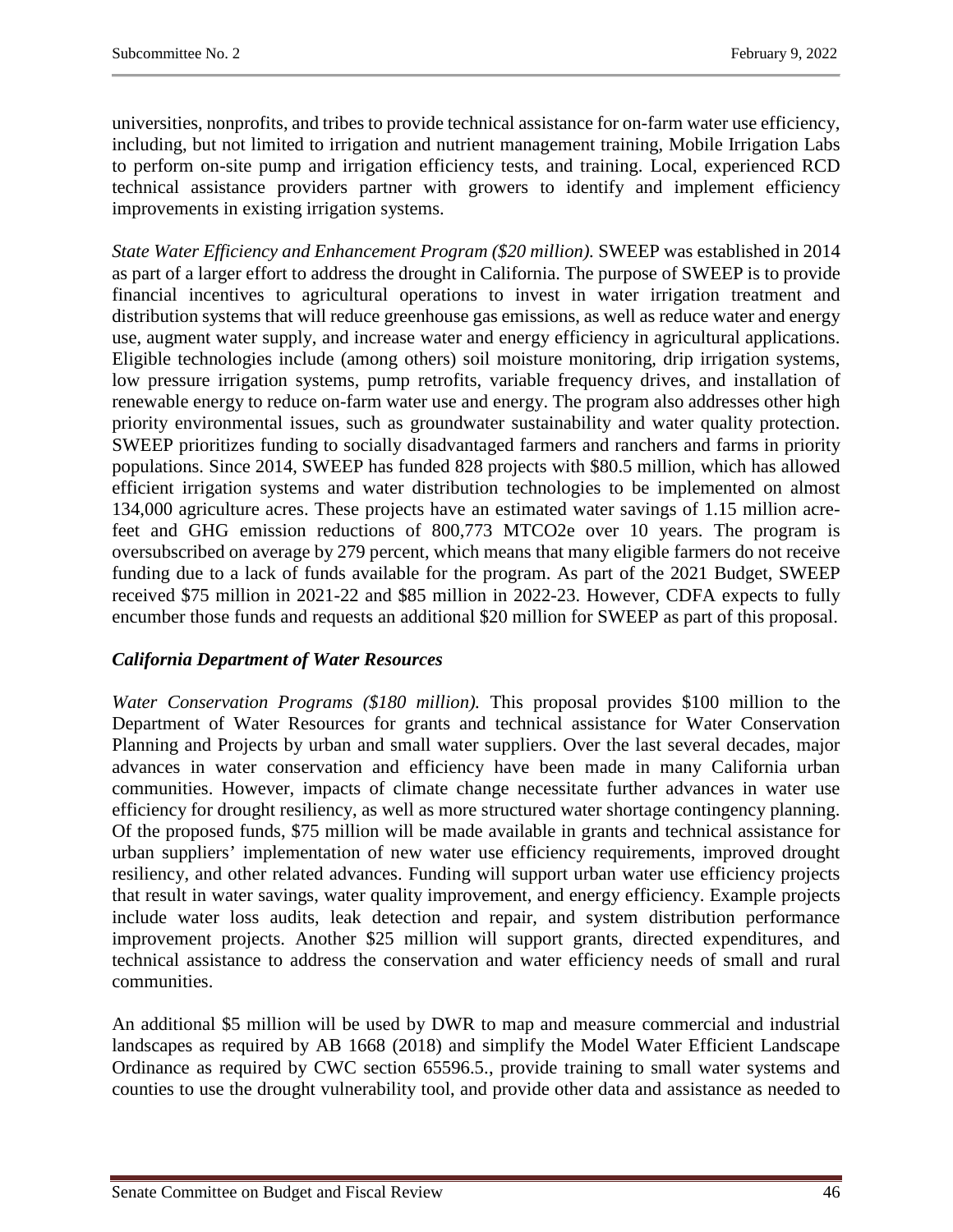reduce local drought vulnerability.

This proposal includes \$75 million for turf replacement. Many water suppliers across California encourage and support turf replacement as an effective action to make water conservation a way of life. The current drought gives the state, local agencies, and the public an opportunity to eliminate ornamental turf grass, a glaring example of inefficient water use. DWR will grant these funds to local agencies or contract directly with other state entities, increasing the availability of incentives for homeowners, businesses, and municipalities to replace ornamental turf with more climate-resilient and community enhancing alternatives. The \$75 million will support grants to water suppliers and other interested parties and potentially direct contracts with other state entities including the California Conservation Corps to continue or initiate new turf replacement programs and facilitate direct installation of resilient and regionally appropriate landscapes.

# *Urban and Small Community Drought Relief (\$120 million).*

- \$60M Urban Community Drought Relief. There has been extremely high demand for funding under DWR's 2021 Urban and Multi-benefit Drought Relief Program. Grant applications received in the first two months of the program totaled \$1.1 billion in requests (for the \$300 million available from the FY 21-22 Budget appropriation) for over 200 projects. The proposed \$60 million will augment the existing local assistance grant program. Priority will be given to applications that address emergencies and Human Right to Water related needs. Eligible projects will improve overall local and regional water management efficiency and resilience and help meet urban community water use objectives. Example projects include infrastructure rehabilitation, interties, intake structures, leak detection, water loss audits, recycled water systems, water demand reduction incentives, advanced/smart metering systems, landscape irrigation efficiency improvements, stormwater capture/retention, groundwater recharge, groundwater treatment, groundwater supply and wells, drinking water system consolidation, and water supply forecasting.
- \$60M Small Water Suppliers Drought Relief. The Small Communities Drought Relief Program has received requests that far exceed the FY 21-22 Budget appropriation. The program was allocated \$200 million in July 2021 and has received nearly 120 applications for more than \$310 million. As of late December, DWR has funded 48 of those applications for a total of \$90+ million, the majority in direct support of underrepresented communities. DWR continues to evaluate existing applications and assist tribes with their unique drought-related needs. Funded projects have included support for emergency water supplies, new wells and well rehabilitation, leaky water line replacement, system interties, enhancements, and consolidations, water treatment and new water source development. With this request, DWR will continue the program and address many existing drought needs that otherwise would go unmet.

*Technical Assistance for Agricultural Water Suppliers (\$5 million).* Agriculture accounts for approximately 80 percent of all the water used in California, and even small improvements in farm and ranch water use efficiency can be significant. Funding will enable DWR to work with the agricultural community and other stakeholders to provide technical assistance to improve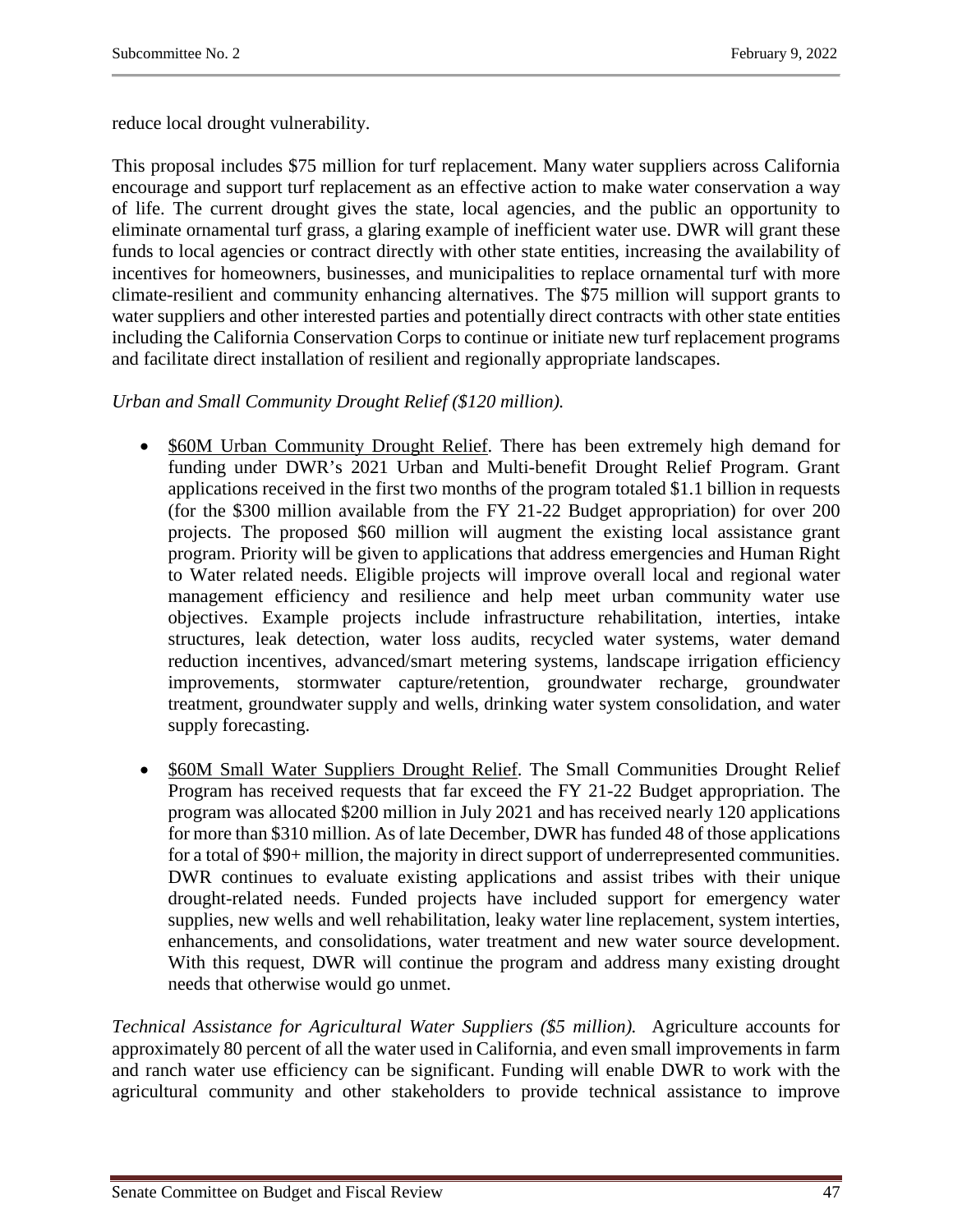agricultural water use efficiency and management through mobile irrigation labs to assess on-farm irrigation efficiency and identify improvements; land use mapping and imagery to accurately estimate water demand and water use; and irrigation education to encourage efficient irrigation system operation.

*Groundwater Recharge (\$30 million)*. This proposal requests grant funding to local public agencies to support planning, engineering, water-availability analyses, and construction for groundwater recharge projects that support the implementation of the Sustainable Groundwater Management Act (SGMA). SGMA requires groundwater sustainability agencies (GSAs) to prepare groundwater sustainability Plans (GSPs) that meet their groundwater basin sustainability goals within 20 years of GSP adoption. All GSPs must identify projects and management actions that will support plan implementation. Preliminary cost estimates for implementing these project and management actions total billions of dollars, with groundwater recharge projects making up a large percentage of project type. Recharge projects divert surface water to nearby farmland/open space. For example, during times of high river flows and heightened flood risk, diverted flows are contained and allowed to recharge back into the groundwater basins. DWR has long recognized the significance that recharge projects can have in meeting the State's groundwater sustainability goals and, as part of its technical assistance role under SGMA, has invested millions of dollars in Proposition 68 funds to conduct Airborne Electromagnetic (AEM) Surveys designed to map out the best recharge areas. The first phase of DWR's surveys is complete, which puts the State in an ideal position of being able to identify the most effective locations to construct recharge projects with the requested budget.

# *Department Fish and Wildlife*

# *Mitigating immediate drought impacts to fish and wildlife resources and building the resilience of natural systems (\$46.8 million)*

• Terrestrial and Aquatic Wildlife. Continued drought conditions will impact aquatic amphibians, reptiles, vernal pool invertebrates, and wetland-dependent birds and mammals in arid environments. Interventions such as translocations, temporary captivity, and water augmentation will be increasingly needed under continued drought conditions. The ability of DFW to rehabilitate and hold animals at risk of dying due to lack of suitable habitat or access to water, malnutrition, exposure to disease outbreak, or a combination thereof until conditions in the wild return to a more favorable status is limited by facilities and specific species needs. The funding in this proposal will allow DFW to partner with wildlife care facilities, universities, zoos, and other similar partners to find appropriate relief measures or temporary housing.

This funding will also allow DFW to conduct vulnerability assessments for droughtsensitive species and identify where interventions are likely to be needed in the coming year. These interventions include strategies like expanding wildlife drinkers to increase capacity for survival of upland species. . Contingencies for translocation and captive rescue are expected for Sierra Nevada yellow-legged frogs, foothill yellow-legged frogs, California red-legged frogs, Santa Cruz long-toed salamander, California tiger salamander, blunt-nosed leopard lizards, western pond turtle, and Amargosa vole. This funding will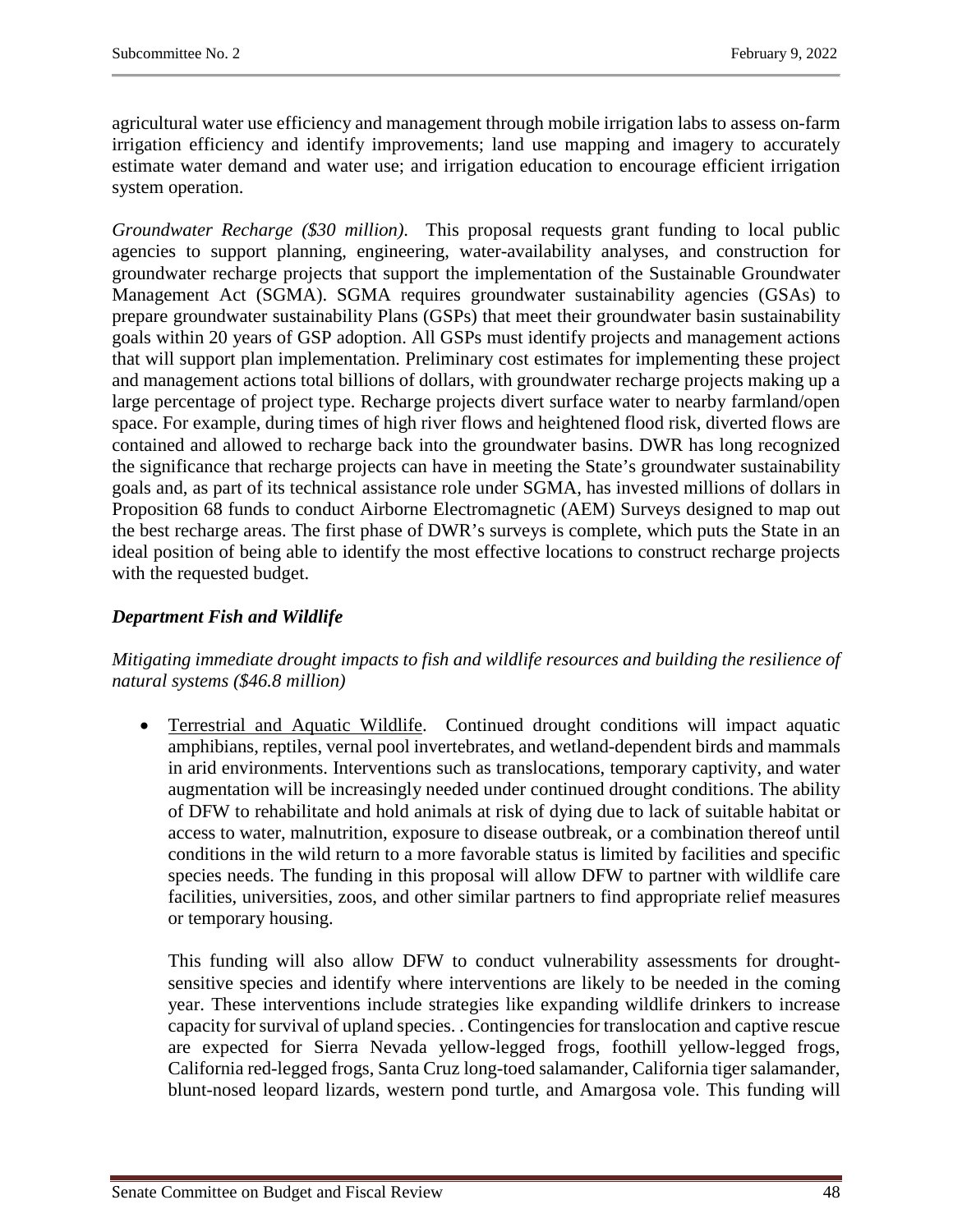also support DFW's ability to improve response for these vulnerable species through development and refinement of internal policies for wildlife translocation and captive rescue.

- Voluntary Drought Efforts. DFW continues to engage with the State Water Board, the Department of Water Resources, federal agencies, local landowners, and water districts to encourage voluntary efforts to address and minimize drought impacts to fish and wildlife. This includes working on requests for temporary modifications to existing permits and licenses, curtailments, emergency regulations, water transfers, and variance requests to the State Water Board. CDFW anticipates that emergency regulations for fisheries flows may continue to be needed in 2022 in the Russian, Mill, Deer, Scott, Shasta, and Butte watersheds. This funding will allow CDFW to continue participation in these efforts, including the implementation of the Voluntary Drought Initiative that provides landowner incentives to reduce or adjust water diversions to protect instream flows.
- Habitat. A key component to building resiliency for imperiled species is to continue efforts to provide and restore habitat. Specifically, for salmon, recovery will depend upon access to historical cold-water habitat upstream of dams in areas where rivers are free flowing and provide cold water from snow melt runoff. To create new populations and provide access to this historical habitat, salmon and steelhead must be moved around a series of dams on the Sacramento, McCloud, Feather, and Yuba rivers through various methods.

In 2021, DFW allocated funding to restoration partners for 24 projects that supported increased habitat for shorebirds, waterfowl, and threatened and endangered species across California. This funding will support investment in fish and wildlife passage projects, increased habitat for fish and wildlife, and the development and assessment of planning documents to guide restoration.

• Human Wildlife Conflict. California, with a population of nearly 40 million people, has more than 6,500 wildlife interactions each year, sometimes with unfortunate outcomes. Wildlife interactions with humans increase during drought as natural food supplies and water sources diminish. Wildfire, which is exacerbated by drought, compounds the problem, forcing wildlife to seek safety and food in populated areas.

DFW is investing in equipment, technology, facilities, personnel, and process improvements to mitigate the effects of drought, respond to human-wildlife conflict, and support long-term biodiversity resilience. Funding will allow CDFW to advance its response in several key areas, including: 1) strategic allocation of equipment and staffing across the state, including partnering with veterinarians and rehabilitation facilities; 2) targeted monitoring efforts for human-wildlife conflict to trap, tag, or haze nuisance animals that have or may create conflict; 3) and increased capacity for wildlife disease surveillance.

*Improve Drought Resiliency on State-owned and Partnership Lands (\$15.4 million)*

• State-Owned Lands. Many of DFW's wildlife areas have water conveyance infrastructure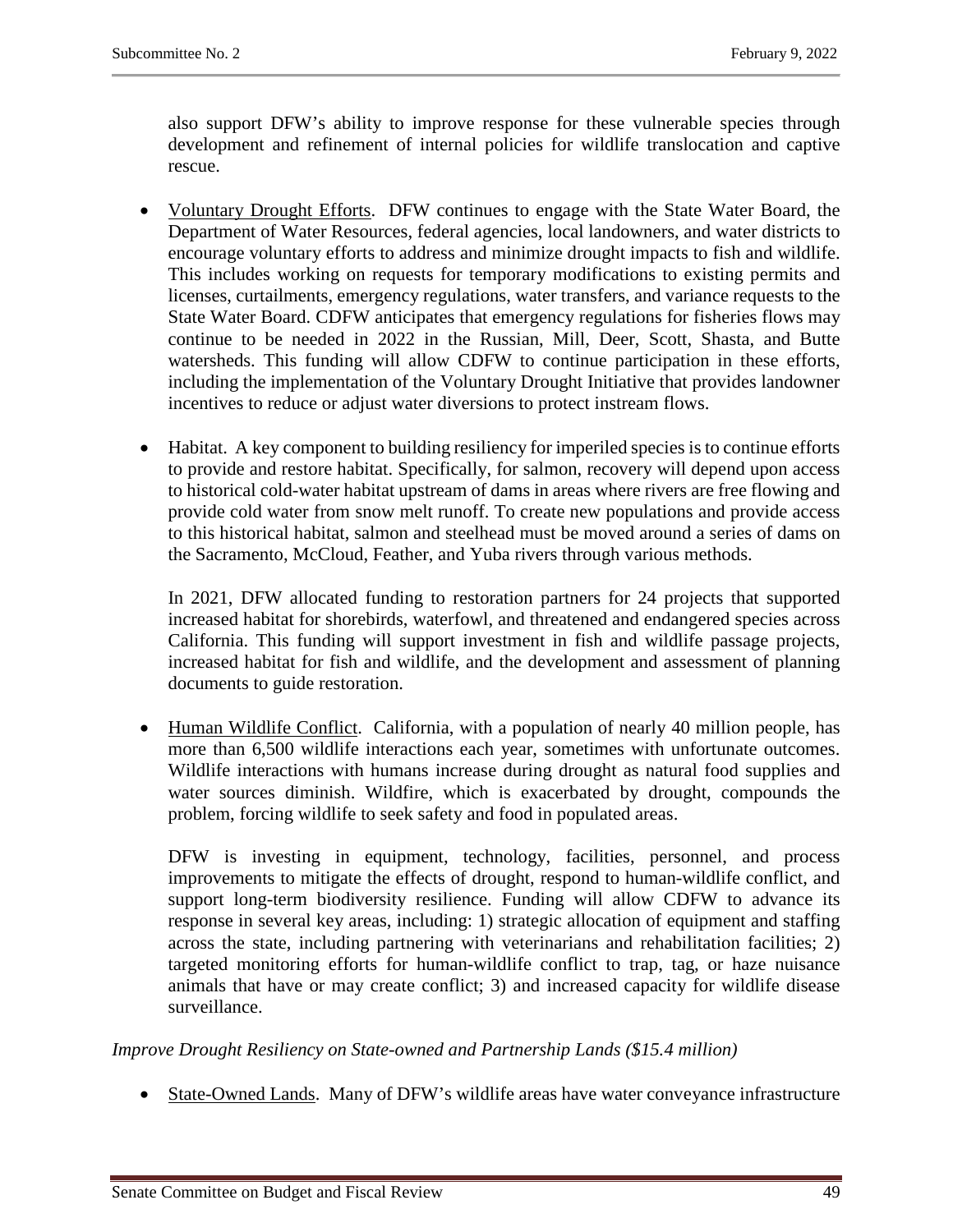that has completely failed or is operating at extremely inefficient levels. In 2021, DFW prioritized many of these needs and entered into agreements to complete over \$10 million in water conveyance and habitat projects on CDFW lands that are designed to modernize existing infrastructure and improve long-term drought resilience. These projects directly increase DFW's ability to move water on and off Wildlife Areas and lower long-term operating costs by improving the efficiency of pumps and other water conveyance infrastructure. Additional funding will support projects that further improve DFW's drought resiliency and reduce costs associated with ongoing wetland management. In addition to these major wetland areas, DFW can increase carrying capacity and habitat connectivity on DFW lands with spring and summer irrigations, weed control efforts, and successional setback using heavy equipment. These efforts are needed to mimic the natural hydrologic and disturbance events that happened in the Central Valley before modern flood control infrastructure eliminated these large-scale fluctuations.

• Partnership Lands. Partnerships are critical to achieving the DFW's large-scale conservation objectives that provide for the needs of birds using the Pacific Flyway, particularly in the Central Valley, where approximately 95 percent of the land is privatelyowned. In 2021, DFW entered into agreements with conservation partners and local water districts to immediately provide habitat on private lands and improve the long-term drought resiliency of State, federal, and private lands. Additional funding will allow DFW to continue to partner on projects that incentivize wildlife habitat on private lands and enhance long-term resilience. This includes supporting programs such as the California Winter Rice Habitat Incentive Program, the BirdReturns program, and enhancing the long-term resiliency of the nation's first waterfowl refuge (Lower Klamath NWR) and managed wetlands in the Grasslands Ecological Area.

*Hatchery Improvements and Fish Planting (\$12.8 million).* The Budget Act of 2021 provided CDFW funding to supporting 34 projects at 14 hatcheries that will replace older, low-efficiency water recirculation/aeration pumps and high carbon footprint backup power generators; install temporary raceway recirculation systems, oxygen blower systems to support limited fish rearing and improve efficiency and fish health; address leaking underground water supply lines; allow water intake at reduced stream flows; deter predators; modernize hatchery buildings; and refurbishing coded wire tag trailers to support tagging of increase fish production; and modernize hatchery fleet assets, fish feeders, and other fish pumps, counters, and crowders.

Additional funding will result in increasing the types of deliverables described above at several remaining hatcheries. Additionally, these funds will support contingency planning efforts at hatcheries to coordinate and consult with other State, local, and federal partners about emergency use of hatcheries and control structures to manage fish health and survival, increase fish production, increase fish trucking and release locations, transfer fish and eggs between hatcheries, and secure backup holding locations in the event of needed emergency evacuations from existing facilities.

# *California Department of Conservation*

*Irrigated Land Repurposing (\$40 million).* This proposal would continue funding for the Department of Conservation's Multi-Benefit Land Repurposing Program. The Program increases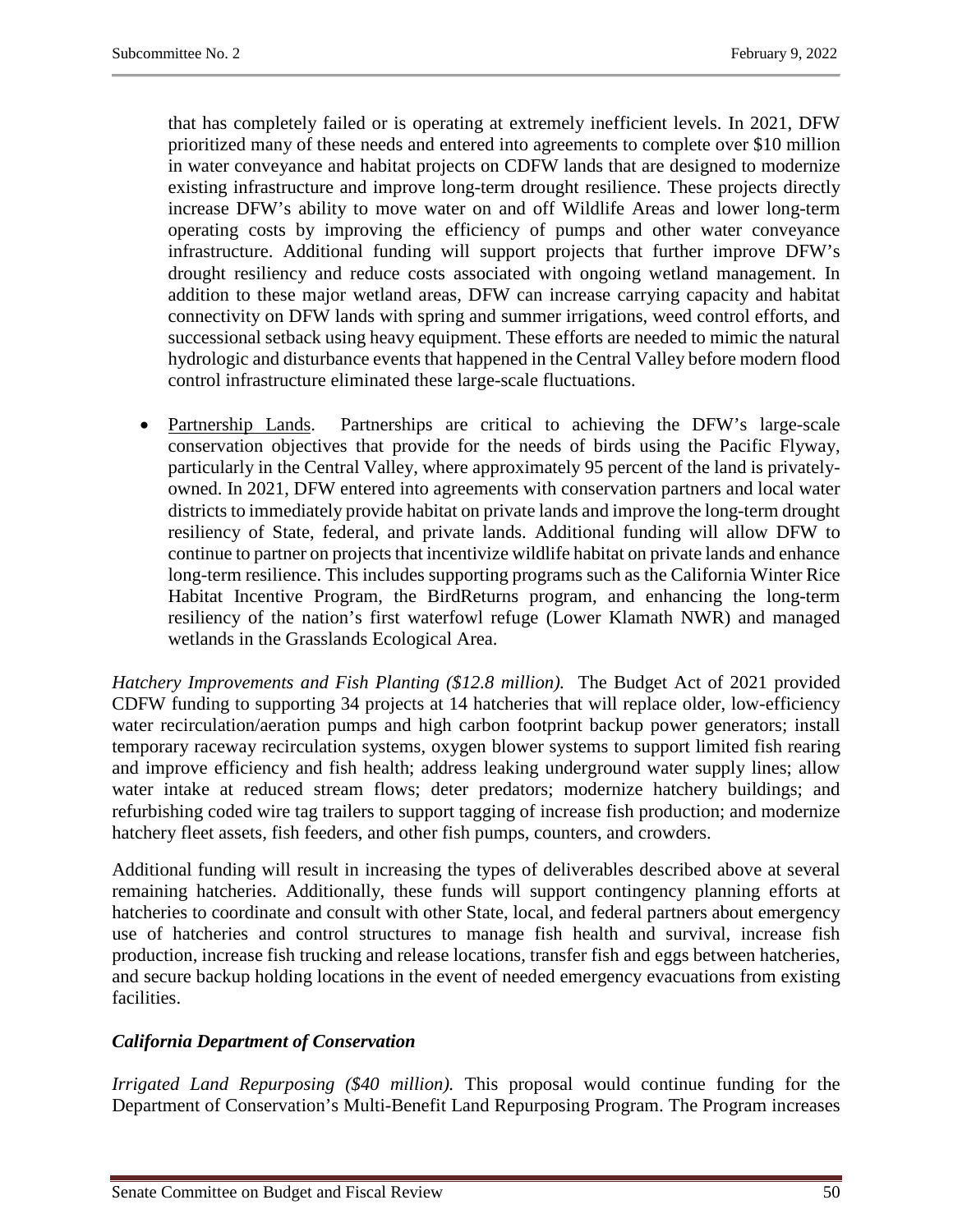regional capacity to repurpose agricultural land that can no longer be irrigated sustainably to reduce reliance on groundwater while providing community health, economic wellbeing, water supply, habitat, renewable energy, and climate benefits.

The Program provides block grants to regional or basin-scale organizations to work with broad coalitions of local organizations, farmers and ranchers, tribes, and agencies to provide five primary deliverables: multi-benefit land repurposing plans; project development and permitting; project implementation; outreach, education and training; and monitoring.

DOC implements the Program in close partnership with multiple state and federal agencies to leverage program resources and verify that policy objectives are in alignment with regional efforts. An Agency Advisory Group comprised of the following representatives from State and federal agencies has been formed to guide the program: DWR, CDFA, DFW, Wildlife Conservation Board, Governor's Office of Business Development, Strategic Growth Council, US Natural Resources Conservation Service, and the US Fish and Wildlife Service.

The program was initially funded by a \$50 million appropriation in the Budget Act of 2021. Currently guidelines for the first grant solicitation are in public review. They propose funding block grants of up to \$10 million in critically overdrafted groundwater basins and in high and medium priority basins where a state emergency drought declaration has been declared. Additionally, the program proposes to allocate \$2 million for a statewide support block grant and has a \$5 million set-aside for tribal governments or organizations.

This proposal would enable the program to offer one or more additional solicitations for grants based on the current draft guidelines, expanding its reach to regions or basins not funded through the first appropriation. From the onset of this program, landowners, farmers and ranchers, groundwater management agencies and multiple stakeholders and communities impacted by land fallowing statewide have demonstrated strong interest in and need for this program. This additional funding will help those most impacted by a reduction in groundwater pumping manage lands to avoid public harm and provide lasting benefits to ecosystems, economies, and communities.

# *State Water Resources Control Board*

*Emergency Drought Response (\$25 million).* Requested funds would be used to expand regional and county-based drought emergency programs to support interim and permanent solutions for drinking water drought and water outage emergencies. Funded programs could support community water systems, small water systems, and domestic well communities. The non-profit Self-Help Enterprises has an existing robust regional drought emergency program in place covering eight counties in the San Joaquin Valley. Services provided to drought-impacted households include interim bottled water, hauled water and storage tanks, vending machines, permanent connection to adjacent water systems where feasible, or well and equipment repairs/replacements, and point-ofuse or point-of-entry treatment where necessary. To be able to provide similar services statewide, the State Water Board has been working in coordination with DWR to reach counties and encourage applications for new county-wide or regional drought emergency programs. Applications can be submitted by counties or non-governmental organizations on their behalf. Regional approaches addressing multiple counties are encouraged where feasible. A handful of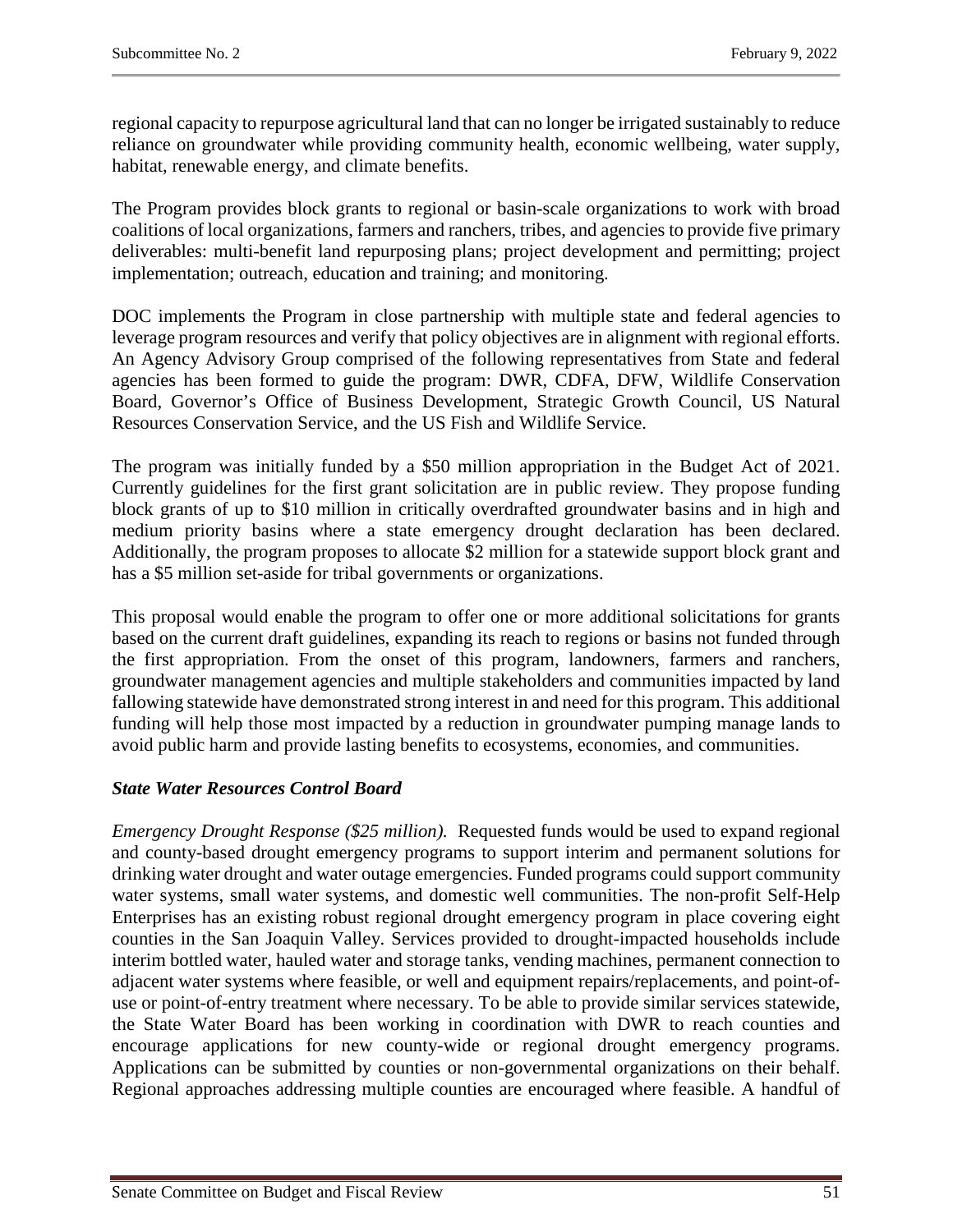new county programs have been funded during FY 2021-22, but broader geographical coverage is needed to proactively respond to drought emergency needs on a statewide basis, as drinking water outages have been reported in many counties outside the San Joaquin Valley. These funds would support additional county or regional programs to help fill the gaps.

According to LAO, the Governor's budget does the following:

*Provides \$880 Million Consistent With Legislative Agreement.* In alignment with what was agreed upon as part of the 2021-22 budget package, the Governor's proposal includes \$880 million from the General Fund for several water-related efforts. As shown in Figure 1, this includes \$420 million for water supply reliability and flood activities and \$460 million for water quality and ecosystem restoration efforts. All 11 of the funded activities are continuations of programs that were also funded in the current year.

#### **Figure 1**

# **Recently Approved Drought and Water Resilience Package**

*(In Millions)a*

| <b>Activity</b>                                                          | <b>Department</b> | 2021-22 | 2022-23 | 2023-24 | <b>Totals</b> |
|--------------------------------------------------------------------------|-------------------|---------|---------|---------|---------------|
| <b>Water Supply and Reliability,</b><br><b>Drinking Water, and Flood</b> |                   | \$2,676 | \$420   | \$220   | \$3,316       |
| Drinking water and wastewater<br>projects                                | <b>SWRCB</b>      | \$1,300 |         |         | \$1,300       |
| Multibenefit water projects                                              | <b>DWR</b>        | 200     |         |         | 200           |
| Small community water projects                                           | <b>DWR</b>        | 200     |         |         | 200           |
| SGMA implementation                                                      | <b>DWR</b>        | 180     | \$60    | \$60    | 300           |
| Groundwater cleanup and water<br>recycling projects                      | <b>SWRCB</b>      | 150     | 100     | 100     | 350           |
| Flood management                                                         | <b>DWR</b>        | 130     | 110     | 60      | 300           |
| Urban water projects                                                     | <b>DWR</b>        | 100     |         |         | 100           |
| Water conveyance repairs                                                 | <b>DWR</b>        | 100     | 100     |         | 200           |
| Data, research, and<br>communications                                    | <b>DWR</b>        | 91      |         |         | 91            |
| <b>SWEEP</b>                                                             | <b>CDFA</b>       | 50      | 50      |         | 100           |
| San Diego Pure Water project                                             | <b>SWRCB</b>      | 50      |         |         | 50            |
| Multibenefit land repurposing<br>program                                 | <b>DOC</b>        | 50      |         |         | 50            |
| Water rights modernization                                               | <b>SWRCB</b>      | 30      |         |         | 30            |
| Watershed climate studies                                                | <b>DWR</b>        | 25      |         |         | 25            |
| Aqueduct solar panel pilot study                                         | <b>DWR</b>        | 20      |         |         | 20            |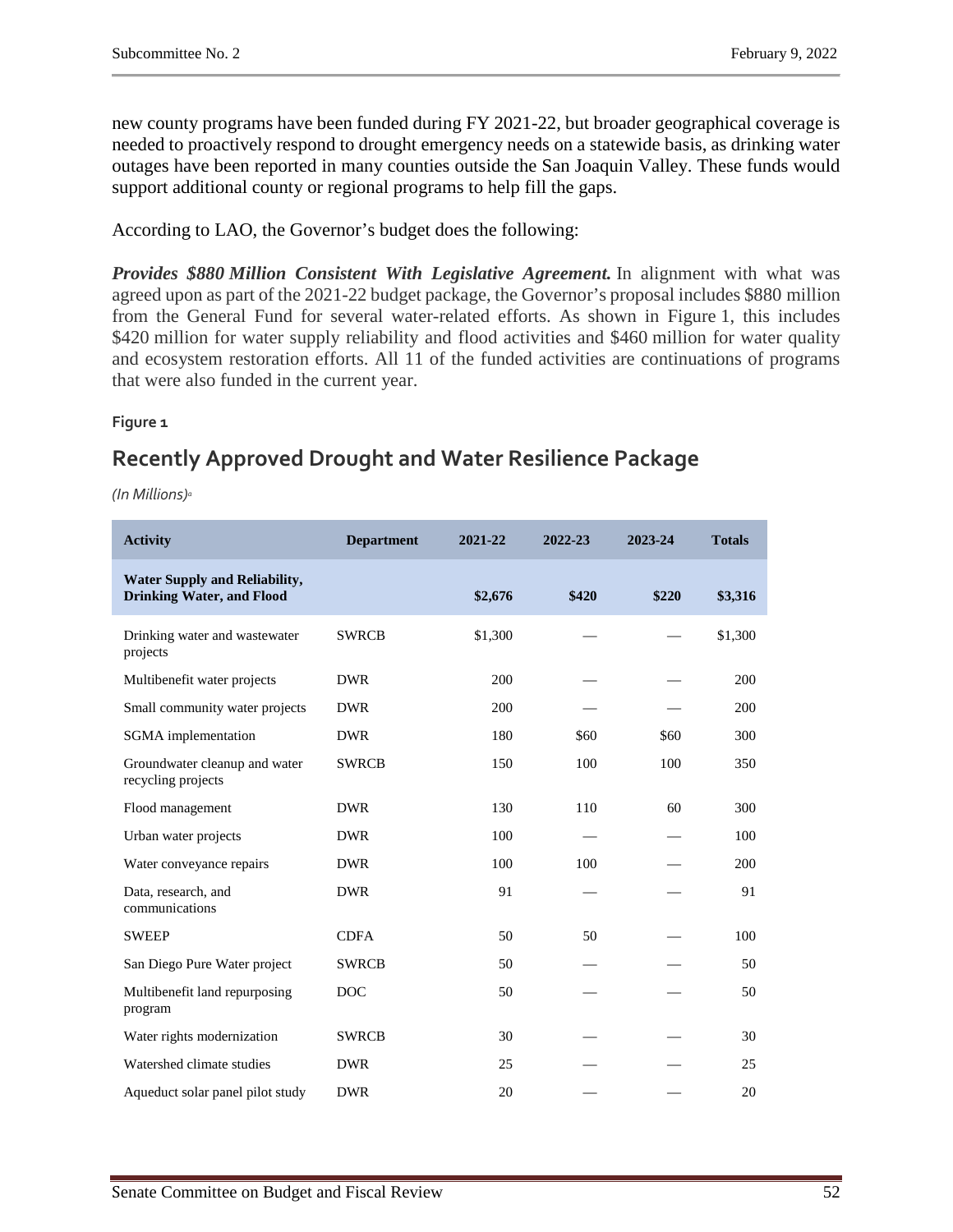| <b>Water Quality and Ecosystem</b><br><b>Restoration</b> |              | \$456              | \$460 | \$280 | \$1,196 |
|----------------------------------------------------------|--------------|--------------------|-------|-------|---------|
| Water resilience projects                                | <b>CNRA</b>  | \$165 <sup>b</sup> | \$100 | \$180 | \$445   |
| Streamflow for the environment                           | <b>WCB</b>   | 100                | 150   |       | 250     |
| Resilience projects for fish and<br>wildlife             | <b>WCB</b>   | 65                 | 40    |       | 105     |
| Salton Sea                                               | <b>DWR</b>   | 40                 | 100   | 80    | 220     |
| Funding to address PFAs<br>contamination                 | <b>SWRCB</b> | 30                 | 50    | 20    | 100     |
| Urban rivers and streams                                 | Various      | 30                 | 20    |       | 50      |
| Water quality improvements for<br>border rivers          | <b>SWRCB</b> | 20                 |       |       | 20      |
| Clear Lake rehabilitation                                | <b>CNRA</b>  | 6                  |       |       | 6       |
| <b>Immediate Drought Response</b>                        |              | \$137              |       |       | \$137   |
| Drought support for fish and<br>wildlife                 | <b>CDFW</b>  | \$33               |       |       | \$33    |
| Drought emergency response                               | Various      | 25                 |       |       | 25      |
| Drought permitting compliance<br>and enforcement         | <b>SWRCB</b> | 18 <sup>c</sup>    |       |       | 18      |
| Drought permitting compliance<br>and enforcement         | <b>CDFW</b>  | 8                  |       |       | 18      |
| Drinking water emergencies                               | <b>SWRCB</b> | 12                 |       |       | 12      |
| Drought technical assistance                             | <b>DWR</b>   | 10 <sup>d</sup>    |       |       | 10      |
| Salinity barrier                                         | <b>DWR</b>   | 10                 |       |       | 10      |
| Data, research, and<br>communications                    | Various      | 6                  |       |       | 6       |
| Agriculture technical assistance                         | <b>CDFA</b>  | 5                  |       |       | 5       |
| <b>Totals</b>                                            |              | \$3,269            | \$880 | \$500 | \$4,649 |

a All from the General Fund unless otherwise noted. Does not include funding approved by the Legislature for water-related activities outside of the Drought and Water Resilience packages approved in July and September 2021.

b Includes \$125 million from Proposition 68.

c Includes \$2 million from the Safe Drinking Water Account.

d Includes \$7 million from Proposition 1.

SWRCB = State Water Resources Control Board; DWR = Department of Water Resources; SGMA = Sustainable Groundwater Management Act; SWEEP = State Water Efficiency and Enhancement Program; DOC = Department of Conservation; CNRA = California Natural Resources Agency; WCB = Wildlife Conservation Board; PFAs = per- and polyfluoroalkyl substances; CDFW = California Department of Fish and Wildlife; and CDFA = California Department of Food and Agriculture.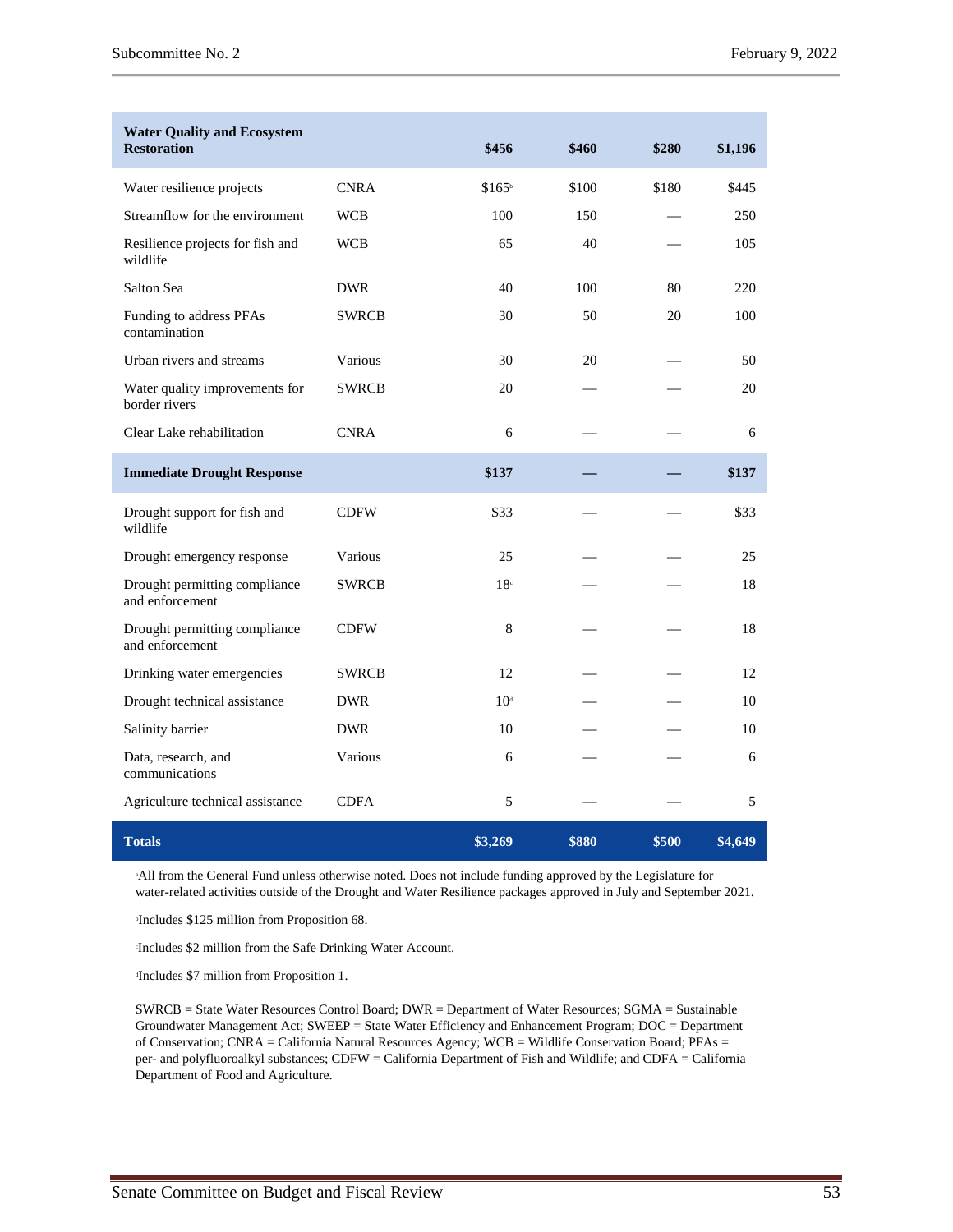*Provides Additional \$500 Million for Drought Response Activities, Sets Aside Additional \$250 Million for Potential Needs.* In addition to the \$880 million, the Governor proposes providing \$750 million from the General Fund for what he characterizes as drought response activities. LAO displays the proposed activities in Figure 2. As shown, the funded activities would span four categories, with the Governor not yet specifying the uses for a portion of the proposed funding.

The activities include:

- \$200 million for water conservation efforts such as grants to local agencies, grants for replacing turf with more drought-tolerant plants, and the State Water Efficiency and Enhancement Program (SWEEP), which provides grants to farming operations to replace irrigation systems with more water- and energy-efficient equipment.
- \$150 million for water storage and reliability efforts, including for urban and small community water agencies to upgrade their infrastructure, and for groundwater recharge projects related to implementing the requirements of the 2014 Sustainable Groundwater Management Act (SGMA).
- \$85 million for improving lands management and fish and wildlife habitat, including DOC's new program initiated in the 2021-22 budget to repurpose agricultural land to reduce reliance on groundwater.
- \$65 million for activities that would address immediate drought conditions, such as assisting fish and wildlife and for drinking water shortages.
- \$250 million for which the Governor has not yet specified uses. The administration plans to come back to the Legislature with a more detailed proposal for these funds later in the spring budget process after the hydrologic conditions for the coming year become more clear.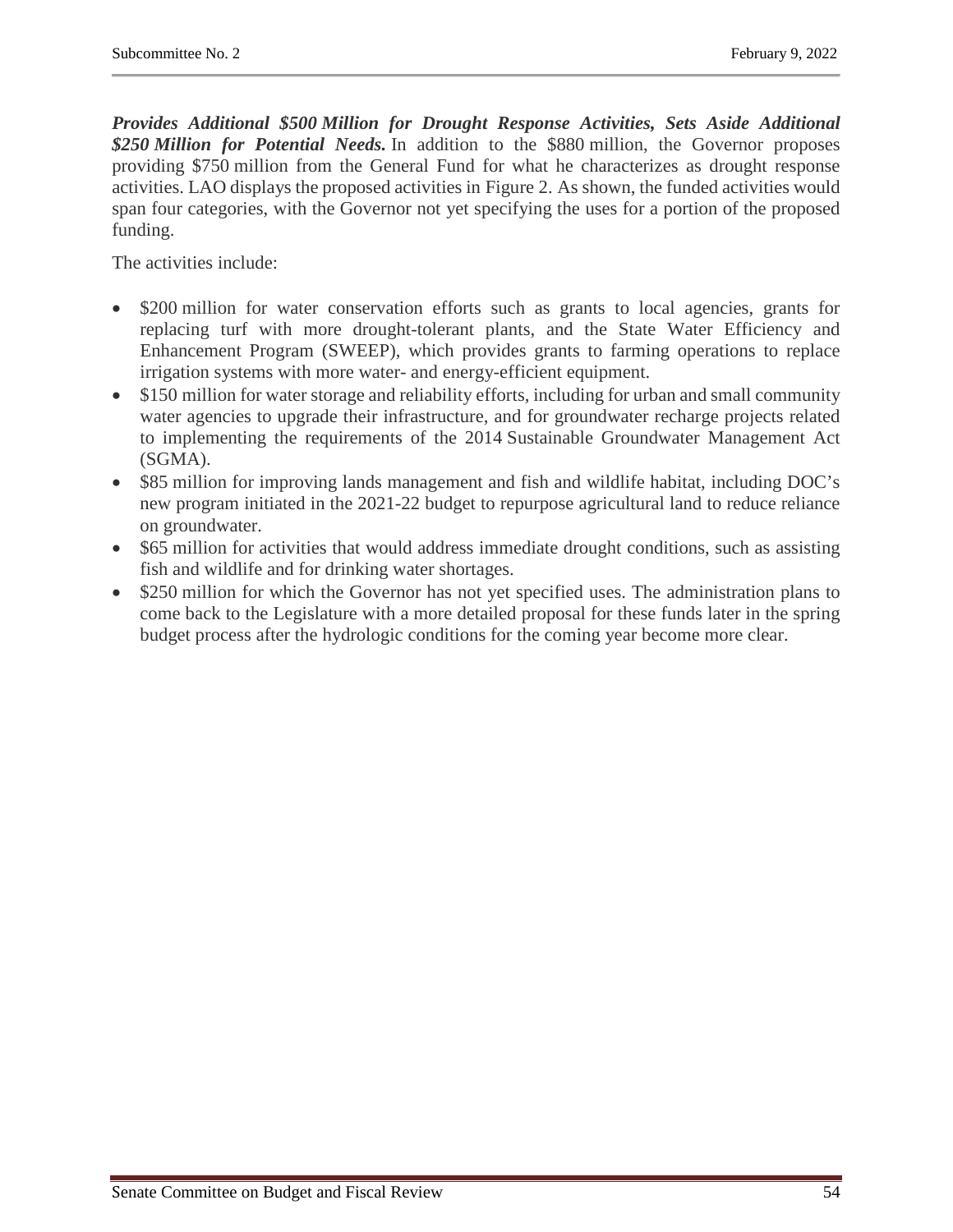#### **Figure 2**

# **Governor's Proposed Drought Response Activities**

*2022-23, General Fund (In Millions)*

| <b>Activity</b>                                 | <b>Department</b> | Proposal |
|-------------------------------------------------|-------------------|----------|
| <b>Water Conservation</b>                       |                   | \$200    |
| Urban grants and projects                       | <b>DWR</b>        | \$75     |
| Turf replacement grants                         | <b>DWR</b>        | 75       |
| Small community grants and projects             | <b>DWR</b>        | 25       |
| <b>SWEEP</b>                                    | <b>CDFA</b>       | 20       |
| Data collection and technical assistance        | <b>DWR</b>        | 5        |
| <b>Water Storage and Reliability</b>            |                   | \$150    |
| Small community water projects                  | <b>DWR</b>        | \$60     |
| Urban community water projects                  | <b>DWR</b>        | 60       |
| SGMA groundwater recharge projects              | <b>DWR</b>        | 30       |
| <b>Lands Management and Habitat Enhancement</b> |                   | \$85     |
| Multibenefit land repurposing program           | DOC               | \$40     |
| Projects to enhance habitat                     | <b>CDFW</b>       | 30       |
| Enhance habitat on state and partner<br>lands   | <b>CDFW</b>       | 15       |
| <b>Immediate Drought Response</b>               |                   | \$65     |
| Drinking water emergencies                      | <b>SWRCB</b>      | \$25     |
| Drought support for fish and wildlife           | <b>CDFW</b>       | 17       |
| Fish hatchery upgrades                          | <b>CDFW</b>       | 13       |
| Drought technical assistance                    | <b>DWR</b>        | 5        |
| Relief for small farmers                        | <b>CDFA</b>       | 5        |
| <b>Unallocated Drought Funding</b>              |                   | \$250    |
| <b>Total</b>                                    |                   | \$750    |

DWR = Department of Water Resources; SWEEP = State Water Efficiency and Enhancement Program; CDFA = California Department of Food and Agriculture; SGMA = Sustainable Groundwater Management Act; DOC = Department of Conservation; CDFW = California Department of Fish and Wildlife; and SWRCB = State Water Resources Control Board.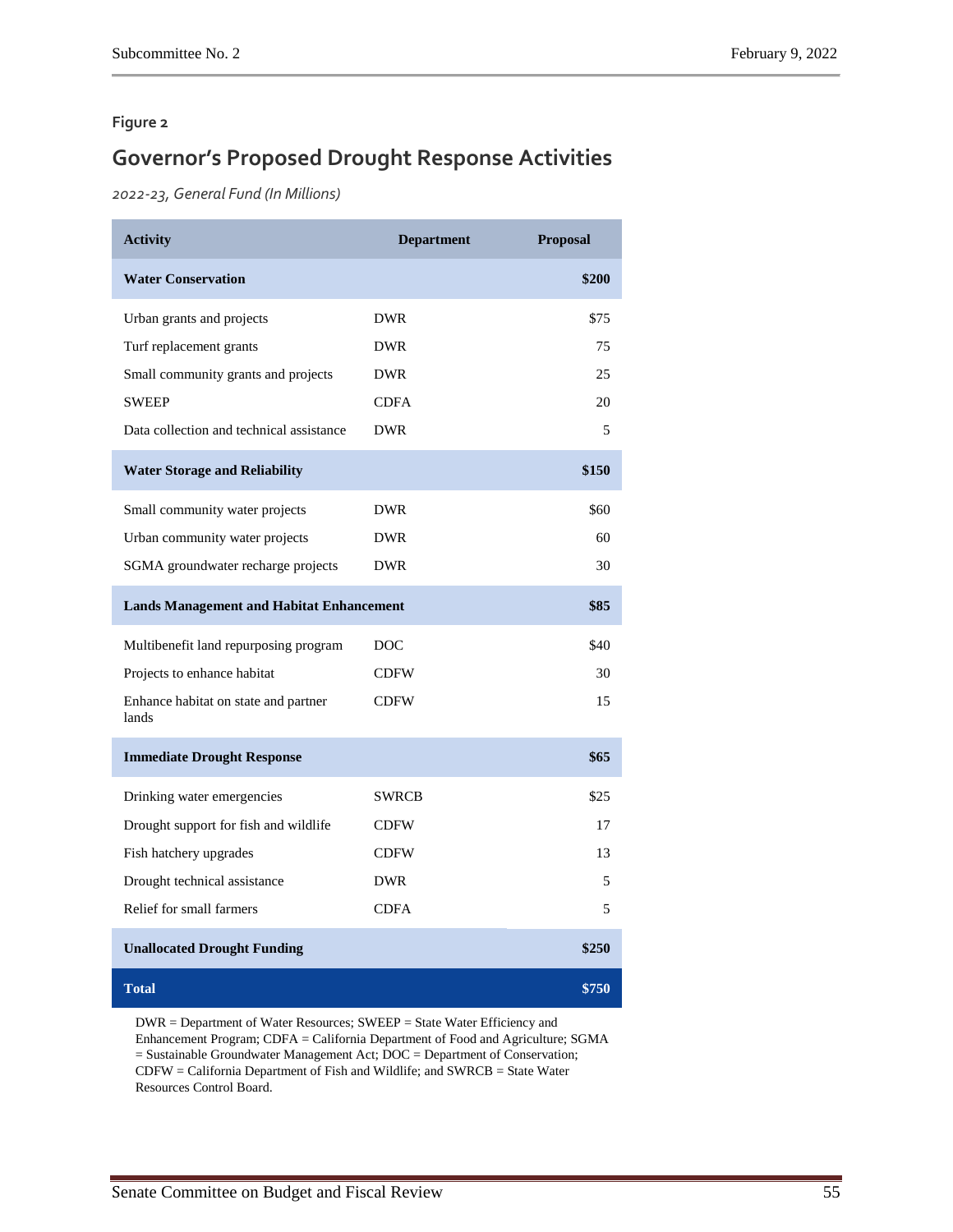*Federal Funds Anticipated for 2022, but Will Not Flow Through State Budget.* While the state expects to receive some Infrastructure Investment and Jobs Act (IIJA) funds for the aforementioned water and wastewater activities in the budget year, these funds are not included in the Governor's 2022-23 budget proposal because the State Revolving Fund (SRF) funds are continuously appropriated. SWRCB indicates it has sufficient appropriated funds—such as General Fund and bond funds—available to use for the required state match in the budget year. SWRCB estimates California will begin to receive its 2022 allotments of roughly \$650 million from the federal government in early fall.

# **Background.** According to LAO:

*Climate Change Already Affecting California's Hydrology and Infrastructure.* Scientists have found that the state will experience increasingly variable precipitation under a changing climate, leading to more frequent and intense droughts *and* floods. Along with higher temperatures and interspersed among longer lasting dry periods, climate change is also bringing more episodic, intense, warmer atmospheric river storms to the state. These types of storms can result in significant amounts of precipitation falling in short periods of time, and as rain rather than snow. Compared to historical precipitation patterns—which traditionally built up a snowpack that gradually melted into the state's reservoirs and rivers over the course of months—these "flashy" wet storms can challenge the capacity of both existing flood control systems and water storage infrastructure by sending significant amounts of water through the state's streets, streams, and rivers all at once.

*State Has Been Experiencing Severe Drought Conditions.* Last year was notable in terms of both its lack of precipitation and its high temperatures. Specifically, 2021 was the third driest year on record in terms of precipitation, and had the second lowest measured annual runoff (the amount of water that melted from snowpack and flowed into the state's rivers and reservoirs). Moreover, average summer temperatures in California were the hottest on record in 2021, breaking the previous June-through-August record set in 2017. These factors, combined with the preceding dry and warm year, led to very severe drought conditions in the summer and fall of 2021. Impacts included domestic wells going dry, reductions in available water for agriculture and certain highly affected communities, high levels of groundwater pumping that exacerbated both deficits in underground basins and land subsidence, and impaired conditions and higher mortality for fish and wildlife. The Governor issued drought-related emergency proclamations that cover every county in the state—and still are in effect as of this writing—and called on Californians to voluntarily reduce their water use by 15 percent.

*2021-22 Budget Package Included Agreement for \$4.6 Billion Across Three Years for Water Activities.* In response to these trends and conditions, the state provided a significant investment in water-related activities in the current-year budget. As displayed in Figure 1, the budget included \$3.3 billion for water- and drought-related activities in 2021-22, primarily from the General Fund, spread across numerous departments and activities. (The totals shown in the figure do not include funding approved by the Legislature for water-related activities outside of the Drought and Water Resilience packages approved in July and September 2021.) As shown, a total of \$137 million was for activities intended to respond to emergency drought conditions over the coming year, such as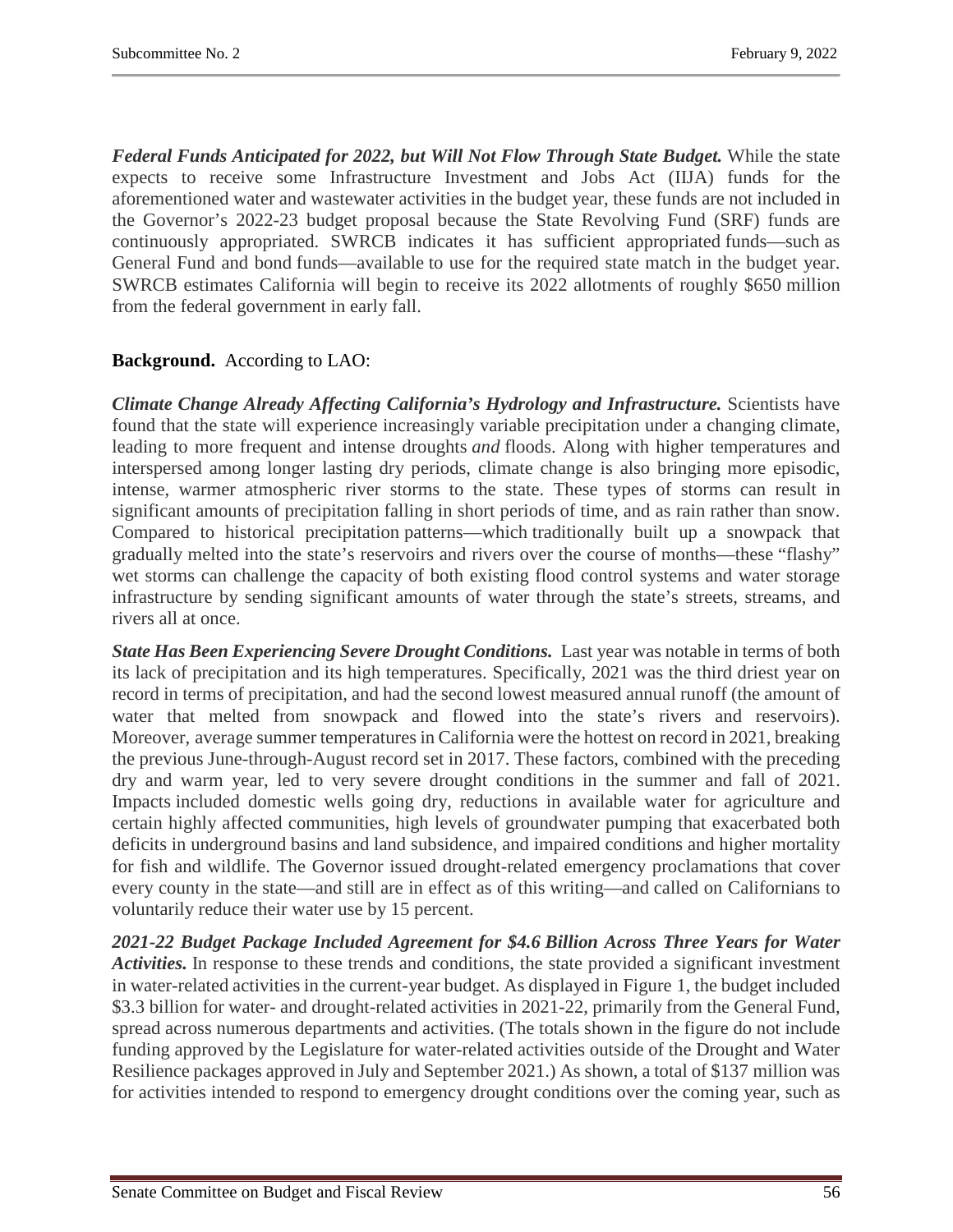for SWRCB and DFW to oversee and enforce regulatory restrictions on water diversions and fishing in certain streams. In contrast, some of the activities—such as grants for water supply and ecosystem restoration projects—are intended to increase the state's resilience to unpredictable changes to water availability in the future, and likely will take multiple years to complete. Administering departments are still in the process of allocating this funding. As shown in the figure, the budget agreement between the Legislature and Governor also intends to provide an additional \$1.4 billion—\$880 million in 2022-23 and \$500 million in 2023-24—to continue some activities over the coming years.

Most of the programs included as part of this package represent activities that the state has funded and undertaken in previous years, primarily using voter-approved bonds. The significant exceptions—which represent substantively new programs initiated in 2021-22 include DOC's multibenefit land repurposing program, SWRCB's funding to address per- and polyfluoroalkyl substances, and the California Natural Resources Agency's funding for water resilience projects.

*2020-21 Budget Package Also Included Additional Funding to Improve Conditions for Fish and Wildlife*. In addition to the funding shown in the Figure 1, a separate Climate Resilience funding package adopted as part of the 2021-22 budget agreement also contained funding for some water- and ecosystem-related activities. This includes \$15 million in 2021-22 and \$35 million in 2022-23 for DFW to address climate change impacts on wildlife, such as by implementing projects that address degrading water and habitat conditions. That package also includes \$353 million over three years for the Wildlife Conservation Board to allocate grants for projects that protect fish and wildlife from changing conditions.

*State Will Also Receive New Federal Funding for Water-Related Activities.* In addition to the \$1.3 billion from the General Fund the state provided in the 2021-22 budget for drinking water and wastewater projects as part of the package shown in Figure 1, California expects to receive about \$3.8 billion over five years from the federal IIJA to improve local water infrastructure. About \$1.9 billion of these funds will be administered by SWRCB through its existing SRF programs for drinking water and wastewater systems, which provide loans and non-repayable financing to local governments, water agencies, and tribal governments for planning, design, and construction of capital projects. An additional \$1.8 billion over five years will also be available through the SRF programs for specific water quality efforts to address emerging contaminants and replace lead service lines. In recent years, the SRF programs have received roughly \$210 million in federal funds annually, so the IIJA funding represents a significant increase. The US government requires that states provide funding to "match" the federal funds, typically 20 cents to each dollar received. Historically, California has used water bond funds or contributions from SRF recipients to meet this match requirement for federal SRF funds.

*Despite Receiving Some Large Storms, State Still Experiencing Drought Conditions.* Fortunately, the state received some significant storms in late 2021 which helped begin to remediate extremely low levels in reservoirs across the state, build snowpack for potential spring runoff, and improve conditions for fish and wildlife. Given the significant deficits that accumulated in 2020 and 2021, however, as of this writing, most of the state is still experiencing moderate to severe drought conditions. Moreover, this past January was exceptionally dry, particularly in the southern half of the state. Nearly all of the state's large reservoirs remain below their historical average levels of water in storage for this time of year.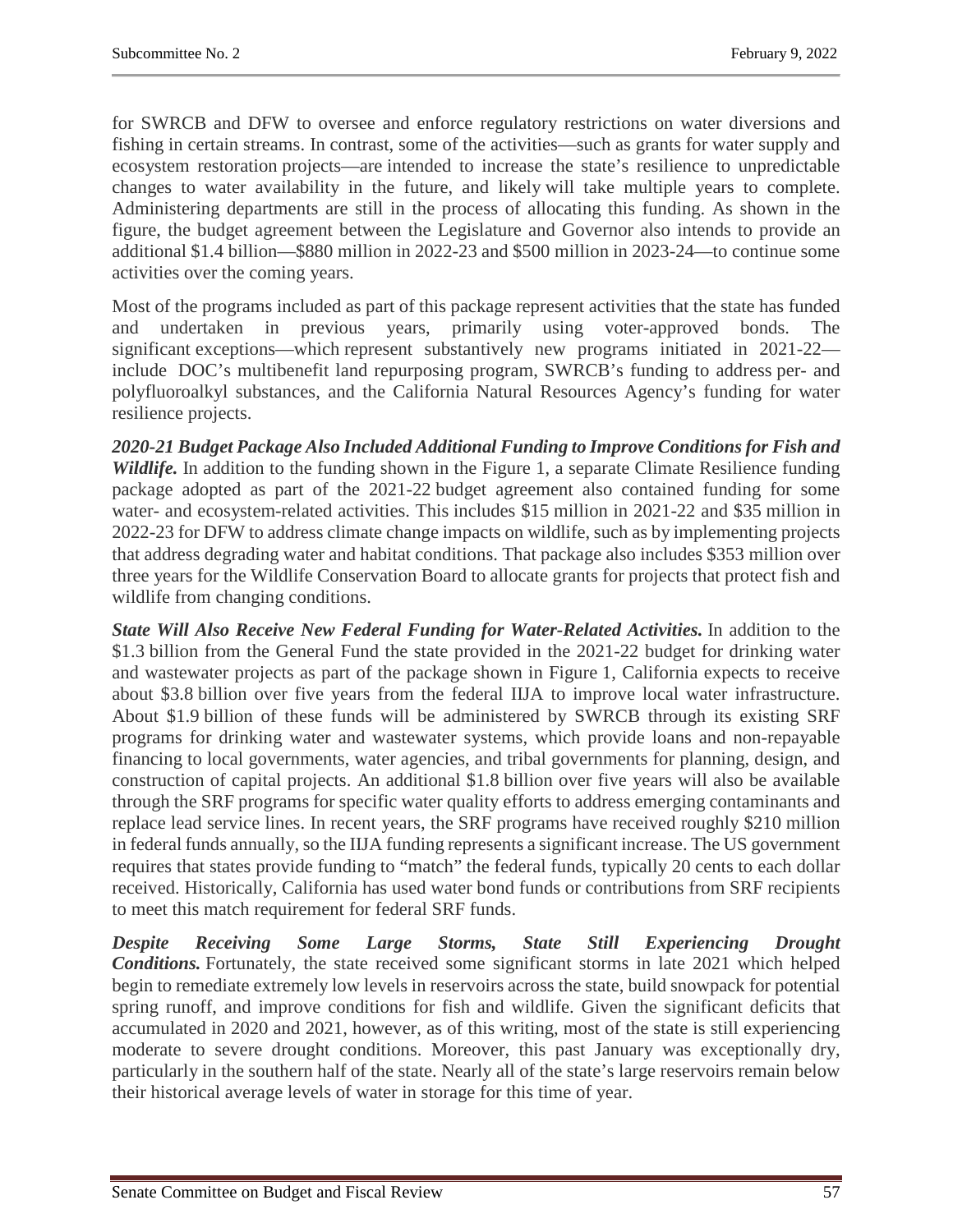**LAO Comments.** *State and Local Agencies Busy Implementing Significant 2021-22 Investments.* As noted earlier, the 2021-22 water and climate budget packages included significant levels of funding for water-related activities in the current year, along with additional funding committed for 2022-23 and 2023-24. State and local agencies likely will be busy administering and implementing recently funded activities both in the budget year as well as in the coming years. As such, the Legislature will want to be mindful that state and local agencies likely will have limitations on their capacity to oversee and expend significant amounts of new funding in the budget year. Providing additional funding for a few targeted efforts—similar in scope to what the Governor proposes—likely could be accommodated, but agencies probably would not be able to implement major new or expanded programs promptly.

*Possible That Drought Conditions Will Abate in Coming Year, Reducing Need for \$250 Million.* It remains too early to know whether the state will again experience severe drought conditions this summer and fall. The need for new spending on urgent drought response activities in 2022-23 largely will depend on the amount of precipitation the state receives in February, March, and April, as well as the degree to which temperatures this spring and summer impact snowpack runoff. By the May Revision, the Legislature should know more about potential drought conditions and what additional near-term activities might be needed. The Governor's proposed \$250 million "contingency" funding could be appropriate to address urgent needs, but a lesser or greater amount may end up being warranted instead. Similarly, the proposed \$65 million for immediate drought response activities could be justified, insufficient, or excessive, depending on how conditions develop.

*Most Proposed Activities Address Longer-Term Resilience to Drought, Not Near-Term Conditions.* While the Governor has presented his \$750 million package as being for drought response, most of the proposed activities would not address conditions this summer and fall. This is because the majority of the activities would not result in an immediate increase in water supply or reduction in water use, or respond to emergency needs. Of the \$500 million in proposed expenditures, \$65 million is clearly focused on remediating urgent needs. This would include activities such as providing emergency drinking water for households with dry domestic wells, rescuing stranded fish and wildlife, and providing financial assistance to highly impacted small farmers. In contrast, the majority of the proposed activities would focus on longer-term efforts that might improve the state's and local communities' abilities to respond to *future* droughts. Specifically, both the infrastructure projects that would be funded in urban and small communities, as well as many of the water conservation initiatives and habitat improvement projects, likely would take at least a year and perhaps multiple years to implement. This is particularly true in cases where grant application processes, environmental permitting, and/or construction are required.

*Addressing State's Longer-Term Ability to Respond to Droughts Has Merit…* Even if most of his proposals would not provide immediate drought relief, the Governor's focus on longer-term drought resilience is not without value. California has received lower-than-average precipitation levels in 10 of the last 15 years, and the changing climate will bring increasingly frequent and severe droughts. The best time to address water shortages is *before* they occur, as the most effective water supply, infrastructure upgrade, and habitat enhancement projects generally take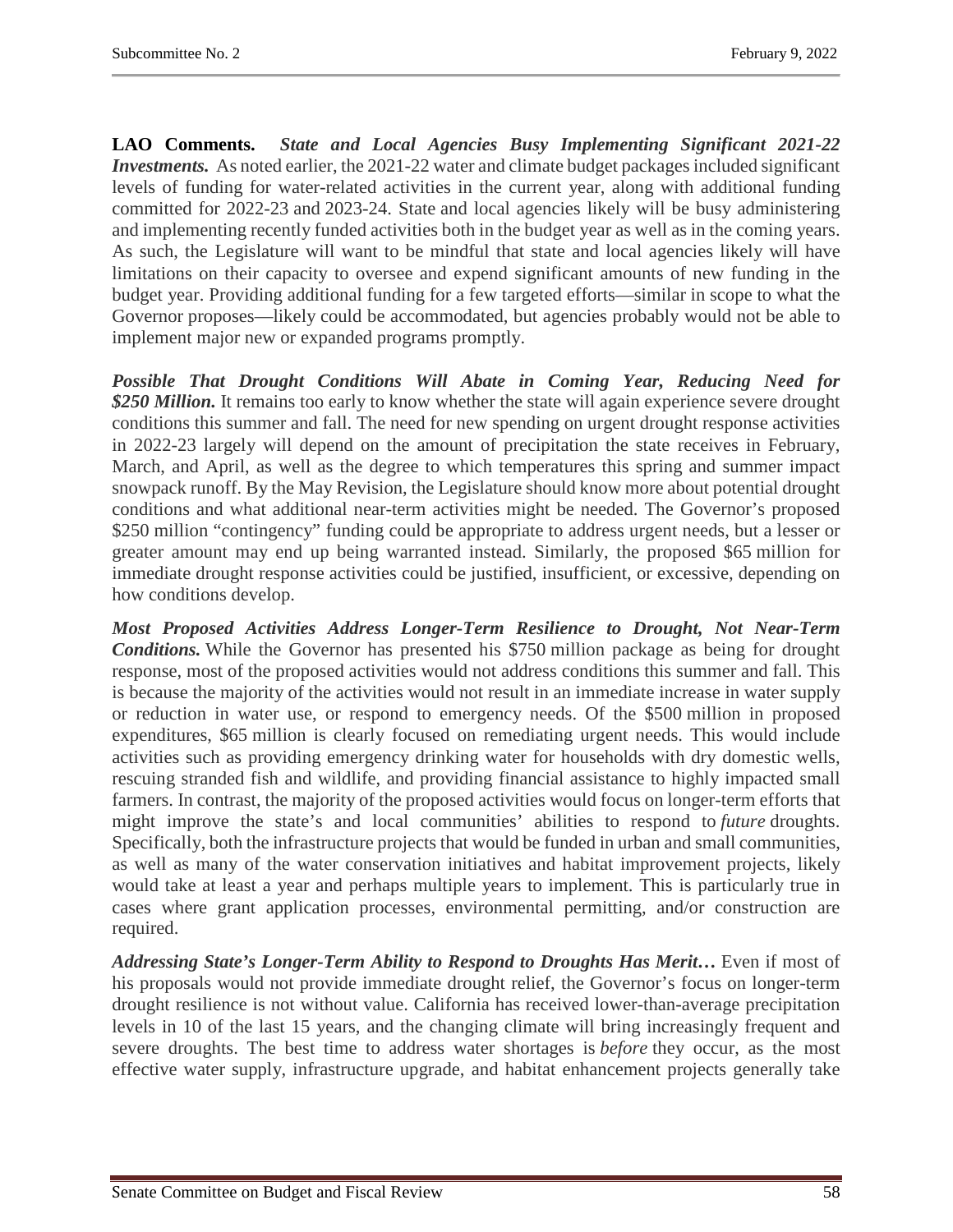significant time to plan and implement. Taking steps to increase the state's level of preparation for droughts is a worthwhile priority for the state.

*…But Legislature Recently Made Significant Investments in Building Water Resilience.* While building drought resilience is an important statewide priority, given its recent investments, the Legislature does not need to approve the Governor's proposals in order to make progress towards this goal. With its recent budget decisions, the Legislature has already ensured that the state has a significantly expanded focus on enhancing water supply, addressing fish and wildlife needs, responding to drinking water shortages and contamination, and managing lands for multiple benefits. As discussed above, the current-year budget package committed \$3.3 billion for such activities in 2021-22, as well as an additional \$880 million in 2022-23 (as reflected in the Governor's proposed budget). This is in addition to even more funding from the Climate Resilience funding package, which includes 2022-23 funding for DFW to undertake similar activities as those proposed in the Governor's new proposal. The LAO also notes that local agencies have rate-payer funds available to use for local projects such as infrastructure repair or water conservation initiatives should they have projects ready to implement.

*Water Storage Component of Proposal Is Relatively Modest.* As shown in Figure 2, the Governor dedicates only \$30 million from his new proposal for water storage projects. These funds would be used for groundwater recharge projects related to implementing local groundwater management plans in accordance with SGMA. In the context of the changing hydrology described above, this is not a particularly large level of spending. As warmer temperatures contribute to a lower snowpack and more prolonged dry stretches, in the coming years the state likely will want to increase its ability to capture and store water that falls from episodic wet storms when they do occur. Managed aquifer recharge projects are among the most promising emerging strategies to achieve these goals. This approach involves developing both built and natural infrastructure such as canals, flood bypasses, and designated recharge basins—including farm fields—to direct runoff and floodwaters onto land where it can percolate into the ground to be used later. In addition to potentially restoring some existing groundwater deficits (and mitigating associated negative impacts) and increasing the water supply upon which farmers and residents can draw during dry periods, such projects often have the co-benefit of reducing flood risk. As such, increasing available groundwater storage and opportunities to capture water runoff in managed aquifer recharge projects might merit additional investments beyond what the Governor proposes.

*Questionable Whether Water Conservation Is Most Effective Use of State Funding.* The focus on water conservation is the most notable distinction between the Governor's proposed 2022-23 drought response package and the 2021-22 three-year Drought and Water Resilience Package, which did not fund such activities. However, this does not necessarily indicate that water conservation represents a high-priority unmet need for state funding, for several reasons.

First, California already has significantly reduced urban water use across the state within the past decade, with statewide average residential water use dropping by 14 percent from 108 gallons per capita per day (GPCD) in 2014 to 93 gallons GPCD in 2021. (Over the longer term, average statewide residential GPCD water use decreased by 34 percent between 1994 and 2019.) This raises questions about how much more reduction in use might be reasonable—and cost-effective to expect.

Second, urban water use represents a relatively small share of overall applied water use in the state—only around 20 percent, compared to 80 percent used in the agricultural sector. As such,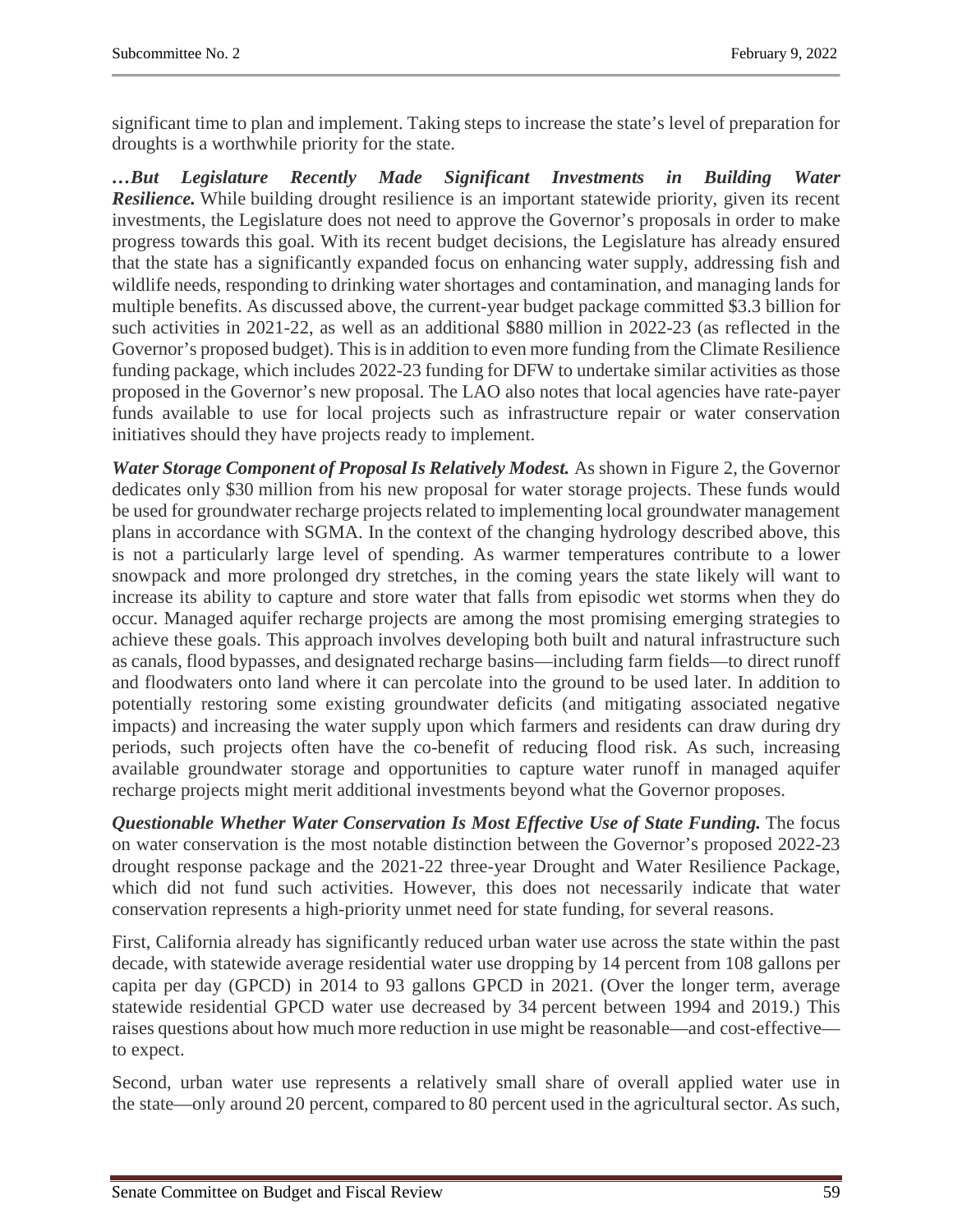the state might achieve more impact on its overall state water supply—in terms of demand reduction or increased supply—by targeting its efforts on the agricultural sector. Of the Governor's proposed \$200 million for water conservation activities, only \$20 million is focused on improving agricultural water efficiency (the SWEEP program).

Third, the Legislature has adopted policies to help improve water conservation and better position local water agencies to withstand future dry periods, which the state is still in the process of implementing. Specifically, SB 606 (Hertzberg), Chapter 14 and AB 1668 (Friedman), Chapter 15, Statutes of 2018 included requirements that urban water agencies develop and meet new water use efficiency objectives based on their local conditions, and added new components to urban and agricultural water management planning activities. The legislation requires local agencies to meet their new water use objectives by 2027. These policy changes—combined with the local ratepayer-supported funding that local agencies have to implement them—have established incentives for urban communities to continue increasing their water conservation efforts in the coming years, even without additional state funding.

*Providing Additional Funding for Land Repurposing Program May Be Premature*. As shown in Figure 2, the Governor proposes providing an additional \$40 million for the land repurposing program that DOC initiated with \$50 million in the current year. The goals of this program to implement projects that reduce groundwater use, repurpose irrigated agricultural land to less water-intensive uses, and provide wildlife habitat—represent important state priorities in the context of groundwater overuse and water limitations. However, DOC still is in the process of designing this new program. The department plans to solicit grant applications in April 2022 and make grant awards in May. As such, key information about existing demand for funding, the types of projects seeking funding, and the outcomes of those projects is still unknown. While some of this information—such as about project applicants—will be available before the Legislature must make its final budget decisions, the timing still will be premature for assessing the effectiveness of the program at meeting its stated objectives. This makes it difficult for the Legislature to be able to evaluate whether providing an additional \$40 million is a worthwhile and high-priority investment for 2022-23.

*More Than Half of the Governor's Proposed Activities Are Excluded From State Appropriations Limit (SAL).* The California Constitution imposes a limit on the amount of revenue the state can appropriate each year. The state can exclude certain spending—such as on capital outlay projects, as well as for certain kinds of emergency spending (such as to respond to a declared emergency) from the SAL calculation. The Department of Finance estimates that of the \$500 million in the Governor's specified drought response proposals, \$310 million—about 60 percent—is for activities that are excludable from the SAL. This includes \$120 million for water projects in small and urban communities, \$100 million for water conservation grants and projects in small and urban communities, and \$40 million for DOC's land repurposing program.

*Oversight of Current-Year Funding Implementation Will Be Important.* The 2021-22 budget package represents an exceptional level of one-time General Fund spending on a wide variety of water-related activities. While the state has provided funding for many of the included activities before, it largely has done so using voter-approved general obligation bonds. Such bonds generally include a significant level of statutorily required accountability measures, such as public reporting on when and how bond funds are spent, specific projects that are funded, and outcomes from those projects. Comparable reporting requirements were not included in the budget appropriations for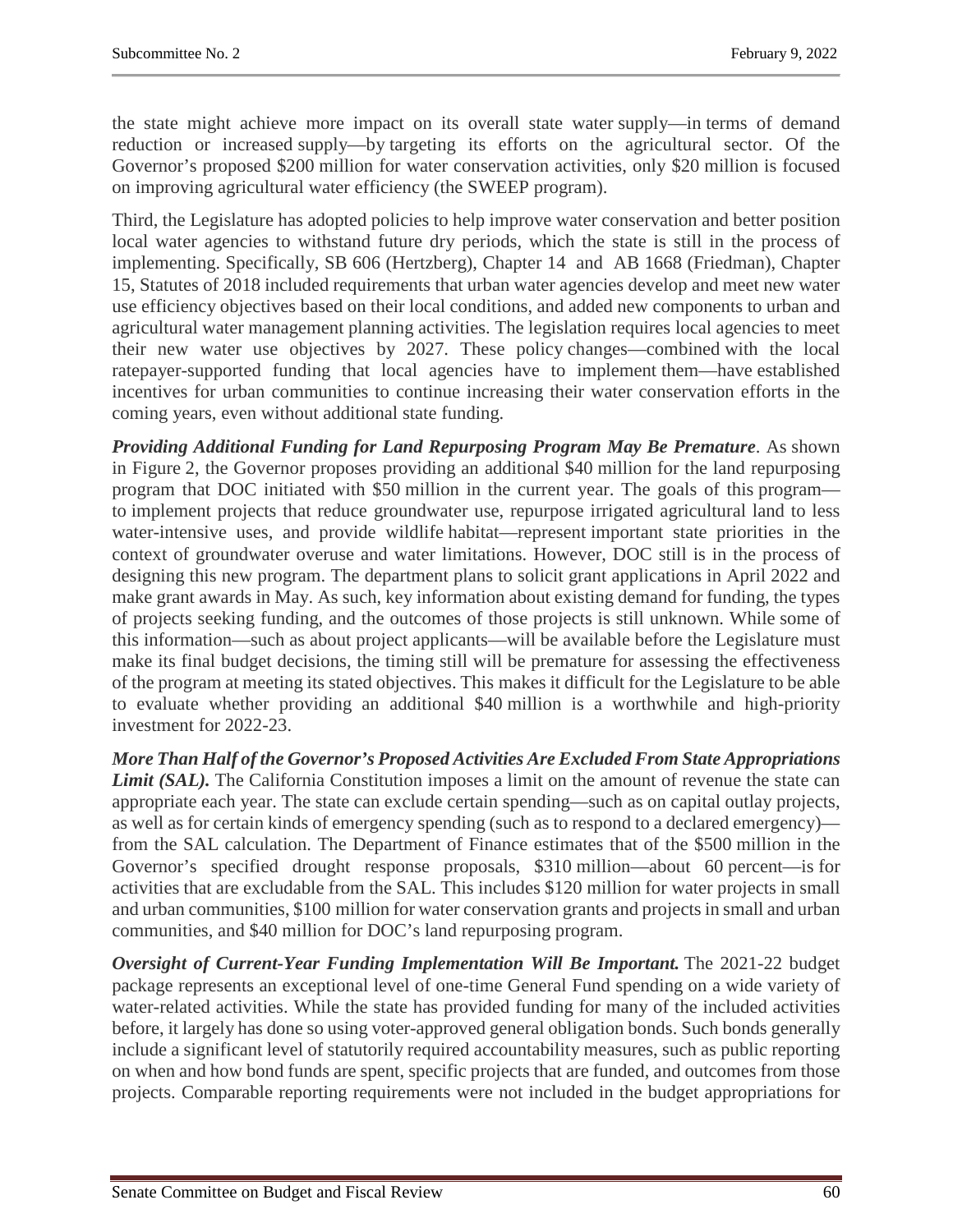the General Fund-supported Drought and Water Resilience Package. Moreover, the Administration has significant discretion over how to design and administer the new state programs funded for the first time in 2021-22, such as the water resilience projects and land repurposing program. Given both the important state goal of increasing water resilience and the magnitude of these recent investments, taking steps to ensure the Legislature can conduct sufficient oversight of how the \$4.6 billion is spent will be important to ensure funds are being implemented in a way that effectively meets legislative goals. Such information could also inform how the Legislature may want to prioritize and shape future efforts—including in 2022-23. For instance, if departments face challenges with administrative capacity, the Legislature could consider whether additional staffing is warranted. If programs are oversubscribed, the Legislature could consider providing additional funding in the budget year or a subsequent year. Alternatively, if programs remain in the early stages of implementation, are undersubscribed, or show other signs that program modifications might be needed, then the Legislature could take steps to address those issues.

**LAO Recommendations.** LAO's overarching recommendation regarding the Governor's \$750 million drought response package is that the Legislature's funding approach should be guided by what it believes are the highest-priority, most cost-effective efforts that do not currently have sufficient funding from the state's recent water investments.

*Revisit Need for Additional Funding for Immediate Drought Response Later in Spring Budget*  **Process.** Given the uncertainty about how the state's hydrology and conditions will evolve, LAO recommends the Legislature wait until the May Revision to determine how much funding to allocate for urgent drought response activities. This will allow the Legislature to better estimate how much funding truly is needed and which activities to target. Ultimately, the appropriate amount could be more or less than the \$65 million proposed for specific immediate drought response activities and the \$250 million set aside by the Governor.

*Consider Importance of Funding Additional Water Resilience Activities This Year, Given Large Recent Investments.* While improving longer-term statewide drought resilience has merit, LAO recommends the Legislature weigh this goal against its other 2022-23 budget priorities. Given that state and local agencies are busy implementing activities supported by substantial funding provided in the current year *and* already will receive additional General Fund for water-related activities from the Drought and Water Resilience and Climate Resilience packages in 2022-23 (as well as new federal funds), the need for additional funding may be less pressing compared to addressing other state priorities in the budget year. LAO does not refute the importance of funding additional longer-term water supply, storage, and ecosystem resilience projects to improve the state's ability to weather future droughts. Rather, LAO suggests the Legislature carefully consider whether making added investments is essential *this* year.

*Modify Package to Reflect Legislature's Highest Priorities.* To the extent allocating additional funding for improving water and drought resilience is a priority for the Legislature in 2022-23, LAO recommends it modify the Governor's proposals to ensure it funds the mix of programs it deems to be the highest priority and most cost-effective for achieving its goals. For example, this could include less emphasis on funding for water conservation—given prior successful efforts to reduce use, the comparatively small share that urban and small communities represent of overall statewide water use, and existing statutory requirements in place to make urban water use more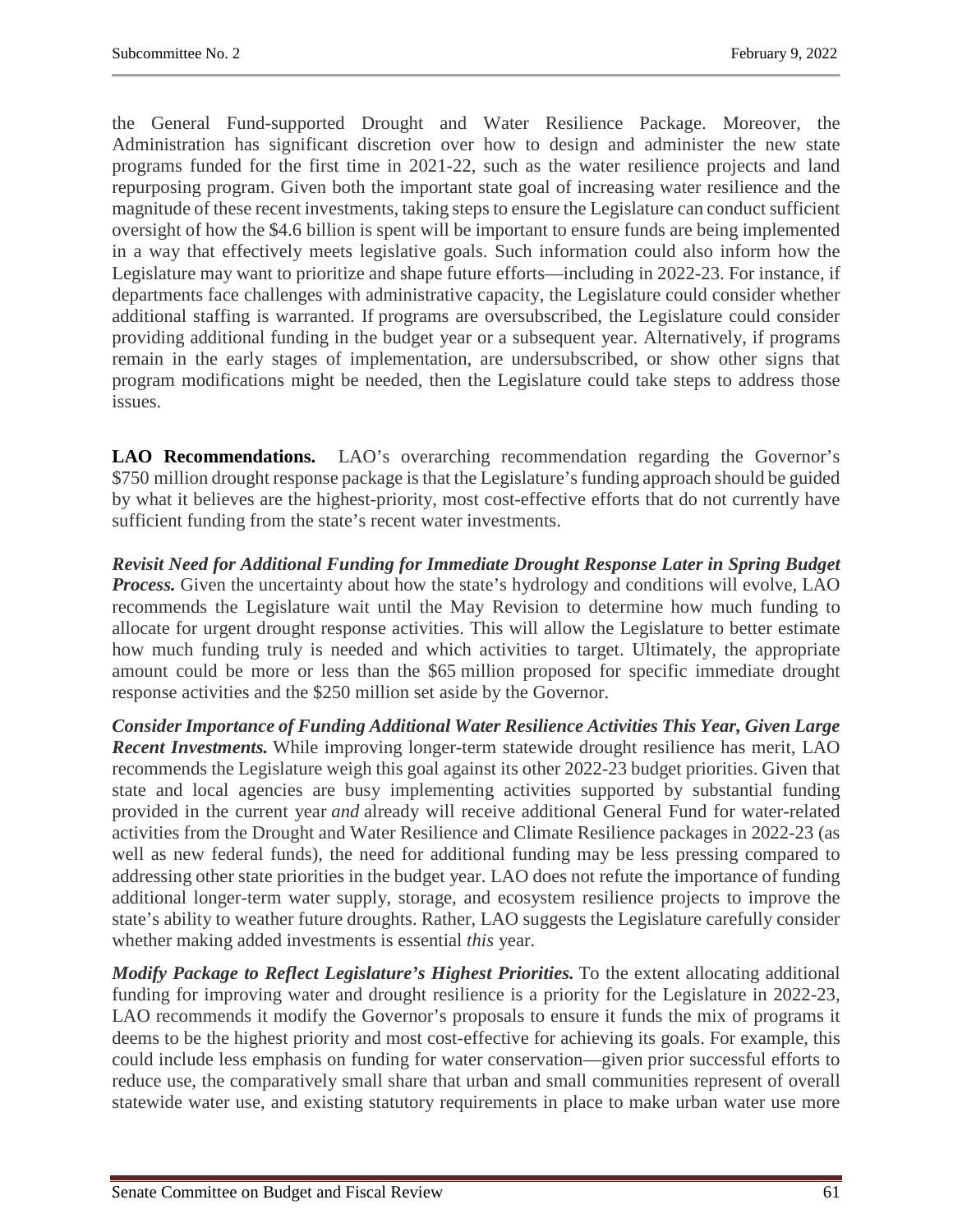efficient. The Legislature could also consider a package that provides comparatively more funding for groundwater recharge and storage projects, given their potential to help increase water supply, address groundwater deficiencies, and improve flood control. The Legislature could also consider waiting to provide additional funding for DOC's land repurposing program until it has at least another year of information about program demand and outcomes.

*Consider SAL Implications.* In constructing its final drought response package, LAO recommends the Legislature be mindful of SAL considerations. For example, if the Legislature were to reject or approve a lower amount of spending on the proposed water-related activities that the Administration excludes from SAL, it would generally need to repurpose the associated funding for other SAL-related purposes, such as tax reductions or an alternative excluded expenditure. If the statewide drought emergency proclamation is still in effect in 2022-23, certain response activities could be exempt from the spending limit, although associated appropriations would need to be approved with a two-thirds vote of the Legislature in order to be considered SAL-excludable.

*Monitor Implementation of Water Funding.* LAO recommends the Legislature conduct both near-term and ongoing oversight of how the Administration is implementing—and local grantees are utilizing—funding from the Drought and Water Resilience Package. In particular, LAO recommends the Legislature track: (1) how the Administration is prioritizing funding within newly designed programs, (2) the time lines for making funding allocations and completing projects, (3) the levels of demand and over- or under-subscription for specific programs, (4) any barriers to implementation that departments or grantees encounter, and (5) the impacts and outcomes of funded projects. The Legislature has a number of different options for conducting such oversight, all of which could be helpful to employ given that they would provide differing levels of detail. These include requesting that the Administration report at spring budget hearings, requesting reports through supplemental reporting language, and adopting statutory reporting requirements (such as those typically included for general obligation bonds).

# **Staff Recommendation. Hold open.**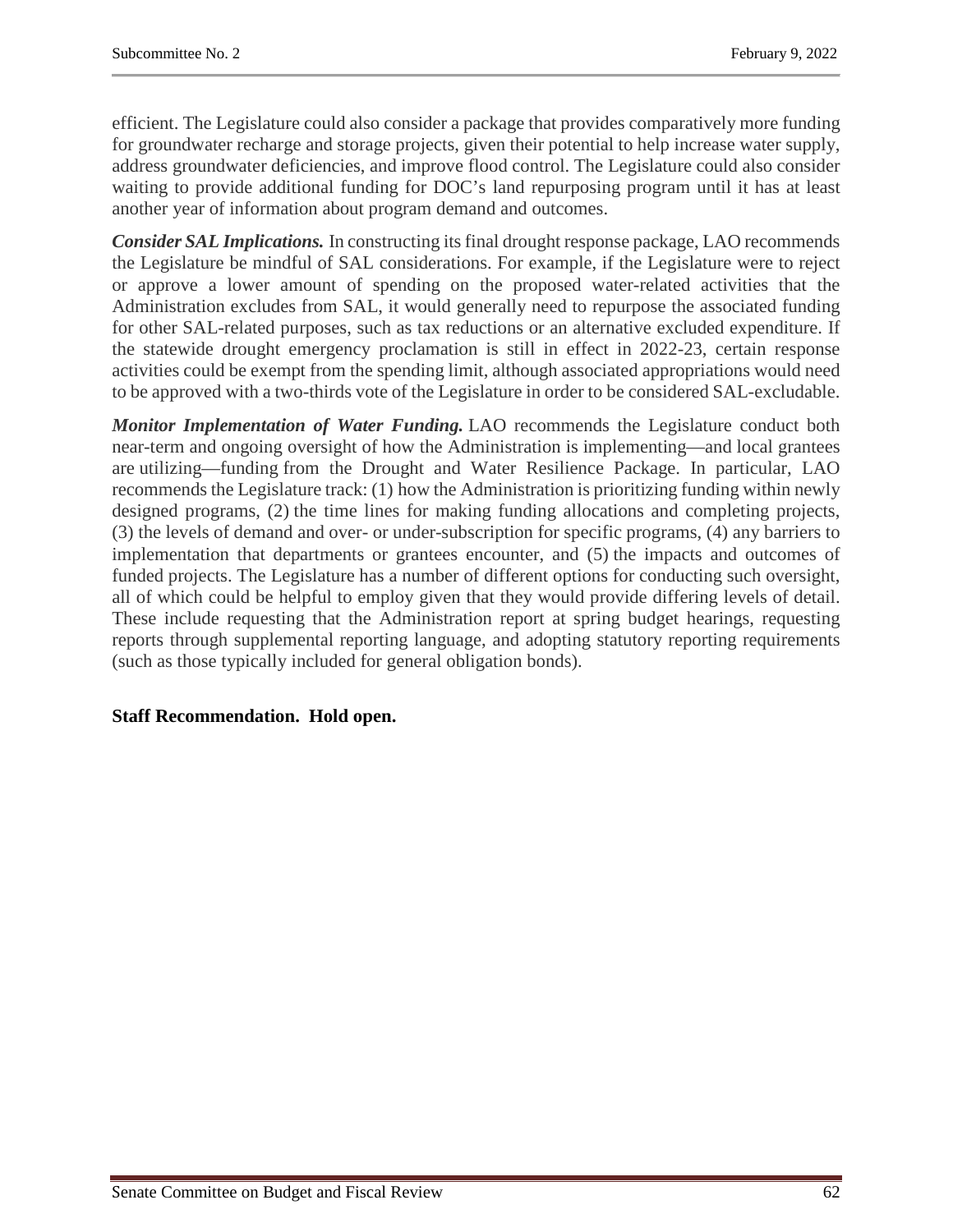# <span id="page-62-0"></span>**8570 CALIFORNIA DEPARTMENT OF FOOD AND AGRICULTURE**

### <span id="page-62-1"></span>**Issue 58: Farm to School Program**

**Governor's Proposal.** The Governor's budget requests \$32.855 million General Fund and 16 permanent positions in 2022-23, \$2.881 million in 2023-24, and \$2.876 million in 2024-25 and ongoing to expand the California Farm to School Incubator Grant Program and to establish regional California Farm to School Network support within the Office of Farm to Fork (Office). Specifically, this request seeks to: (1) Improve the effectiveness of the California Farm to School Network by providing regional support staff; and (2) Expand the California Farm to School Incubator Grant Program.

# **Background.** According to LAO:

*Additional \$30 Million for Farm to School Incubator Grant Program.* The Governor's budget proposes an additional \$30 million in non-Proposition 98 General Fund resources in 2022-23 for the Farm to School Incubator Grant Program. Combined with the \$30 million for the budget year that was agreed upon as part of the 2021-22 budget package, this would provide a total of \$60 million for the program in 2022-23.

*Funding to Hire Regional Staff for the Farm to School Program.* The Governor's budget also includes \$2.9 million in non-Proposition 98 General Fund resources in 2022-23 and ongoing to support 16 new positions for the Farm to School Program. The staff would be responsible for advancing farm to school practices statewide. The proposal includes eight network coordinators who would support local farm to school planning and implementation, and eight marketplace specialists who would establish connections between schools and local producers. The department indicates that each position would be responsible for supporting these activities in a particular region of the state. While these staff would support activities funded by the school incubator grants, their work would also extend to other schools and producers that are not grantees.

**LAO Comments.** *Unclear Whether Demand for Grants Matches Proposed Funding Levels.* The Farm to School Incubator Grant Program is a relatively new program and, as a result, limited data are available on the demand for grants. In 2020-21, the first year of the program, the department received \$12.5 million in total requests for \$8.5 million in available funding—not a significant level of oversubscription. Because the department will not begin receiving applications until this February for the \$30 million it has available for 2021-22 grants, the level of existing demand for this program remains unknown. This lack of justification is particularly concerning given the magnitude of the expansion the Governor is proposing for this program—an increase of over 600 percent in two years (from \$8.5 million to \$60 million).

*Proposal Requests Additional Funding for Grants Before Program Outcome Information Is Available.* The 2021-22 budget package included a requirement that the department report on key programmatic outcomes for the Farm to School Incubator Grant Program by January 1, 2024. The reported outcomes were intended to provide the Legislature with information on how effectively the program met its intended goals, which could then be used to guide future funding decisions.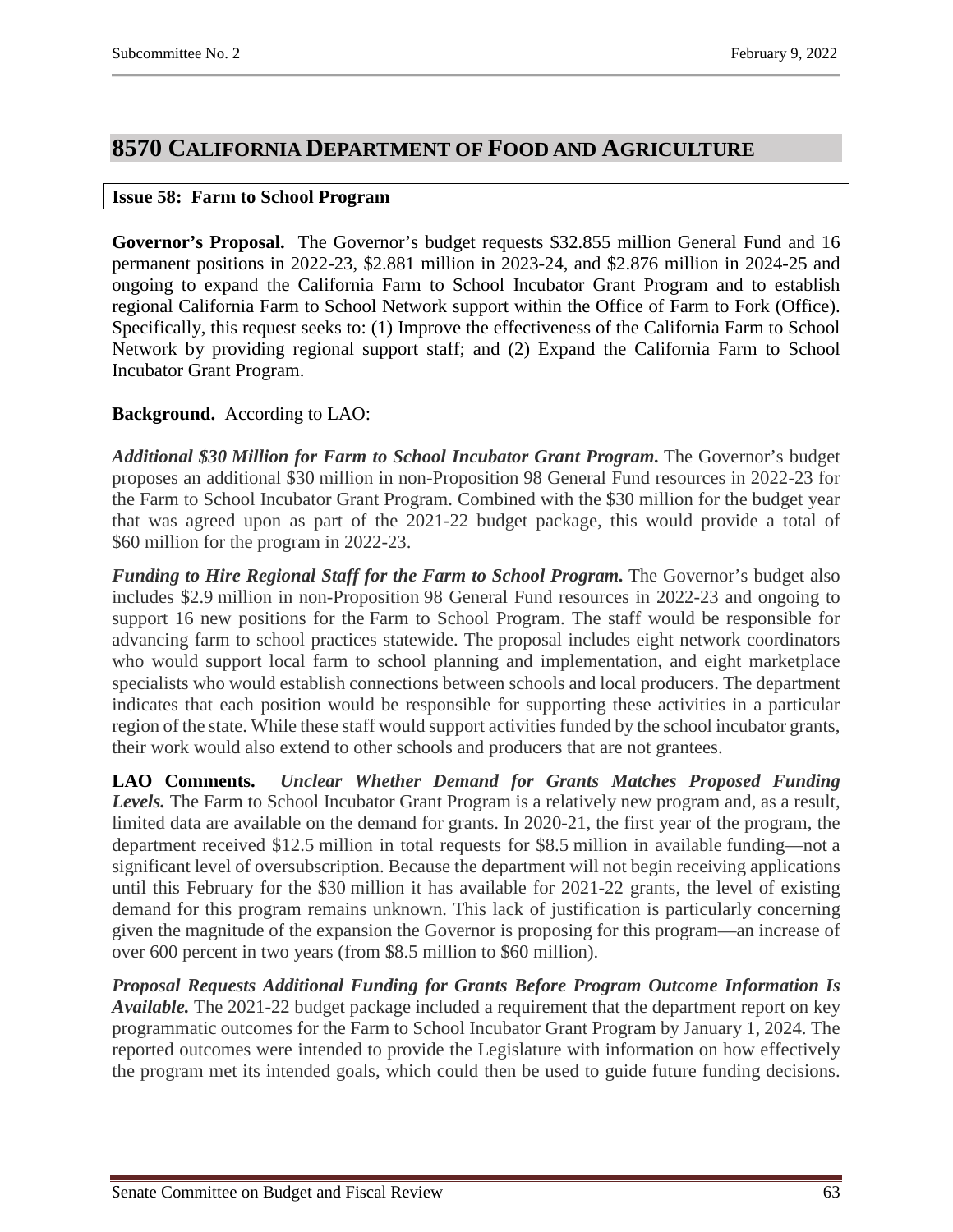The Governor's proposal requests additional funding before such information is available, making it difficult for the Legislature to assess the merits of expanding the program.

*Providing Regional Staff Could Further Promote Adoption of Farm to School Practices.* LAO finds that adding regional staff to support the Farm to School Program likely would contribute to an increase in statewide adoption of farm to school practices, such as by helping to incorporate healthy food options into school meals and increasing opportunities for nutrition education. Staff that specialize in a particular region could better tailor support to schools that have common regional barriers in implementing these practices. Additionally, regional staff could help in developing relationships and purchasing agreements that better connect schools to local producers.

**LAO Recommendation.** *Reject Additional Funding for the Farm to School Incubator Grant Program Until More Data on Outcomes and Demand Are Available.* LAO recommends the Legislature reject the Governor's proposal to provide an additional \$30 million for the Farm to School Incubator Grant Program. As mentioned above, the program already will receive \$30 million to provide new grants in the budget year. Expanding the program to \$60 million before data on the demand for grants and programmatic outcomes are available is premature. As noted, CDFA is required to provide a report to the Legislature in January 2024, in time to inform the 2024-25 budget package. Should the Legislature wish to consider providing additional funding for the program in 2023-24, it could request a status update from the department on program demand and outcomes next year.

*Approve Regional Staff Funding for the Farm to School Program.* LAO recommends the Legislature approve the \$2.9 million in ongoing General Fund to support 16 regional staff. LAO finds that these positions could increase the adoption of farm to school practices statewide by better tailoring support to schools that have common regional implementation barriers.

# **Staff Recommendation. Hold open.**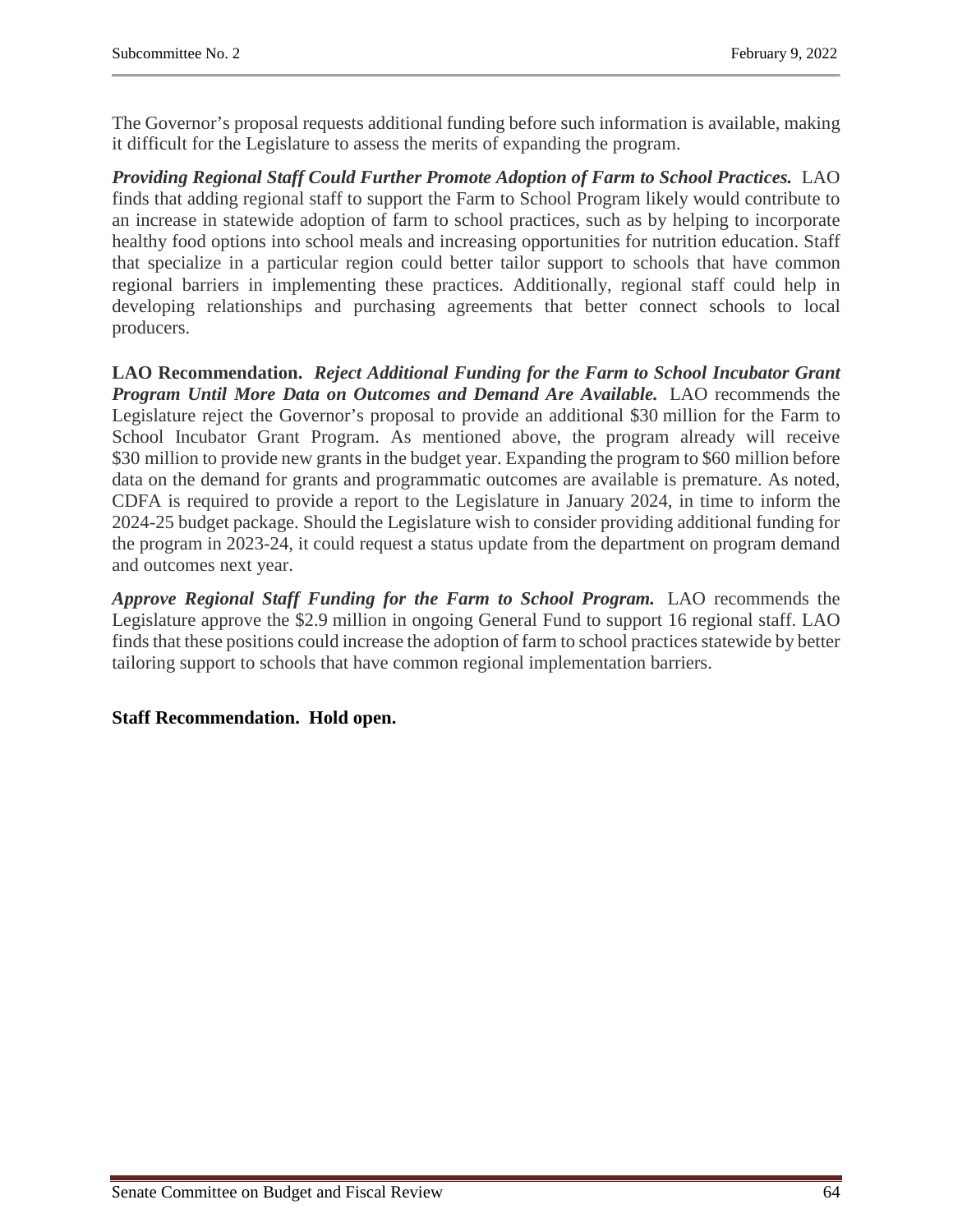# <span id="page-64-0"></span>**3600 DEPARTMENT OF FISH AND WILDLIFE**

# <span id="page-64-1"></span>**Issue 59: Whale and Sea Turtle Safe Fisheries Initiative**

**Governor's Proposal.** The Governor's budget requests \$856,000 ELPF in 2022-23, \$856,000 in 2023-24, and \$721,000 in 2024-25 to implement the Habitat Conservation Plan (HCP) for the Dungeness Crab Fishery (DCF). This funding will provide capacity to implement the HCP for the protection of whales and sea turtles in the commercial DCF pursuant to the pending issuance of a federal Endangered Species Act (ESA) Incidental Take Permit (ITP) and as required by settlement obligations.

**Background.** Confirmed large whale and sea turtle entanglements off the US West Coast have increased in recent years, including in California waters due to commercial and recreational fisheries. The National Marine Fisheries Service has confirmed 517 entanglements of large whales in fishing gear of various types between 1982 and 2020 and 62 sea turtle fishery interactions between 1981 and 2020. This increase in entanglements was the basis of litigation against DFW in 2017 (Center for Biological Diversity, Inc., v. Bonham), arguing that DFW was vicariously liable under Section 9 of the federal ESA for the take of listed whales and turtles resulting from the authorization of the commercial DCF.

Over the past several years, DFW has taken several steps to mitigate marine life entanglements in the California DCF. This proposal is for the resources needed to implement a 21-year HCP to address entanglement in the commercial DCF and to obtain a federal ITP required under litigation settlement.

Currently, DFW has two full-time positions dedicated to its whale safe fisheries program. The addition of the HCP and issuance of the ITP will significantly increase commitments by DFW as a condition of the federal permit. To meet the requirements of the settlement, the department is requesting resources to fund contracts for air services and vessel operation (\$35K), support the development of alternative gear (\$100K), and fund limited term staff for three years. This will allow DFW to focus on specific fishery management challenges within each region and to augment existing HCP commitments.

# **Questions for Consideration.**

- Why is the Administration proposing to use ELPF for this activity instead of fees, given that the fishing industry is largely responsible for creating the entanglement hazards this initiative is intended to remediate?
- What is unique about the approach the Administration is proposing here? What might the state learn from this new approach?
- Is the state still at legal risk from this lawsuit, or will funding this BCP and undertaking the new proposed activities address the state's current liability?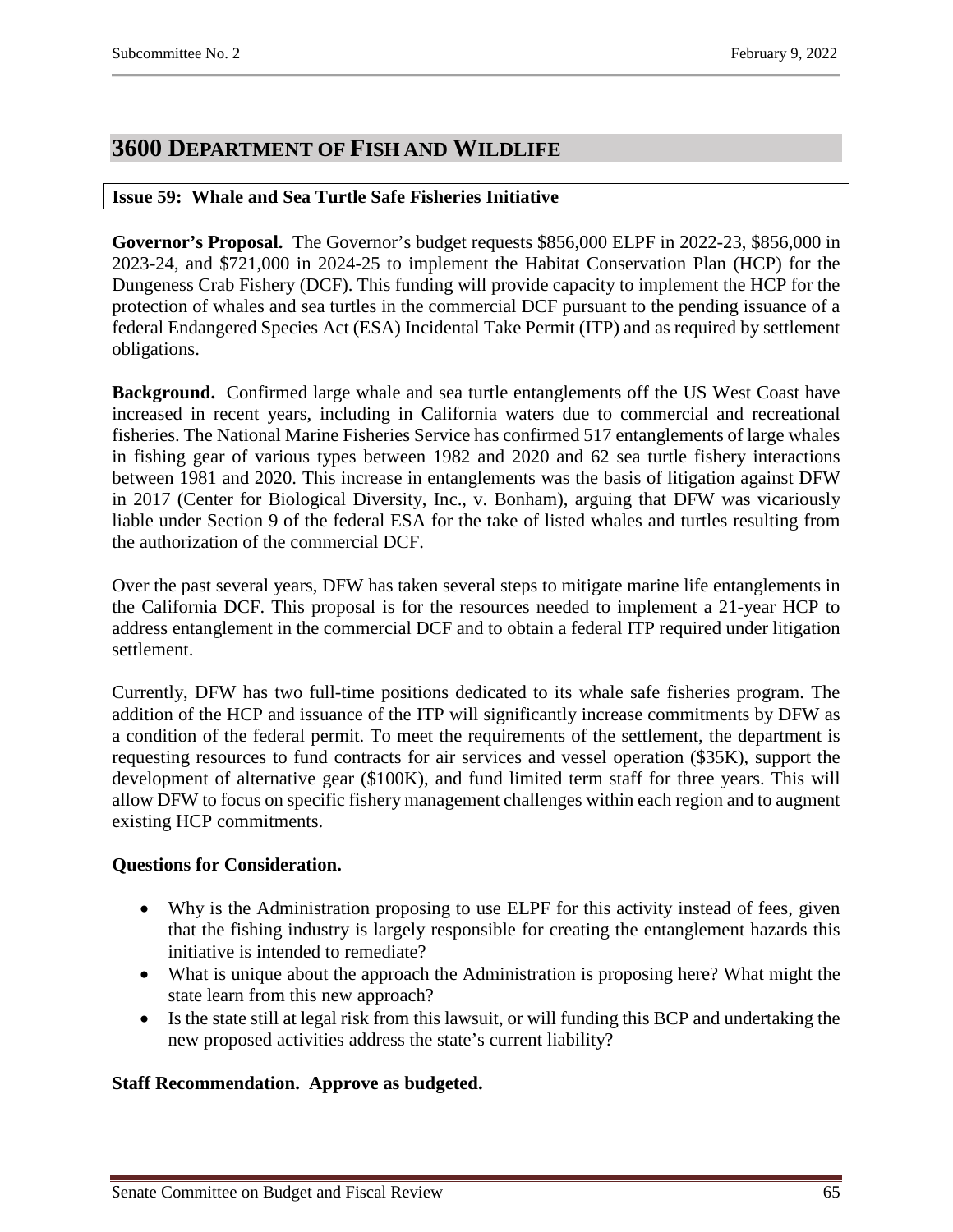# <span id="page-65-0"></span>**3940 STATE WATER RESOURCES CONTROL BOARD (SWRCB)**

# <span id="page-65-1"></span>**Issue 60: Bay Delta Program Funding Conversion and Position Authority**

**Governor's Proposal.** The Governor's budget requests additional position authority and establish five permanent positions within SWRCB's Division of Water Rights. SWRCB proposes to convert \$1.411 million in existing contract funding to personnel services.

The Division receives a continuing contract appropriation of \$5 million each year from the General Fund to support Bay-Delta water quality control planning and implementation. Contract funds are being used to support development of California Environmental Quality Act (CEQA) documentation and related tasks for which consultant resources are well suited. However, additional staffing resources are needed to support the associated regulatory activities for Bay-Delta water quality control planning and implementation, including addressing long-standing, complex issues that are exposed and exacerbated during drought conditions that have occurred in both 2020 and 2021, and will intensify in future years due to climate change.

Specifically, these tasks include: 1) completing the update to the Bay-Delta Plan, 2) implementing updates to the Bay-Delta Plan, 3) implementing the existing Bay-Delta Plan while updates are in process, and 4) addressing long-standing water rights administration and priority issues to improve responding to climate change and intensified periods of water supply shortages.

These actions take multiple years to complete because they are focused, in part, on improving flow and water quality conditions (e.g., temperature) for ecologically, culturally, and economically important fish populations (some on the edge of extinction) which is expected to change reservoir storage patterns and the volume and frequency of water deliveries to large-scale water diverters in the Bay-Delta watershed. Experienced staff that understand the historical, technical, and regulatory context surrounding these actions are needed to fulfill the specialized SWRCB role and functions associated with completing and fulfilling each of these actions.

# **Background.** According to the LAO:

*SWRCB Regulates Bay-Delta and Its Source Rivers Through Water Quality Control Plan.* Pursuant to the state Porter-Cologne Water Quality Control Act and federal Clean Water Act, SWRCB regulates water quality for the waters of the state, including its rivers and streams. As a component of implementing these responsibilities, in 1978 the board adopted a water quality control plan for the Sacramento-San Joaquin Bay-Delta, known as the Bay-Delta Plan. This plan establishes water quality objectives—such as flow requirements—that are intended to protect "beneficial uses" in the Bay-Delta and its source rivers. Specified beneficial uses include fish and wildlife, agriculture, and municipal and industrial water uses. The plan also includes programs of implementation to achieve the stated objectives, including monitoring and compliance actions.

*Board in Process of Updating Bay-Delta Water Quality Control Plan*. Given changing conditions and water uses over the past four decades, SWRCB has occasionally made updates to the Bay-Delta Plan. While the overall plan received some updates in 2006, the last major update was in 1995. SWRCB has been in the process of developing new updates to the plan since 2009. In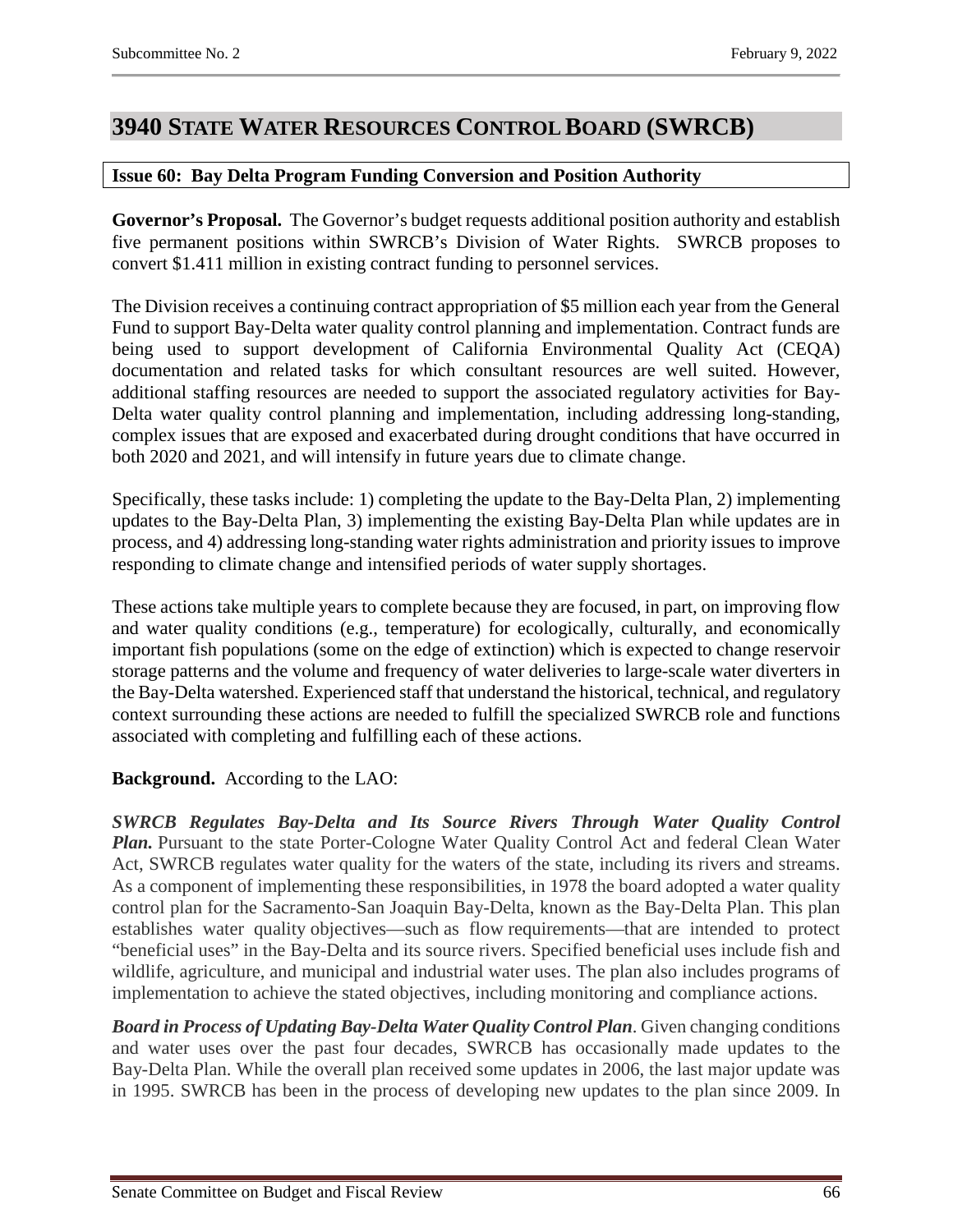2018, the board adopted Phase I of these new updates, which includes new water quality flow objectives for the lower San Joaquin River and its tributaries (the Stanislaus, Tuolumne, and Merced Rivers), as well as updated salinity objectives for the South Delta. Specifically, to improve conditions for fish and wildlife, the new flow standards call for 40 percent of unimpaired flow in the rivers. The required flows can be adjusted within a range of 30 percent to 50 percent between February and June depending on other actions and conditions in the fisheries. (According to SWRCB, current unimpaired flows in these rivers range from 21 percent to 40 percent on average, but can run as low as 6 percent in dry or drought years, and average 10 percent to 20 percent during certain times of the year that are critical for migrating fish.) The board is now developing a program of implementation for these new standards.

SWRCB is still in the process of working on Phase 2 of its plan updates, which will include new water quality objectives and a program of implementation for the Sacramento River, its major tributaries, and the Bay-Delta estuary itself. The board states that it hopes to adopt new flow standards in fall 2023, with development of the implementation plan to follow. Because implementing these new standards will necessitate adjustments to water rights, SWRCB is still weighing options for how it will incorporate those changes once it has approved the new flow objectives, including potentially through adopting new regulations or through adjudicative water rights proceedings.

*SWRCB Currently Spends \$9.1 Million Annually on Updating Plan.* Currently, SWRCB receives \$9.1 million in ongoing funding it dedicates towards updating and beginning to implement changes to the Bay-Delta Plan, including \$7.5 million from the General Fund and \$1.6 million from the Water Rights Fund. Of this funding, \$4.1 million supports 17 existing SWRCB staff—including two in the Office of Chief Counsel—and \$5 million is used for contracted consultant services, such as to develop environmental documents and conduct scientific and economic modeling and analyses.

*Bay-Delta's Native Species Experiencing Rapid Declines.* As stated in the Phase 1 plan update, "native fish species that migrate through and inhabit the Delta have experienced dramatic population declines in recent years, bringing some species to the brink of extinction." For example, the plan highlights that the San Joaquin River basin experienced an 85 percent net loss in returning adult fall-run Chinook salmon from 1985 to 2017. Trends are similarly bleak in the Sacramento River, where recent drought conditions have precipitously exacerbated escalating declines for winter-run Chinook salmon. Moreover, the Delta Smelt, a fish endemic to California that only occurs in the Bay-Delta and which used to be the most abundant fish in the estuary once numbering in the millions—has not been observed in the wild at all for the past four years. Such trends are not solely related to existing flow requirements, and have been exacerbated by loss of habitat, impediments to fish passage such as dams and weirs, water diversion systems including pumps, recurring drought conditions, and warming temperatures. However, SWRCB has the responsibility to adopt and enforce water quality objectives that help protect fish and wildlife given that is one of the statutory beneficial uses in the Bay-Delta.

**LAO Comments.** *Reasonable to Increase SWRCB Staffing Levels to Accomplish New Tasks.* The LAO finds the Governor's proposal to increase SWRCB's staffing capacity for the next steps of developing and implementing Bay-Delta Plan updates to be reasonable. Implementing the new water quality objectives for the San Joaquin River and developing new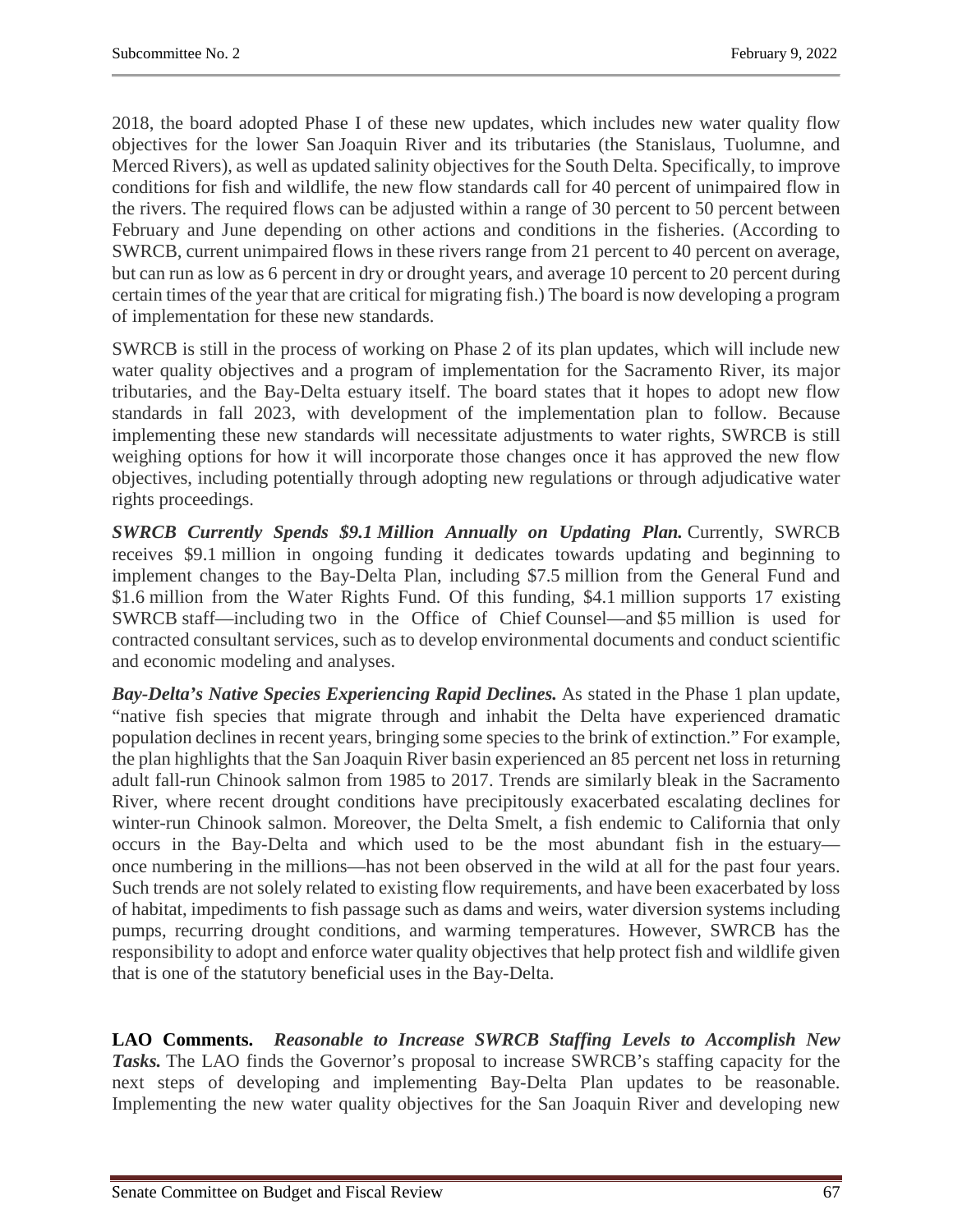standards for the Sacramento River-Delta portion of the plan represents increased workload for the board. Moreover, the upcoming tasks—such as advising on implementation decisions, developing regulatory actions, conducting enforcement, and overseeing ongoing monitoring—would benefit from consistent and continuing internal staff expertise; contracted consultants would not be appropriate entities to conduct such activities.

*Swift Adoption and Implementation of Plan Updates Is Important.* Updating the water quality objectives for the Delta watershed is long overdue and should be a high priority for the state to complete. As noted, the last major update was nearly 30 years ago. Water uses, ecosystem conditions, and the statewide population that depends on water that passes through the Bay-Delta all have changed significantly since then, producing a critical need for an updated operating framework. Additionally, the impacts of climate change—including higher average temperatures, more frequent and prolonged droughts, more wet and warm atmospheric river storms, and rising sea levels encroaching into the San Francisco Bay and Delta estuary—already are beginning to affect conditions in the Bay-Delta and its source rivers, and will increasingly do so in the coming years. These changes will render the existing water quality objectives even more outdated. The current standards and regulatory framework have not been sufficient to protect fish and wildlife in the watershed. If current trends continue, the state is poised to lose some of its native species to extinction. Moreover, the prolonged process of waiting for new water quality standards to be specified and implemented creates uncertainty for water users and thereby complicates their planning and operational decisions.

*Additional Oversight and Legislative Action Might Help Expedite Plan Adoption and Implementation*. While the Governor's budget proposal to add five new positions is reasonable and relatively modest, the Legislature could take this as an opportunity to engage with the Administration and consider broader issues related to the Bay-Delta Plan update. In particular, given the prolonged time line for and importance of updating the plan, the Legislature may want to consider whether it could take steps to help expedite SWRCB's progress. Such steps could include providing additional funding, further increasing staffing levels, or adopting statutory guidance or deadlines.

**LAO Recommendations.** *Adopt Governor's Proposal to Redirect Existing Funding to Support Five New Staff.* LAO recommends the Legislature adopt the Governor's proposal to redirect \$1.4 million in existing General Fund from contracted consultants to instead fund five new SWRCB positions. The board would benefit from additional in-house expertise to address upcoming workload associated with implementing Phase 1 and developing, adopting, and implementing Phase 2 of the Bay-Delta Plan.

*Explore Whether Additional Steps Are Needed to Expedite Progress.* LAO also recommends that the Legislature engage with the Administration regarding its time line for updating the plan and whether additional actions can be taken to help expedite this process. For example, the Legislature could ask SWRCB to respond to questions in spring budget hearings, policy committee oversight hearings, or through meetings with staff or board members. Key questions for the Legislature to discuss with the Administration include:

• *What Is the Board's Time Line for Achieving Improved Outcomes in the Bay-Delta?* Are there actions that can be taken to expedite this time line?